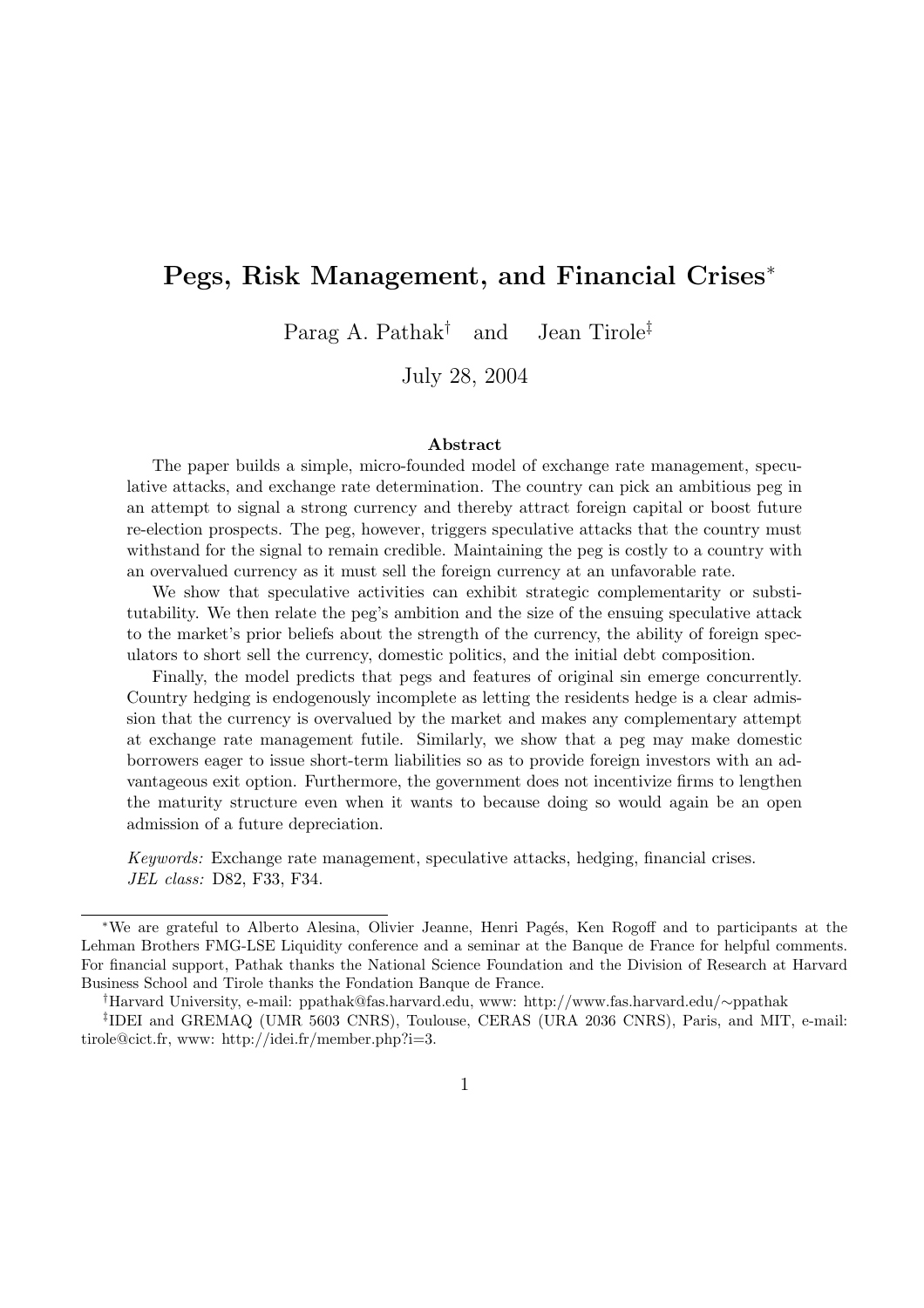## 1 Introduction

While no two financial crises are identical, most recent ones<sup>1</sup> share (at least) three key features: currency peg: The exchange rate is fixed at an ambitious and ultimately unsustainable rate;<sup>2</sup> poor risk management: The corporate sector (banks and firms) is overly exposed to a depreciation of the local currency, and thus suffers from "original sin";<sup>3</sup> sudden stop: Capital inflows, initially large, rapidly come to a sudden halt.<sup>4</sup>

These familiar observations raise a host of nagging questions:

 $\bullet$  Why do so many countries peg and floaters manage their exchange rate<sup>5</sup> if capital mobility makes exchange rate management hazardous?

• Why does the corporate sector choose to be exposed to exchange rate risk and the concomitant threat of facing liquidity shortages? Or, even more basically, why do domestic residents not enter into insurance contracts with foreigners in which the latter would deliver dollars in bad times and receive dollars in good times?

• Why do international financial institutions not take more advantage of the post-crisis depreciated exchange rate to invest in the country?

This paper suggests a common signaling hypothesis as a potential answer to these questions.

Premises: The paper builds a simple, micro-founded model of exchange rate management, speculative attacks, and exchange rate determination, on the following premises:

a) The domestic government is privately informed about variables, including its own political intentions, that affect the future exchange rate: the level of reserves (broadly defined to account for the State's off-balance sheet liabilities or the quality of reserves tied in contracts or in commodities); the political support necessary to sustain the currency's value; the government's willingness to implement structural reforms, deal with corruption or protect property rights; or the level of fiscal needs.

b) The government has preferences over exchange rates. This paper analyzes the case in which the government benefits from the market's perception of a strong currency, say because this facilitates its firms' access to the international capital market (which we will use for

<sup>&</sup>lt;sup>1</sup>E.g., Mexico (1994), Southeast Asia (1997), Russia (1998), Brazil (1999) and Argentina (2001). <sup>2</sup>See, for example, Fischer  $(2001)$  and Summers  $(2000)$ .

<sup>3</sup>See Eichengreen and Hausmann (1999).

<sup>4</sup>See Calvo and Reinhart (2000).

 ${}^{5}$ See Calvo and Reinhart (2002).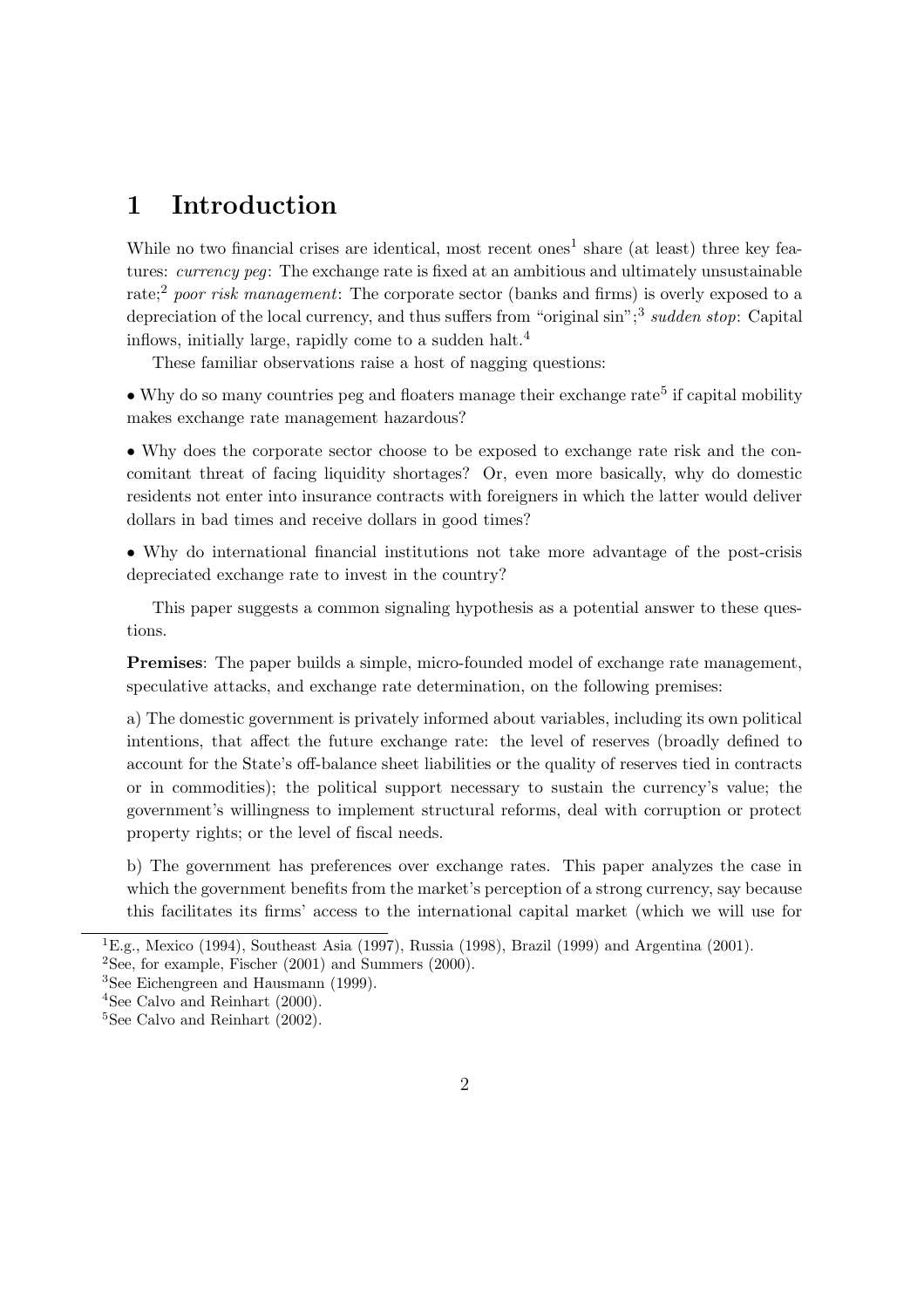illustration) or because domestic voters infer that the country is well-managed (see Section 8). As we discuss in the conclusion, the government's demand for a strong currency, which we endogenize, is of course not the only case of interest, but it is certainly the relevant one for countries that underwent financial crises and motivate this paper.

c) A peg is a mechanism by which the country exposes itself to incur welfare losses (or gains) that depend on the strength of its fundamentals. The government can pick an ambitious peg in an attempt to signal a strong currency and thereby attract foreign capital. The peg however triggers speculative attacks that the country must withstand for the signal to remain credible. Maintaining the peg is costly to a country with an overvalued currency as it must sell the foreign currency at an unfavorable rate, which will later on reduce the country's standard of living.

d) Exchange rate management is only one component of a cluster of policy signals. The government's equilibrium policy choices ought to be coherent in that it is irrational for the government to expend resources on policy A in an attempt to signal a strong currency and to simultaneously undo the signal through policy B. In this spirit, we endogenize the domestic residents' ability to hedge foreign exchange risk and, thereby, the source of exchange rate volatility (models of currency risk usually implicitly assume that hedging contracts are for some reason limited). We ask whether the government optimally facilitates or hinders such hedging. Similarly, we ask whether the government would like to use policy to alter the private sector's liability maturity structure.

Modeling: Let us describe first the paper's methodological contribution and then the economic insights. On the methodological front, we attempt to push the research agenda of second-generation models of rational speculation and exchange rate crises one step further by endogeneizing the choice of peg as well as the post-speculative-attack exchange rate.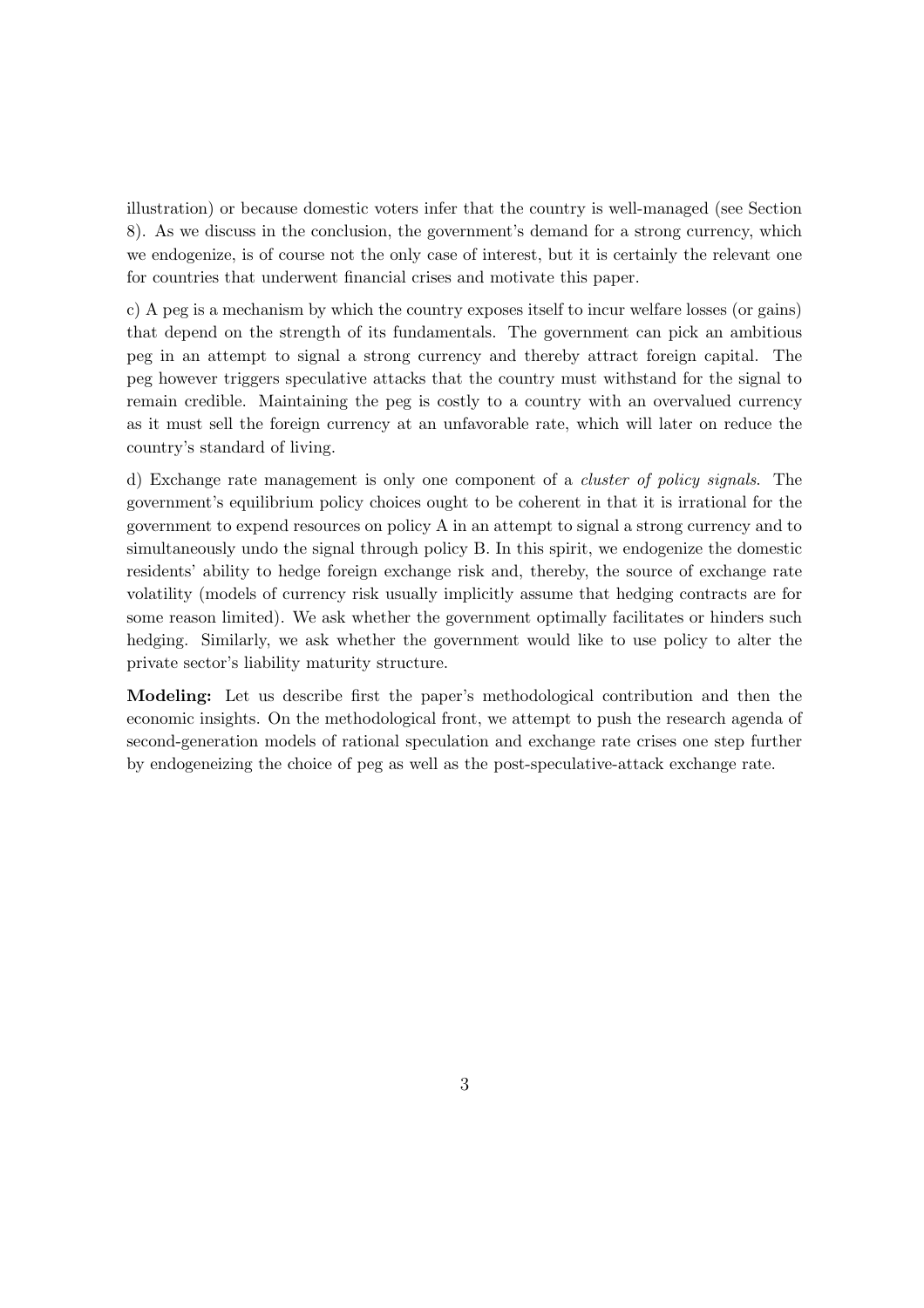The general environment studied in this paper is summarized in Figure 1.

|                                                                                                                                                                                                                    | Date 1                                                                                                                                                                                                   |                                                                                                                | Date 2                                          |
|--------------------------------------------------------------------------------------------------------------------------------------------------------------------------------------------------------------------|----------------------------------------------------------------------------------------------------------------------------------------------------------------------------------------------------------|----------------------------------------------------------------------------------------------------------------|-------------------------------------------------|
| $\bullet$ Government<br>has private<br>information<br>about<br>fundamentals<br>$\sigma$ (strong with<br>probability $\rho$ ,<br>weak with<br>probability<br>$1-\rho$ ).<br>$\bullet$ Peg e (choice)<br>or legacy). | $\bullet$ Speculators<br>non-<br>cooperatively<br>mount attack<br>of size S.<br>$\bullet$ Government<br>converts S at<br>rate e $(y=1)$<br>or lets<br>currency float<br>(refuses to<br>convert, $y=0$ ). | $\bullet$ Markets<br>update beliefs:<br>$\rho' = \rho'(y).$<br>• Third party<br>action<br>depends on $\rho'$ . | $\bullet$ Foreign<br>exchange<br>market clears. |

Figure 1.– General Structure.

Capturing premise a), the government knows the fundamentals  $\sigma$  while other economic agents only have a probability distribution: fundamentals are strong with probability  $\rho$ and weak with probability  $1 - \rho$ . The exchange rate, defined as the number of units of non-tradables needed to purchase one unit of tradables,<sup>6</sup> is then chosen by the government; alternatively, it could be the outcome of legacy arrangements. Speculators then rationally, but non-cooperatively mount a speculative attack: they demand the conversion of S pesos into dollars at the pegged exchange rates, where S is bounded above by their peso assets if short sales are infeasible, and is unbounded otherwise. The government then decides to convert  $(y = 1)$ , i.e. defend the peg, or refuse to convert  $(y = 0)$ , i.e. let the currency float. Observing the government's behavior, economic agents update their probability that fundamentals are strong from  $\rho$  to  $\rho'$ .

The key feature is that posterior beliefs  $\rho'$  matter; they influence some "third party decision." This third party decision may refer to any private sector decision that the government cares about. For concreteness, we will give two illustrations of such decisions, but the approach encompasses a variety of environments. The foreign exchange market clears at rate  $e_2$  at the final date 2, when fundamentals are revealed.

Our model, in reduced form, has two equations:

 ${}^{6}$ By abuse of language, we will sometimes identify tradables as "dollars" and non-tradables as "pesos."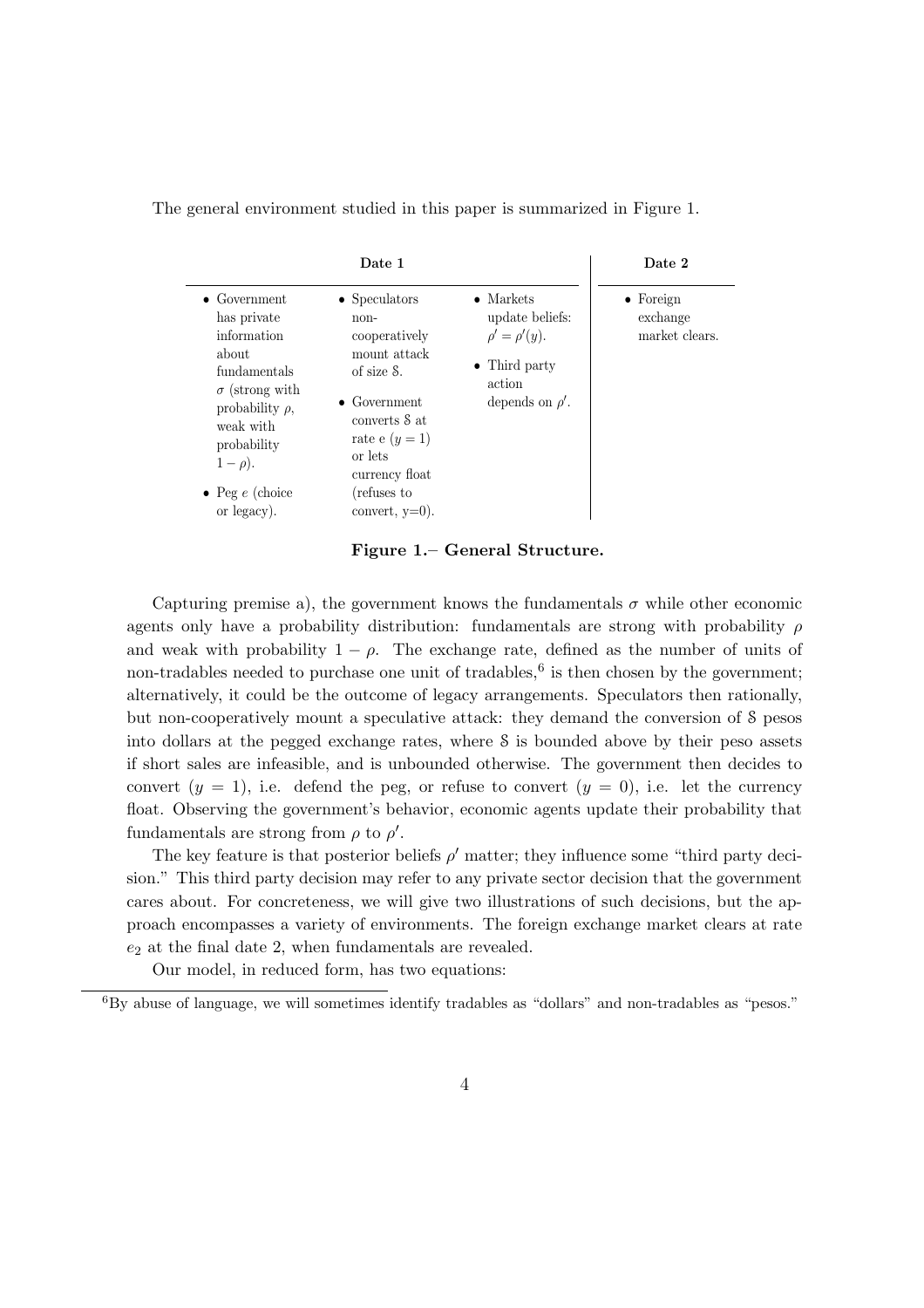• Government's objective function: Labelled  $W$ , it takes the form:

$$
W = \phi(\rho') + v(e_2),
$$

where  $\phi$  is increasing (the government prefers a strong currency) and v is decreasing (a devalued currency reduces the consumers' purchasing power).

• Exchange rate determination: The date-2 exchange rate

$$
e_2 = \psi(\sigma, L, \rho')
$$

is decreasing in the fundamentals  $\left(\frac{\partial \psi}{\partial \sigma} < 0\right)$ , and increasing in the loss (or gain if negative) to speculators:

$$
L = y\delta\left(\frac{1}{e} - \frac{1}{e_2}\right).
$$

In the first, but not the second application,  $e_2$  also depends on posterior beliefs at date 1.

Behavior follows a perfect Bayesian equilibrium: speculation maximizes the speculator's profit given subsequent expected government behavior; the government optimizes given the size S of the attack and given the predicted impact of a defense or abandonment of the currency on market beliefs  $\rho'$ ; and finally, the market updates beliefs about fundamentals according to Bayes rule and equilibrium strategies.

In our first illustration, third parties are foreign investors, whose investment in domestic firms increases with their perception of strength of the currency. The government then attaches particular importance to these beliefs  $\rho'$  ( $\frac{d\phi}{d\rho'}$  is high) when it is closely related to corporate interests and corporate borrowers benefit from an increased access to international capital markets.

In the second illustration, third parties are domestic voters, who are more likely to reelect the government if the latter's past management, as measured by the fundamentals, is perceived to have brought wealth (in the form of international collateral) to the country, and therefore future purchasing power to consumers. The government then attaches particular importance to beliefs  $\rho'$  when re-election concerns are strong (the election is near and disputed).

Note that in our model there is no "fundamental exchange rate" to which the currency returns after the speculative attack; indeed, the post-speculative-attack exchange rate depends on the peg's ambition, the size of the speculative attack, and the government's response to it. An attack on an undervalued (overvalued) currency further appreciates (depreciates) its long-term value. Relatedly, that speculative attacks make the country wealthier when the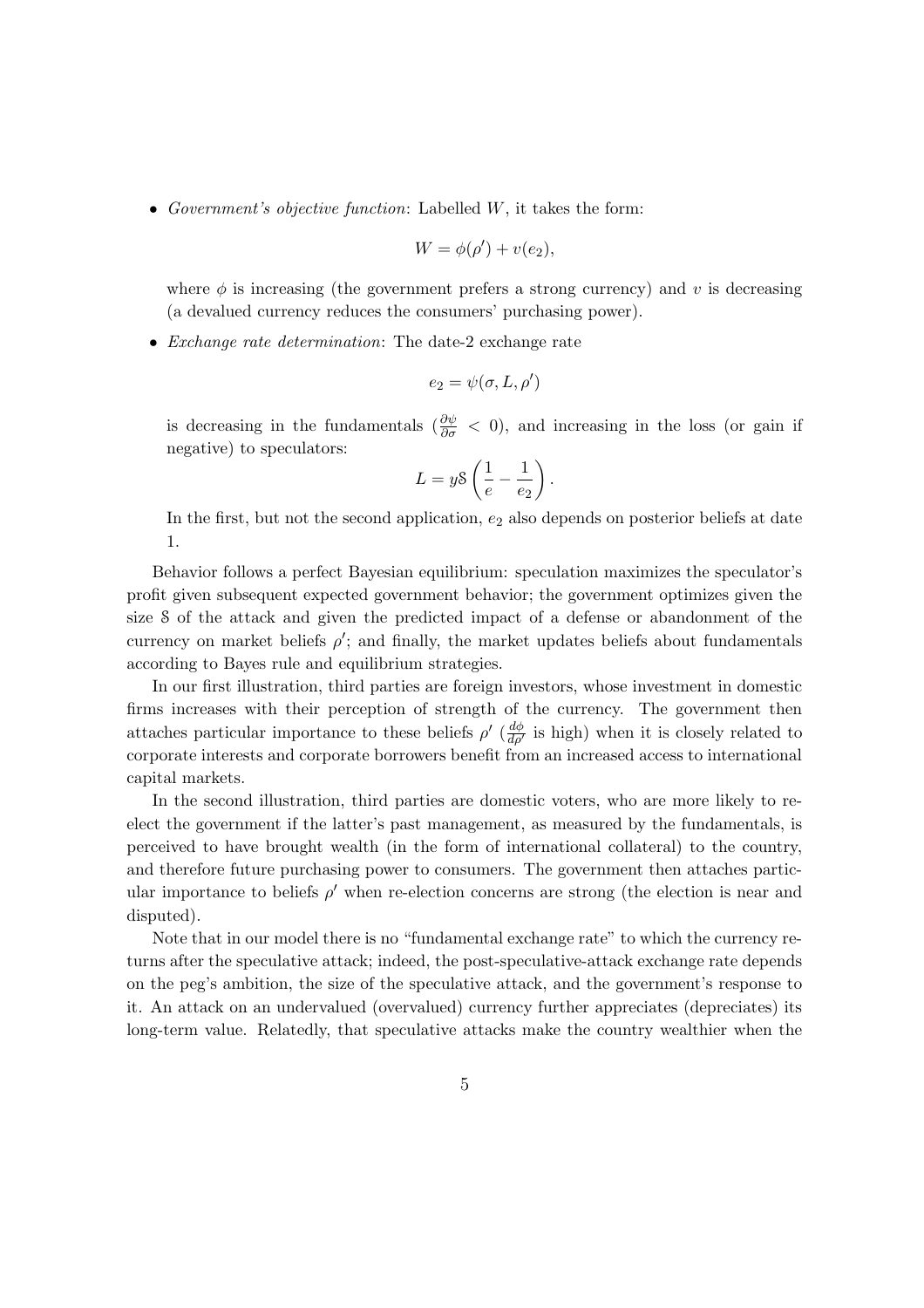currency is undervalued implies that we cannot assume that defending the peg is systematically costly. Nor do speculative activities always exhibit strategic complementarity (meaning that a larger attack by other speculators increases one's incentive to attack the currency).

Accordingly, we identify three factors of strategic complementarity (SC) or substitutability (SS): two "wealth effects" and a "speculator's curse effect." The two wealth effects have already been described: speculation has an immiserizing effect on a country with weak fundamentals and a *windfall gain* effect on a country with strong fundamentals. The former is conducive to SC and the latter to SS. The speculator's curse effect relates to the government's response: A more massive attack makes it more likely that a country with weak fundamentals lets the currency float. Speculators are therefore more likely to sell pesos when the latter are valuable. The speculator's curse effect is a factor of SS.

Insights: Besides these modelling points, the paper's main economic insights are:

- (1) While many experts argue against fixed rates in the presence of capital mobility on normative grounds, in our positive model, it is precisely capital mobility that confers a signaling value upon exchange rate management and generates equilibrium pegs. There is thus no tension between the normative stance against pegs in a world of capital mobility and a government's rational demand for pegging.
- (2) Hedging is endogenously incomplete. To be credible in its attempt at convincing the market of the currency's strength, the government cannot encourage, and actually must discourage hedging by residents. Letting the residents hedge is a clear admission that the currency is overvalued by the market and makes any complementary attempt at exchange rate management futile.
- (3) Performing comparative statics with respect to the government's objective function, the model corroborates on the theoretical front empirical work finding that pegs are more likely to be maintained before an election, and less likely to be maintained, the larger the tradable goods sector.
- (4) An increased government concern for attracting foreign capital leads to a more ambitious peg.
- (5) The peg is likely to be more ambitious and a financial crisis more likely to happen if foreign speculators cannot sell the currency short.
- (6) A peg may make domestic borrowers eager to issue short-term liabilities so as to provide foreign investors with an advantageous exit option. Furthermore, the government does not incentivize firms to lengthen the maturity structure even when it wants to, because doing so would again be an open admission of a future depreciation. This result, in conjunction with (2), predicts a co-determination of pegging and original sin and is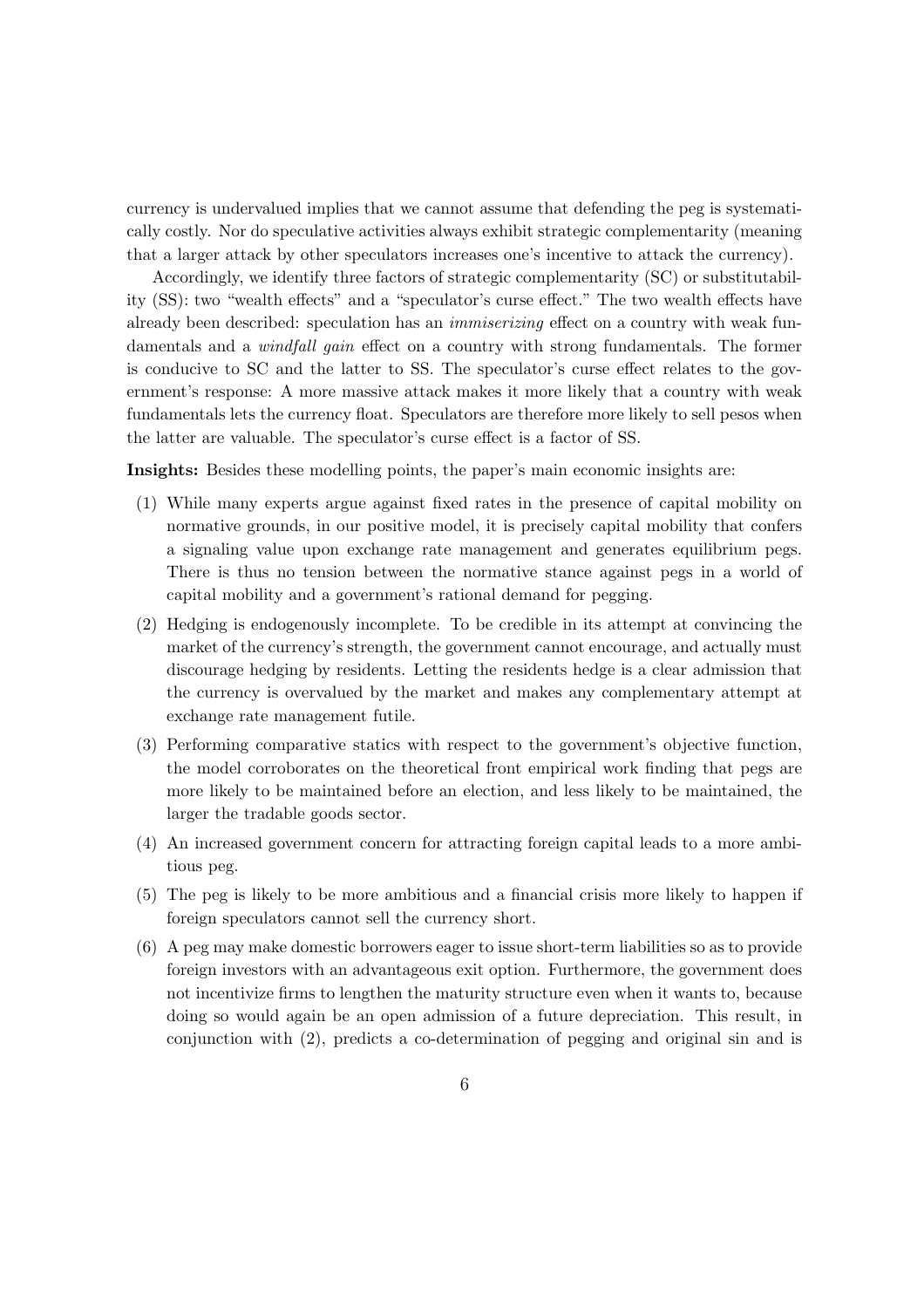in line with the recent empirical evidence due to Eichengreen, Hausmann and Panizza (2002) and Alesina and Wagner (2003) according to which original sin is positively correlated with managed floating and fixing.<sup>7</sup>

Related literature– Our work is related to many strands of literature. The signaling approach here is connected to several other papers that study policy signaling in an open economy (i.e. Drazen and Masson (1994), Bartolini and Drazen (1997), and Drazen (2001)). Drazen and Masson show how the public may learn from policy the strength of the government's aversion to inflation. Bartolini and Drazen argue that capital account liberalization can send a favorable signal to market participants, which in turn leads to capital inflows. The focus of this paper on pegs, speculative attacks and original sin is rather different, though.

Only a few papers in international finance explicitly allow hedging by domestic residents. Lack of hedging by firms has been explained in a variety of ways, however. Jeanne (1999) reasons that dollar-denominated debt can signal strength for borrowers, while Jeanne (2001) argues that dollar-denominated debt may be less risky in an environment where the monetary authority lacks credibility. Chamon and Hausmann (2002) present a model where borrowers expect others to borrow in dollars and optimal monetary policy is forced to fulfill those expectations. Tirole (2003) shows how dollar debt affects government incentives and may constrain moral hazard. Finally, soft budget constraint problems may lead banks to gamble on a government bailout (see McKinnon and Pill (1997) and Schneider and Tornell (2003)). In particular, Ranciere, Tornell and Westermann (2003) present a model where consumers and firms can hedge all exchange rate risk and there is endogenous financial fragility because of systemic bailout guarantees. The systemic bailout guarantees literature leaves open the question of why there is inadequate prudential regulation in the domestic banking system rather than more efficient transfers to the government's banking friends. This paper makes the government's reluctance to let banks and other residents borrow in domestic currency or enforce prudential regulation an integral part of a signaling strategy.

The literature on exchange rate regimes is immense and will not be surveyed here.<sup>8</sup> Some common arguments in favor of fixed rates are that they reduce transaction costs and discourage noise traders (Jeanne and Rose (2002)), they serve as policy commitments (Giavazzi and Pagano (1988)), and help governments gain monetary credibility (Herrendorf (1999)). However, Tornell and Velasco (2000) contend that fixed exchange rates may delay the impact of fiscal policy and therefore might provide bad incentives for a short-sighted

<sup>7</sup>See also Reinhart, Rogoff and Savastano (2003) who document a link between current levels of dollarization and countries past reliance on exchange rate controls.

<sup>8</sup>See Ghosh, Guide and Wolf (2003) for a recent survey.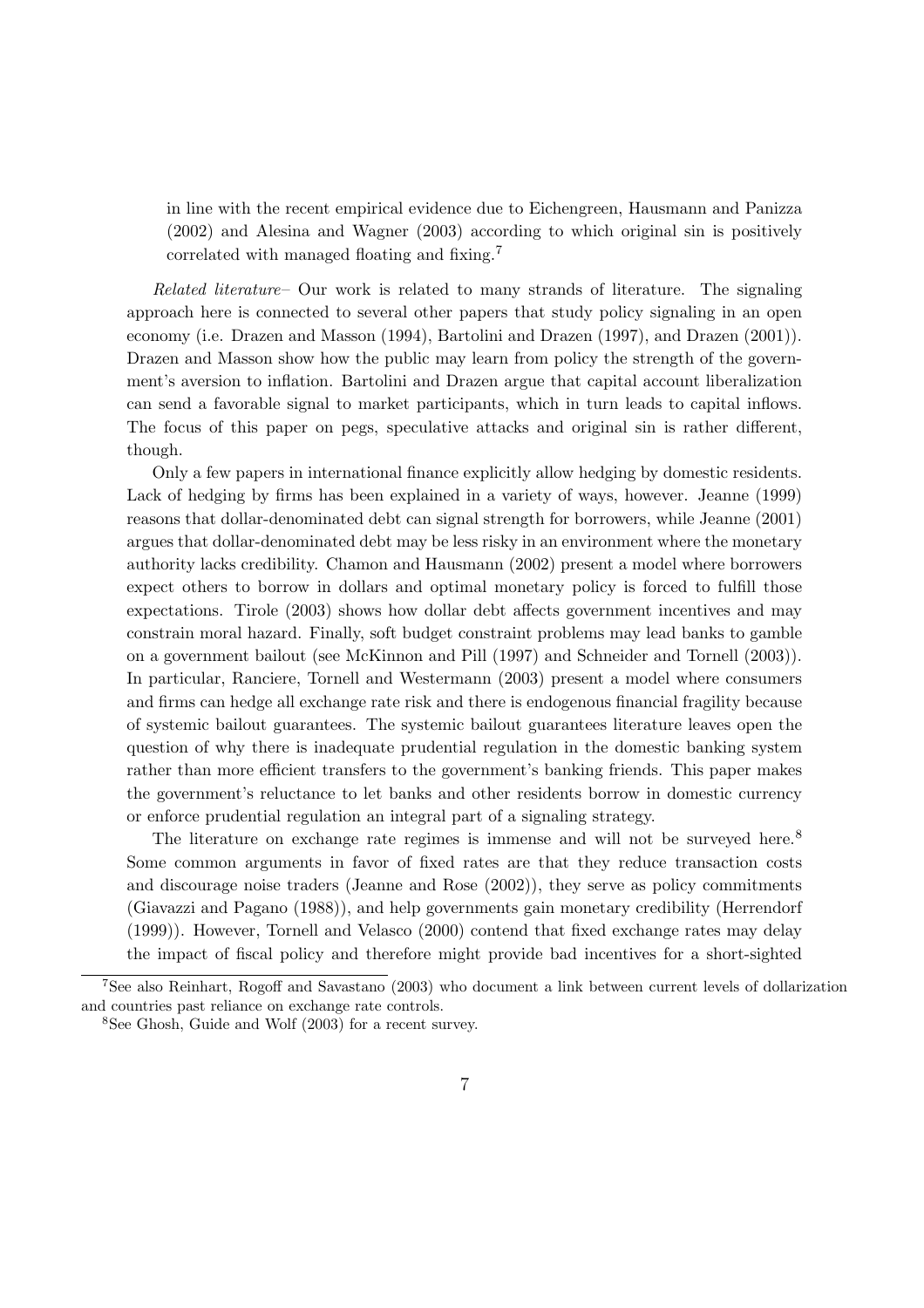fiscal authority.

Following seminal contributions by Krugman (1979) and Obstfeld (1996) among others, this paper contributes to the currency crises literature since speculation in the model influences the choice of the exchange rate regime. A focus of our analysis, like Cukierman, Goldstein and Spiegel (2004), is to endogenize the level of the peg. Cukierman et. al. study the strategic interaction between the ex ante choice of exchange rate regime and the likelihood of ex post currency attacks in a country that is vulnerable to a speculative attack. Their paper relies on a reduced-form macroeconomic structure following Morris and Shin (1998)'s classic paper. This paper, on the other hand, provides a micro-founded model of exchange rate management which shows how defending the peg is costly and might actually be profitable and when to expect strategic complementarities and positive externalities in speculation. In this framework, the post-speculation exchange rate is also contingent on a loss of reserves and depends on the speculative attack and exchange rate management.

The idea that the choice of exchange rate regime and its management arbitrates between (primarily) domestic interest groups has been frequently discussed in case studies and, more recently, in cross-sectional empirical analysis. See Eichengreen (1995) and Frieden (1997) for examples of the former and Alesina and Wagner (2003), Eichengreen, Hausmann, and Panizza (2002), and Levy-Yeyati, Sturzenegger and Reggio (2003) for examples of the latter. We will later discuss this evidence.

## 2 Model

The model has two periods:  $t = 1, 2$  and four types of agents: domestic entrepreneurs/firms, domestic consumers, foreign investors/foreign speculators, and the government.

Let "\*" denote tradable good. The utility function of foreign investors or speculators is given by:

$$
U^{\text{foreigners}} = c_1^* + c_2^*,
$$

while that of domestic residents and entrepreneurs is

$$
U^{\text{domestic}} = c_1 + c_2 + u(c_2^*),
$$

where  $u(\cdot)$  is strictly concave (unless otherwise stated) and  $u(c_2^*)$  $x_2^*$  = −∞ for  $c_2^*$  ≤ 0. Let  $e_2$  denote the date-2 exchange rate in units of pesos per dollar, so a strong exchange rate corresponds to a low  $e_2$ . The domestic residents' and entrepreneurs' date-2 consumption of tradables,  $c_2^*$  $2^*(e_2)$ , is given by:

$$
\max_{c_2^*} \left\{ u(c_2^*) - e_2 c_2^* \right\}.
$$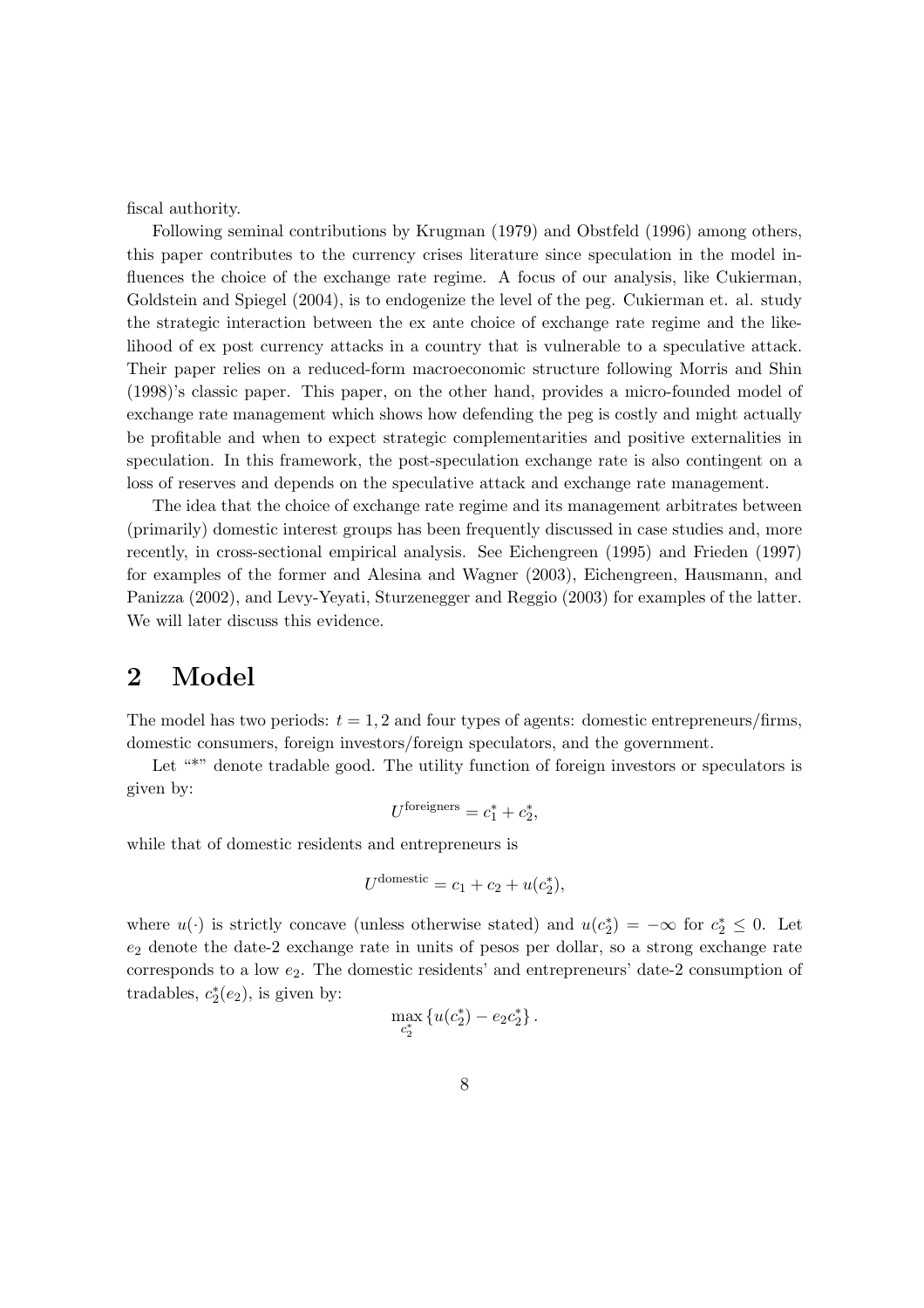Let  $v(e_2) \equiv u(c_2^*)$  $2(e_2)$  denote the consumer's gross surplus from consuming tradables. v is a decreasing function.

Let us first describe the timing, and then discuss the modelling elements.

#### Timing:

(a) A pre-determined level of foreign-owned liabilities (in pesos)  $D$  is due at date 1.

Date 1:

- (b) Government privately learns foreign reserves R which are either  $\mathcal{R}_s$  with probability  $\rho$ or  $\mathcal{R}_w$  with probability  $1 - \rho$ , where  $\mathcal{R}_s > \mathcal{R}_w$ .
- (c) Government chooses exchange rate e.
- (d) D is repaid to foreign investors.

Foreign speculators take S out of the country. S is the size of the attack, which we allow to be either be unbounded (unlimited short sales) or bounded by D (no short sales).

The government observes  $\delta$  and maintains the peg (converts  $\delta$  at rate  $e$ ) or lets the currency float by refusing to convert.

(e) The foreign exchange market updates its beliefs to  $\rho'$ , which depends on whether the government maintained the peg. The forward exchange rate is denoted  $f$ . Domestic entrepreneurs finance equipment in tradables by borrowing abroad at rate f.

Date  $2$ :

(f) Entrepreneurs produce non-tradables, the foreign exchange market clears (the remaining reserves are equal to the net demand for tradables), and consumption takes place.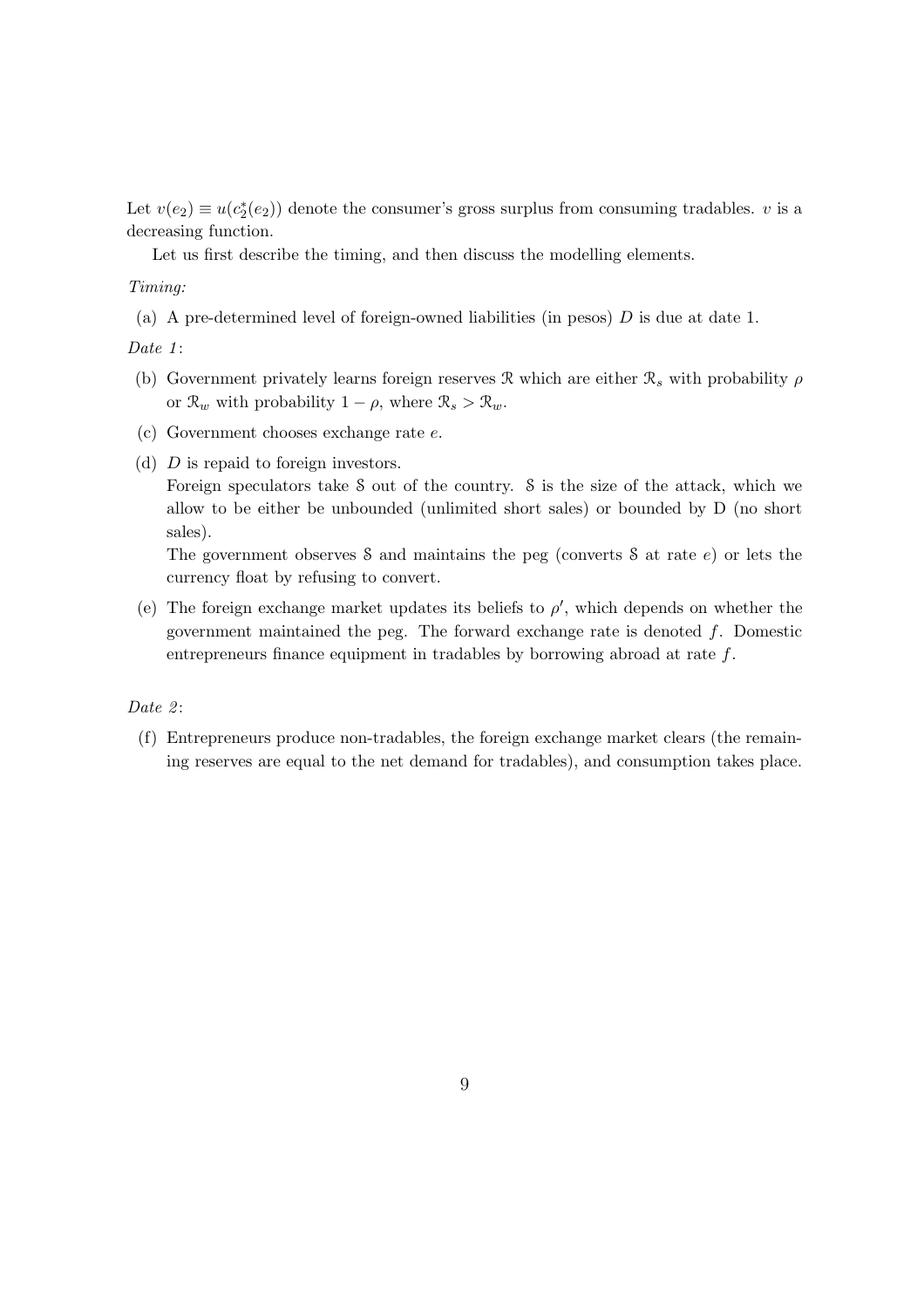

Figure 2.– Timing.

Let us discuss the modelling assumptions:

At stage (a), the existence of an initial debt  $D$  in pesos establishes a lower bound on the volume of funds that can be mobilized for a speculative attack: when reimbursed at date 1, foreign investors can roll over or take the money out of the country. D could also denote the amount of money that foreigners could obtain by selling their equity portfolio at date 1 or the peso-denominated collateral (e.g. real estate) seized by holders of dollar debt in defaulting firms.<sup>9</sup> In order to abstract away from balance-sheet effects, assume that this debt is paid by parties who are private and are different from the entrepreneurs who will need to raise funds at substage (e). We will focus on two polar cases: in the absence of short sales by foreigners,  $0 \leq \delta \leq D$ . With costless short selling of the currency by foreigners,  $0 \leq \delta \leq \infty$ .<sup>10</sup> The motivation for introducing initial debt  $D$  in the model is two-fold. First,  $D$ , as discussed above, serves as an upper bound for speculation when short sales are infeasible. Second, we will later endogenize debt maturity, i.e. whether foreign lenders prefer to be repaid at date

<sup>9</sup>Dollar debt that is repaid to investors can be directly counted in R and so we do not need to consider it. <sup>10</sup>More generally, we could consider convex costs of short selling as in Drazen (2000).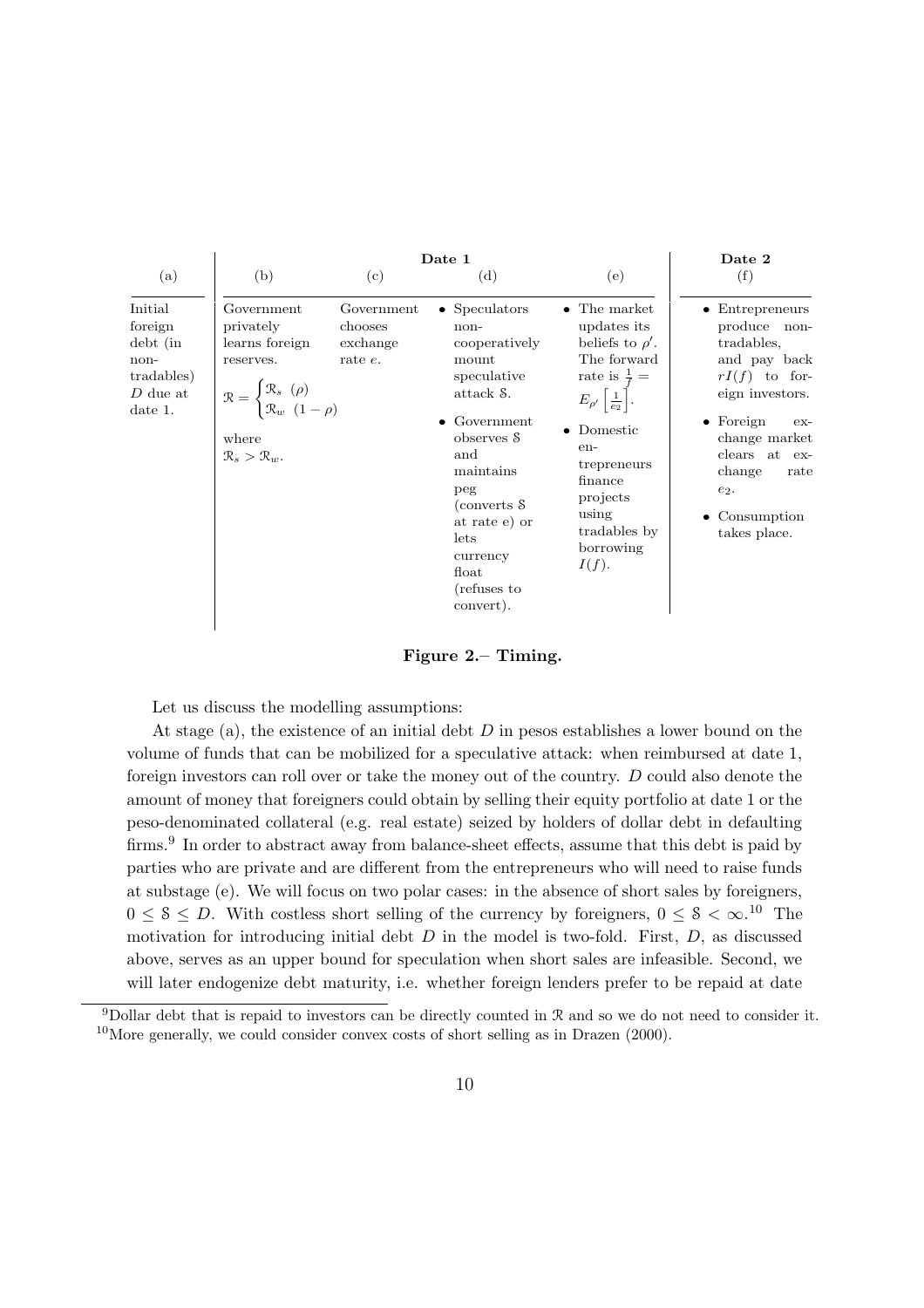1 or date 2 (Section 7).

At stage (b), the government acquires private information about its type. Assuming that the government has private information about foreign reserves is a simple way to assume that the government has private information about a variable that will affect the date-2 exchange rate: international collateral of public enterprises, willingness to implement structural reforms, off-balance sheet liabilities, forthcoming export promoting policies, fiscal needs (leading to a taxation of private international collateral), etc. For simplicity, the country is "strong" (has reserves  $\mathcal{R}_s$ ) with probability  $\rho$  and is "weak" (has reserves  $\mathcal{R}_w$ ) with probability  $1 - \rho$  where  $\mathcal{R}_s > \mathcal{R}_w$ .<sup>11</sup>

At stage (c), the choice of the exchange rate is per se costless, as setting a peg at stage (c) and letting the currency float at stage (d) is, for given beliefs, equivalent to not setting the peg. Accordingly, we will look for an equilibrium where there is full pooling at stage (c). Alternatively, the peg is driven by legacy arrangements (the peso can be exchanged one-for-one for dollars), and there is no stage (c).

At stage (d), speculators are competitive: they individually do not affect the volume of speculative movements, and therefore the government's decision of whether to defend the currency. We do not set an arbitrary upper bound on the size of the speculative attack that the government can resist. In other words, we assume for simplicity that the government can (possibly secretly) borrow in the market to resist the attack. This assumption is particularly relevant in the case of costless short sales.

At stage (e), the market puts posterior probability  $\rho'$  on fundamentals being strong. The forward rate is f where

$$
\frac{1}{f} = E_{\rho'} \left[ \frac{1}{e_2} \right]. \tag{1}
$$

Domestic entrepreneurs borrow  $I(f)$  in tradables (with  $I' < 0$ ) from foreigners. The proceeds of this investment at date 2 will be in non-tradables, of which  $rI(f)$  will be returned back to foreign investors. Here the entrepreneur borrows in domestic currency, and the foreign lenders will need to convert into dollars at date 2. Equivalently, the foreign lenders can hedge the exchange rate risk at date 1 or the entrepreneur could borrow in dollars and hedge or not the exchange rate risk. Because we are not interested in default, all arrangements are equivalent.

Last, at date 2, the government's foreign reserves or whatever will remain of them after the speculative attack will be sold in the market at date 2 in the exchange of non-tradables,

<sup>&</sup>lt;sup>11</sup> Alesina and Wagner (2003) hypothesize that virtuous countries avoid floating to "signal rigor" and document that countries with poor political institutions are less able to stick to a pegged exchange rate. Similarly, in his discussion of Venezuela in the late 90s, Corrales (2000) argues that since the exchange rate "is one of the most visible and highly watched prices in any developing economy ... [it is] an ideal signaling device."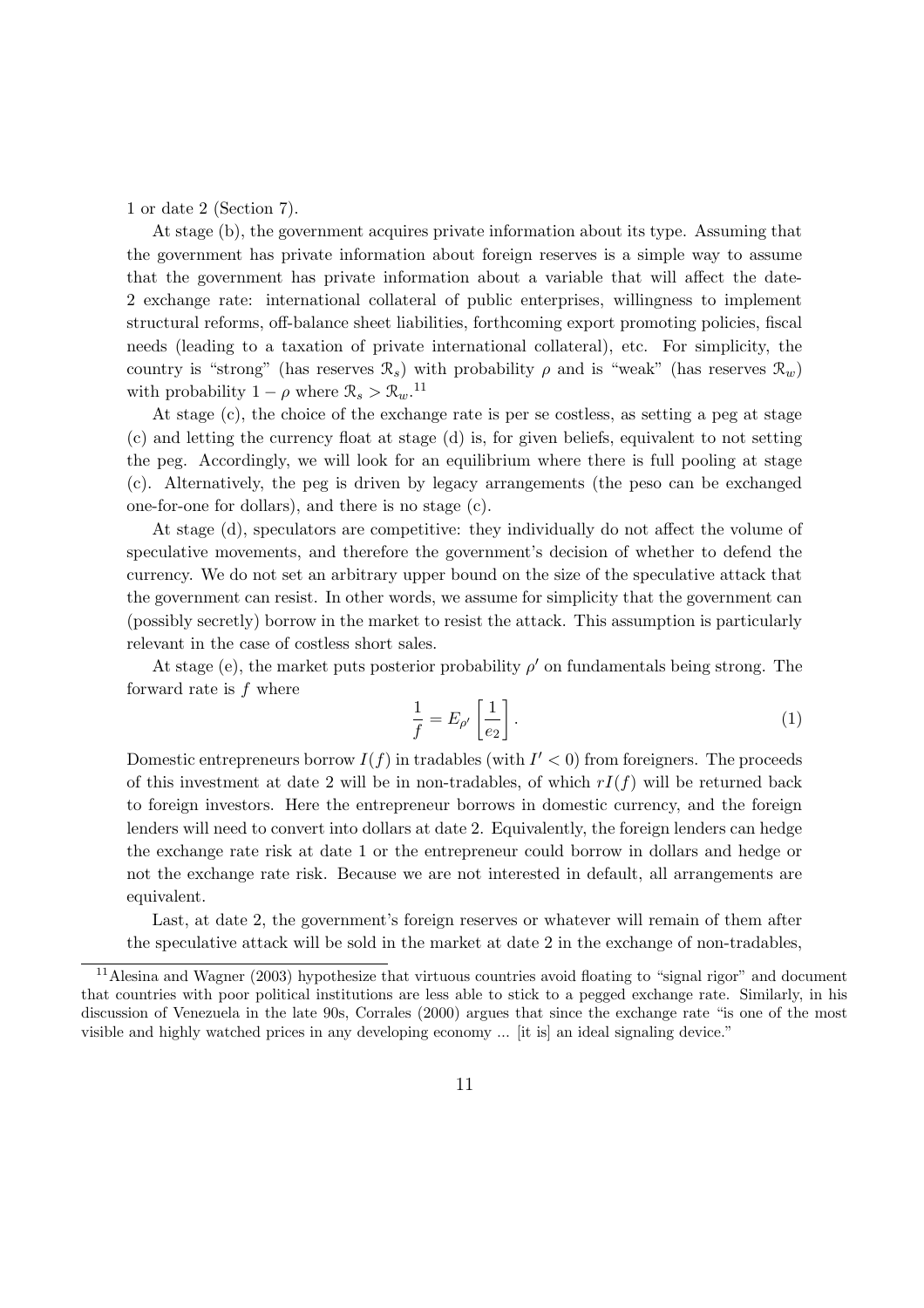and the proceeds distributed equally among domestic residents.<sup>12</sup> Pesos that are not used to attack the peg  $(D - Sy_i)$  remain in the country between period 1 and period 2, and are repatriated by foreigners in period 2, at rate  $e_2$ .

The market-clearing equation for type  $i \in \{w, s\}$  at date 2 is:

$$
\mathcal{R}_i - \frac{Sy_i}{e} - \frac{D - Sy_i}{e_i} = c_2^*(e_i) + \frac{r}{e_i}I(f),\tag{2}
$$

where  $y_i = 1$  if type i defends the peg and  $y_i = 0$  if it lets the currency float.

Finally, the government's objective function is assumed to take the following form:

$$
W = \pi(I, \alpha) + v(e_2),\tag{3}
$$

where  $\alpha$  is a parameter indexing the weights attached to investment,

$$
\frac{\partial \pi}{\partial I} > 0 \quad \text{and} \quad \frac{\partial^2 \pi}{\partial \alpha \partial I} > 0.
$$

The government's welfare improves when there is greater investment and the size of the improvement is increasing in the weight the government places on domestic entrepreneurs. The size of  $\alpha$  governs the tension between entrepreneurs and residents in the government's objective function. It is this competition between political stakeholders that we seek to exploit in this model.<sup>13</sup>

Equations  $(1), (2),$  and  $(3)$  together with rational speculation (see below), summarize the description of the model. Note also that the (sub)game with stage (c) omitted is of independent interest. Indeed it depicts the case in which the exchange rate has been pegged and need no longer be optimal following a shock.

#### Corporate finance example

Let us show how the government's objective function (3) results from a simple weighting of corporate and non-corporate interests with a standard corporate finance determination of investment. (The specific functional form analyzed in this example will be used only in Propositions 5 and 8 and so the reader may skip this example).<sup>14</sup>

<sup>&</sup>lt;sup>12</sup>The assumption that the proceeds are distributed equally among domestic residents is not essential and while the government's objective function would take a slightly different form with unequal distributions, the qualitative results would remain the same.

 $13$ For instance, because of a strong peso, Kessler (2000) states that the middle class in Mexico benefitted from the subsidized consumption of imported groceries and luxury items, durables, travel and manufactured goods made with foreign inputs.

<sup>&</sup>lt;sup>14</sup>Kessler (2000) says that a strong peso in Mexico subsidized the ability of the corporate sector to borrow abroad and accounts for the government's reluctance to devalue.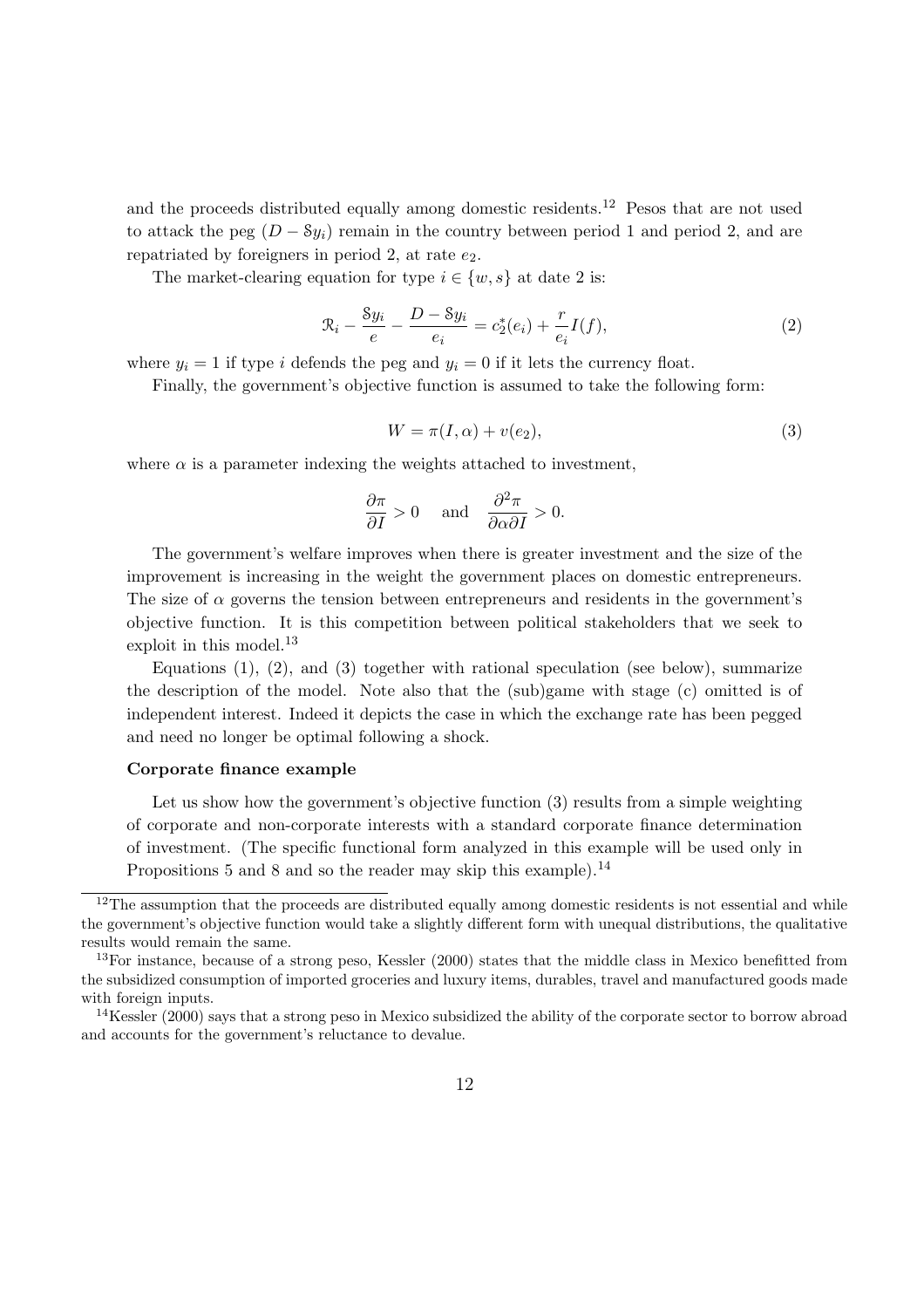A fraction  $\gamma$  of residents are entrepreneurs and a fraction  $1-\gamma$  non-entrepreneurs (called "consumers"; naturally entrepreneurs also consume). The government puts weight  $\alpha$  on the utility of the representative entrepreneur and 1 on the utility of the representative consumer. The proceeds are distributed equally among domestic residents. Thus the government's objective function is:

$$
W_G = \alpha \gamma U^{\text{entrepreneurs}} + (1 - \gamma) U^{\text{other residents}}.
$$

The representative entrepreneur has initial wealth  $a$  in tradables, invests a variable  $i$  tradables, and produces  $R(i)$  units of non-tradables,  $[R(i) - ri]$  of which are non-observable by the investors (and therefore appropriated by the entrepreneur, as in, say Bolton and Scharfstein  $(1990)$ ), and ri is collateral (such as real estate, etc.) that can be seized by investors. Let  $R(\cdot)$  be concave. We focus on the case in which firms are financially constrained.<sup>15</sup>

Recalling that  $f$  denotes the (forward) exchange rate at stage (e), the foreign investors' break-even condition is:<sup>16</sup>

$$
\frac{ri}{f} = i - a, \quad \text{or} \quad i = \frac{a}{1 - \frac{r}{f}}.
$$

Let

$$
I(f) \equiv \gamma i = \frac{\gamma a}{1 - \frac{r}{f}},
$$

denote per capita investment and note that the expectation of a strong currency facilitates financing.

Assuming that firms face solvency constraints is one way of generating rents for the corporate sector and therefore a political stake. Furthermore, the rents depend on the degree

<sup>15</sup>The equilibrium investment  $i = \frac{a}{1-\frac{r}{f}}$  must thus be assumed to be smaller than investment i<sup>\*</sup> that maximizes the entrepreneur's date-2 peso wealth. Given that the entrepreneur must contribute  $i\left(1-\frac{r}{f}\right)$  units of tradables at date  $1, i^*$  solves:

$$
\max_{i} \left\{ [R(i) - ri] - i \left( 1 - \frac{r}{f} \right) E(e_2) \right\},\,
$$

where  $E[e_2]$  is the stage (e) expectation of the date-2 exchange rate and  $\frac{1}{f} = E\left(\frac{1}{e_2}\right)$  $\frac{1}{e_2}$ . Therefore,

$$
R'(i^*) = E(e_2) - r \left[ E(e_2) E\left(\frac{1}{e_2}\right) - 1 \right].
$$

<sup>16</sup>This analysis presumes that the NPV is positive  $(R'(0) > E(e_2) - r \left[ E(e_2) E\left(\frac{1}{e_2}\right) \right]$  $\left(\frac{1}{e_2}\right) - 1$ , while the borrowing capacity is finite:  $f > r$  which we will assume.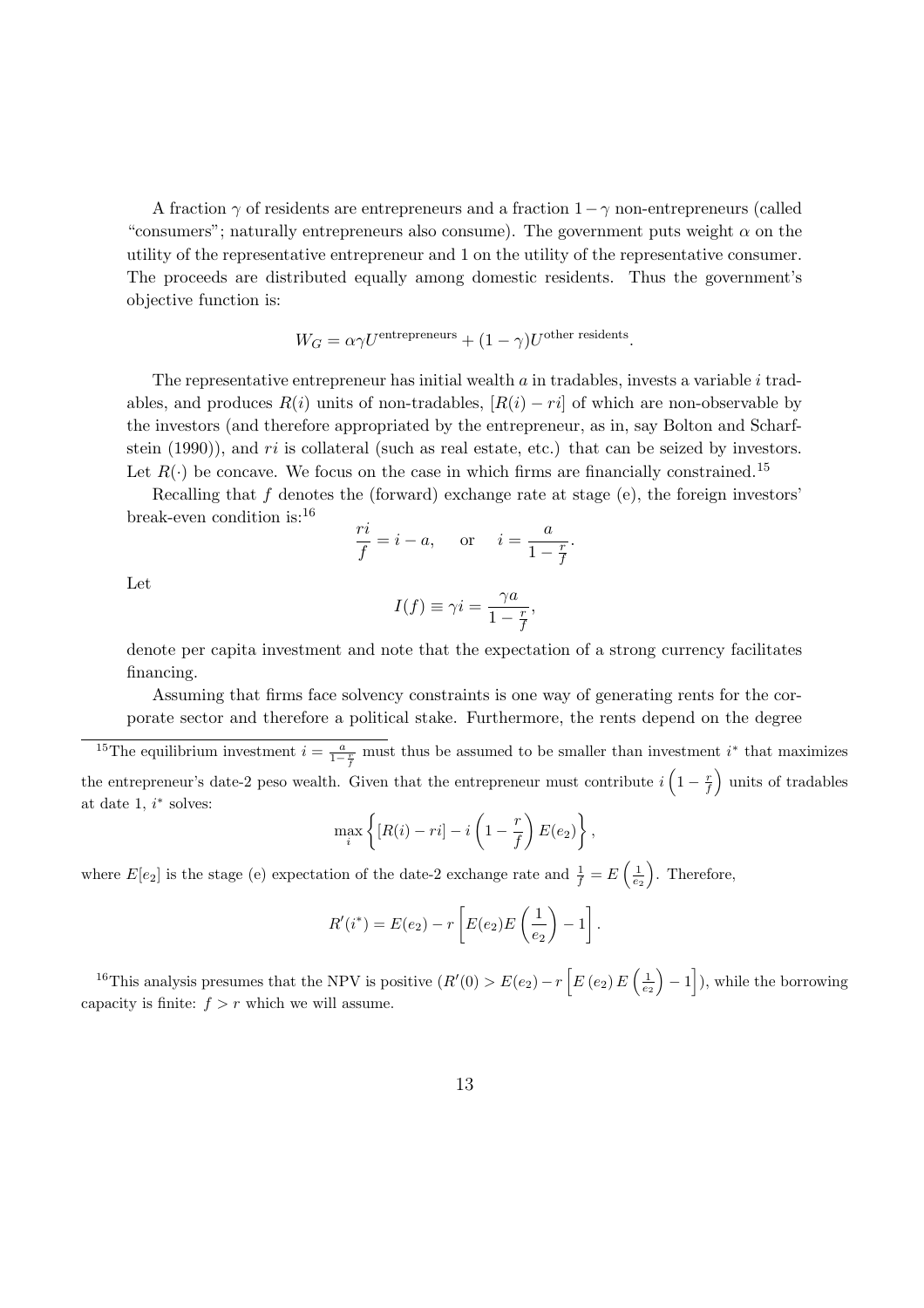of access to the international capital market, which itself depend on exchange rate anticipations. Alternatively, we could have introduced inframarginal rents through a decreasing returns technology. Our corporate finance approach, however, yields simpler expressions.

The government's net date-2 reserves are  $\mathcal{R}_i - \mathcal{S}y_i\left(\frac{1}{e} - \frac{1}{e_i}\right)$ . From the market clearing equation (2), the peso proceeds are redistributed to domestic residents and therefore equal to  $[D + rI(f)] + e_2c_2^*$  $_{2}^{*}(e_{2}).$ 

The government's objective function is:

$$
W_G = \alpha \gamma [(R(i) - ri) + (rI + D + e_2c_2^*) + (u(c_2^*) - e_2c_2^*)]
$$
  
+ 
$$
[-D + (1 - \gamma)(rI + D + e_2c_2^*) + (1 - \gamma)(u(c_2^*) - e_2c_2^*)],
$$

or

$$
W = \pi(I, \alpha) + v(e_2),
$$
  
\nwhere 
$$
W = \frac{W_G}{\alpha \gamma + 1 - \gamma}, v(e_2) = u(c_2^*(e_2)) \text{ and } \pi(I, \alpha) = \frac{\alpha \gamma R(\frac{I}{\gamma}) - r(1 - \gamma)(\alpha - 1)I + \gamma(\alpha - 1)D}{\alpha \gamma + 1 - \gamma}.
$$
 (4)

Notice that  $\frac{\partial \pi}{\partial I} > 0$  and  $\frac{\partial^2 \pi}{\partial \alpha \partial I} > 0.17$ 

### Benchmark: Full information

Suppose that  $\Re$  is common knowledge. Then, rational expectations imply that the date-2 exchange rate is perfectly foreseen by the market at date 1. Let  $e_s^{FI}$  and  $e_w^{FI}$  stand for the exchange rate of the strong and weak type of government under full information. Investment is  $I(e_i^{FI})$  for  $i = \{w, s\}.$ 

Under common knowledge about the future exchange rate, setting and defending an ambitious exchange rate (i.e., an exchange rate  $e$  below the full information, floating level) reduces welfare. Furthermore, under floating, speculative trades are irrelevant; and so, clearing in the foreign exchange market is equivalent to:

$$
\mathcal{R}_{i} - \frac{D}{e_{i}^{FI}} = c_{2}^{*}(e_{i}^{FI}) + \frac{r}{e_{i}^{FI}}I(e_{i}^{FI}).
$$

Since  $\mathcal{R}_s > \mathcal{R}_w$ ,

$$
e_w^{FI} > e_s^{FI}.
$$

The government's utility under full information is:

$$
W_i^{FI} = \pi(I(e_i^{FI}), \alpha) + v(e_i^{FI}).
$$

<sup>&</sup>lt;sup>17</sup>To see this, recall from footnote 15 that  $i \leq i^*$ , where  $i^*$  maximizes  $[R(i) - ri] - i(1 - \frac{r}{f})E[e_2]$ . Therefore, for the relevant range  $i \leq i^*$ ,  $R'(i) > r$ , or  $\frac{\partial \pi}{\partial I}\Big|_{I=\gamma i} \propto \alpha R'(i) - r(1-\gamma)(\alpha-1) > 0$ . Furthermore,  $\frac{\partial^2 \pi}{\partial \alpha \partial I}\Big|_{I=\gamma i} \propto$  $R'(i) - r > 0.$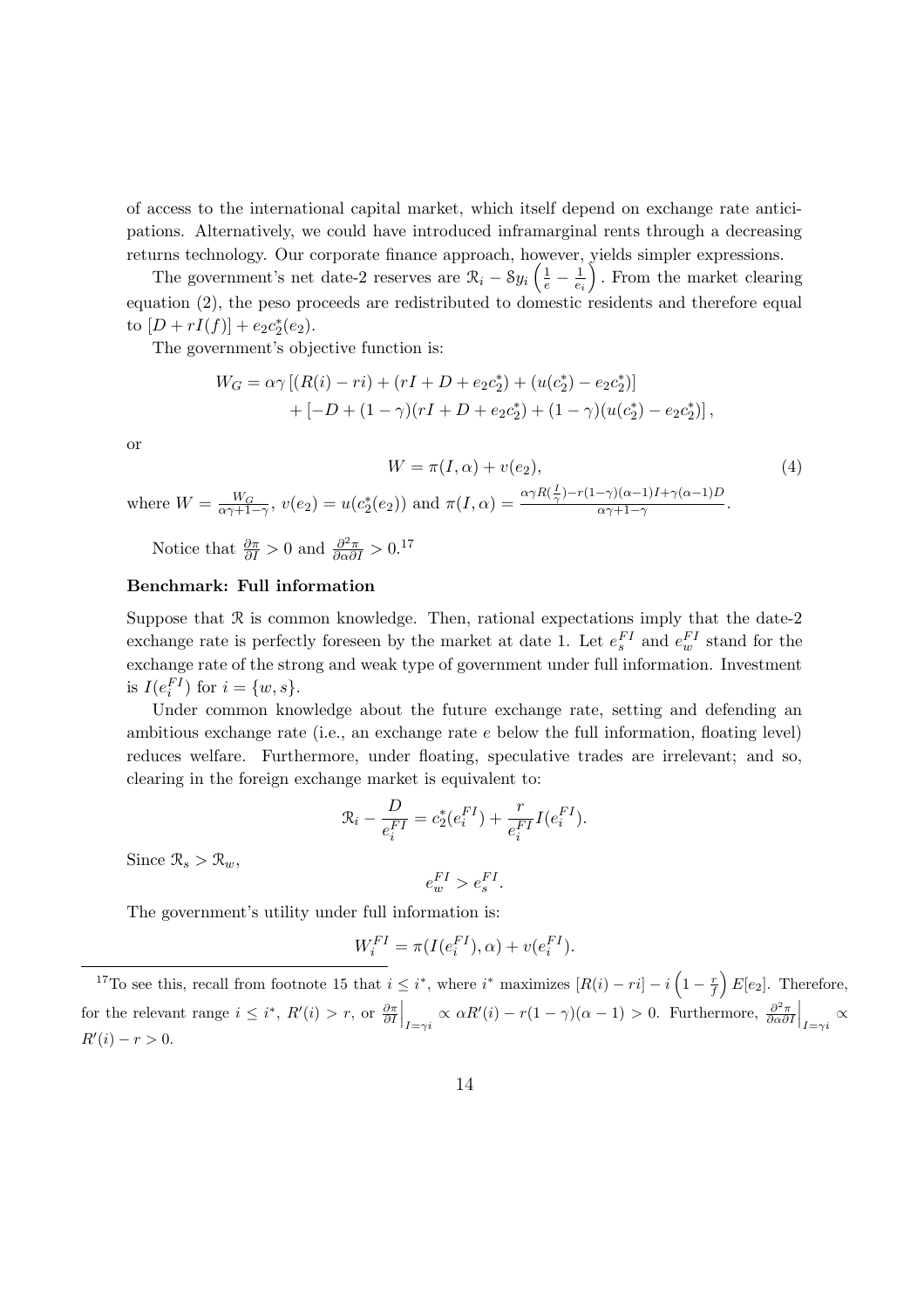## 3 Structure of Equilibrium

Turning to incomplete information, we will look for perfect Bayesian equilibria of the game among the speculators and the government. The speculators' strategy will be a function  $S = S(e)$  mapping the exchange rate peg e into  $[0, D]$  or  $[0, \infty)$ , depending on whether we allow short selling of the currency by foreigners. We focus on the case of short sales in the next section and then analyze no short sales in the following section.

The type i government's strategy will be a probability distribution  $y_i = y_i(\mathcal{S}, e)$  mapping, for arbitrary peg e, the volume of speculation S into  $[0, 1]$ . When  $S = 0$ , defending or abandoning the peg is "cheap talk." We nevertheless need to define the government's strategy  $y_i(0, e)$  at this level of speculation since in the absence of speculation, atomistic speculators must still know whether the government would convert the pegged exchange rate if they did speculate individually. Alternatively (and equivalently), we can define  $y_i(0, e)$  as the limit of  $y_i(\mathcal{S}, e)$  as S converges to 0.

Let

$$
x_i(e) \equiv y_i(\mathcal{S}(e), e).
$$

In what follows, we will impose a sorting condition, which will guarantee that the strong type strictly prefers to maintain the peg whenever the weak type is willing to do so. Thus, the focus will be on the weak type's probability of maintaining the peg; in order to simplify notation, we let

$$
x(e) \equiv x_w(e).
$$

Our analysis rests on two technical assumptions. The other illustration (Section 8) does not require these two assumptions. We first need to assume that the government values capital inflows positively, at least over a range of parameters. Because foreign borrowing by non-tradable good sectors consumes reserves, it competes with consumption of tradables by consumers. It must therefore be the case that the government values corporate investment sufficiently.

#### Assumption 1: (demand for capital inflows)

The weak type prefers to pool rather than reveal its type when  $\delta = 0$ :

$$
W_w^{FI} < \pi(I(e^{hm}), \alpha) + v(e_w),
$$

where  $e^{hm} \in (e_s^{FI}, e_w^{FI})$ , the "harmonic mean" exchange rate, is defined by

$$
\frac{1}{e^{hm}} \equiv \frac{\rho}{e_s} + \frac{1-\rho}{e_w},
$$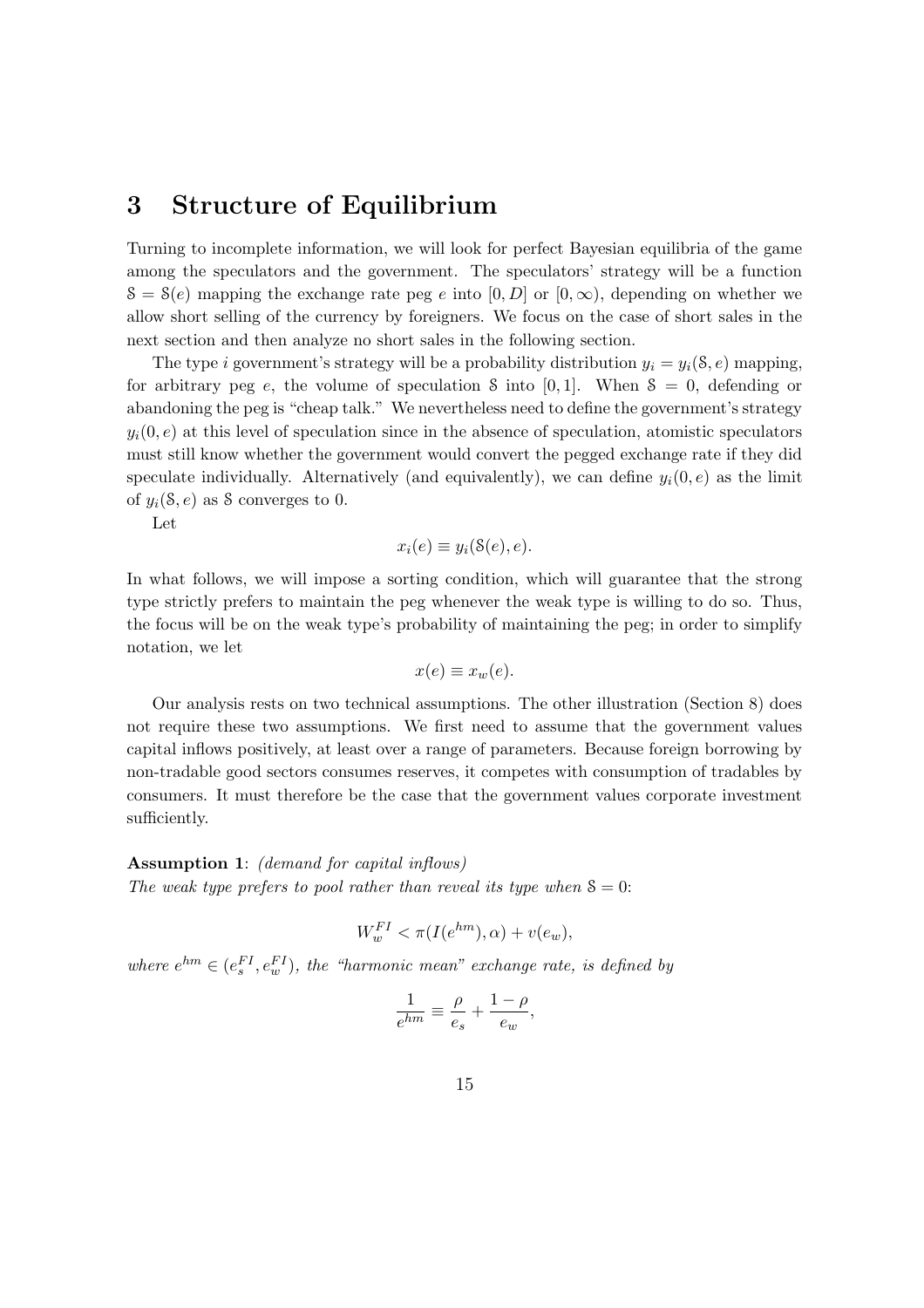and  $e_i$  for  $i = \{w, s\}$  satisfies:

$$
\mathcal{R}_i - \frac{D}{e_i} = c_2^*(e_i) + \frac{r}{e_i}I(e^{hm}).
$$

Assumption 1 rules out the possibility that the weak type wishes to separate when there is no speculative attack and amounts, as we noted, to the imposition of a lower bound on  $\alpha$ . That is, it is satisfied if the government cares about its domestic entrepreneurs enough relative to its domestic residents (since  $I(e^{hm}) > I(e_w^{FI})$ ).

#### Assumption 2: (sorting condition)

Fixing  $(8, e)$ , the strong type is relatively more eager to defend the peg. Let I and  $\hat{I}$  denote arbitrary investment levels with  $I \in [I(e_w^{\text{FI}}), I(e_s^{\text{FI}})]$  and  $\hat{I} \leq I$  and let  $\hat{e}_i$  be given by:

$$
\mathcal{R}_i - \frac{D}{\hat{e}_i} = c_2^*(\hat{e}_i) + \frac{r}{\hat{e}_i}\hat{I},
$$

and  $e_i$  be given by:

$$
\mathcal{R}_i - \frac{8}{e} - \frac{D - 8}{e_i} = c_2^*(e_i) + \frac{r}{e_i}I,
$$

then

$$
v(\hat{e}_w) - v(e_w) \ge v(\hat{e}_s) - v(e_s).
$$

This condition will ensure that the strong type does not choose to float when the weak type does not either. The exchange rate  $\hat{e}_i$  is the level corresponding to when the government chooses not to defend the currency, which generates a forward rate  $f \in [e_s^{FI}, e_w^{FI}]$  and therefore investment  $I(f) \in [I(e_w^{FI}), I(e_s^{FI})]$ .

We expect the sorting condition to hold because foreign reserves are more valuable to the weak type as there is a lower level of consumption of the tradable good. Also, the weak type wastes more money by maintaining the peg than the strong type.

*Example*: The sorting condition holds with log utility:  $c_2^*$  $y_2^*(e_2) = \frac{1}{e_2}$  and  $v(e_2) = -\log(e_2)$ . With log utility, exchange-rate clearing yields the following relations:

$$
\hat{e}_s = \hat{e}_w \frac{\mathcal{R}_w}{\mathcal{R}_s}
$$
 and  $e_s = e_w \frac{\mathcal{R}_w - \frac{\mathcal{S}}{e}}{\mathcal{R}_s - \frac{\mathcal{S}}{e}}$ .

Because

$$
\frac{\mathcal{R}_s - \frac{8}{e}}{\mathcal{R}_w - \frac{8}{e}} \ge \frac{\mathcal{R}_s}{\mathcal{R}_w}
$$

,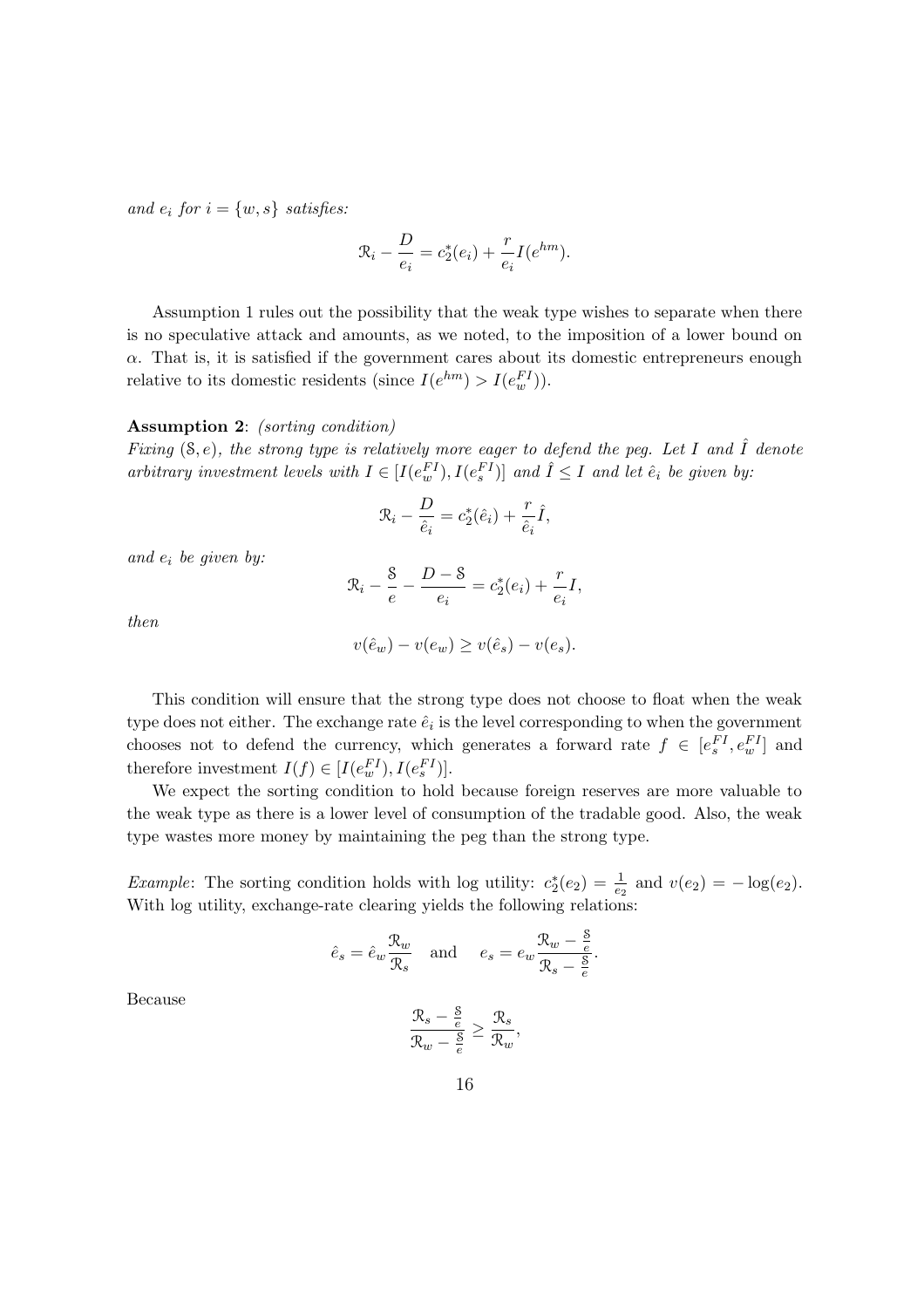$$
v(\hat{e}_w) - v(e_w) \ge v(\hat{e}_s) - v(e_s).
$$

One other definition will be convenient for characterizing the equilibrium. When the weak type government defends the currency with probability  $x$  and therefore the strong type defends the currency with probability 1, we let

$$
\rho'(x) \equiv \frac{\rho}{\rho + (1 - \rho)x}
$$

denote the posterior beliefs that a government that defends the currency is strong.

**Proposition** 1:<sup>18</sup> If  $e_s^{FI} < e < e_w^{FI}$ , then for all  $S > 0$ ,  $e_s < e_s^{FI}$  and  $e_w > e_w^{FI}$ , where  $e_s$ and  $e_w$  are the date-2 exchange rates of the strong and weak types when the government has defended the peg.

When the peg undervalues the currency in view of strong fundamentals, the exchange rate appreciates relative to the full information case for two reasons: First, the capital inflow is smaller and so the country's debt burden is alleviated. Second, the government makes a windfall profit when defending the peg  $(e > e_s)$ , which concurs to make the currency even stronger. Conversely, when the peg overvalues the currency because fundamentals are weak, the weak type's exchange rate depreciates for the same, but opposite two reasons.

#### Strategic complements or substitutes?

Many models of currency crises (i.e. Obstfeld (1996) and Morris and Shin (1998)) emphasize that speculative attacks may be self-fulfilling because of strategic complementarities in the speculators' behavior. In our model, whether speculative activities are strategic complements or strategic substitutes depends on the strength of the prior beliefs. Here, speculative activities exhibit strategic complementarity (substitutability) if a higher volume of speculation makes a speculator more (less) willing to convert pesos into dollars. Strategic complementarity (SC) is equivalent to the forward rate increasing with S. Strategic substitutability (SS) is equivalent to the forward rate decreasing with S. Still, two possible definitions of strategic complementarity /strategic substitutability can be offered. The first, which we will use for our purposes, takes the government's currency defense strategy as given:

**Definition 1.** For a given peg e and an arbitrary  $\rho$  (not necessarily the prior), let  $f_{\rho}(\delta)$  be defined by:

$$
\frac{1}{f_{\rho}(\mathbf{S})} \equiv \frac{\rho}{e_s} + \frac{1-\rho}{e_w},
$$

<sup>18</sup>All proofs are gathered in the appendix.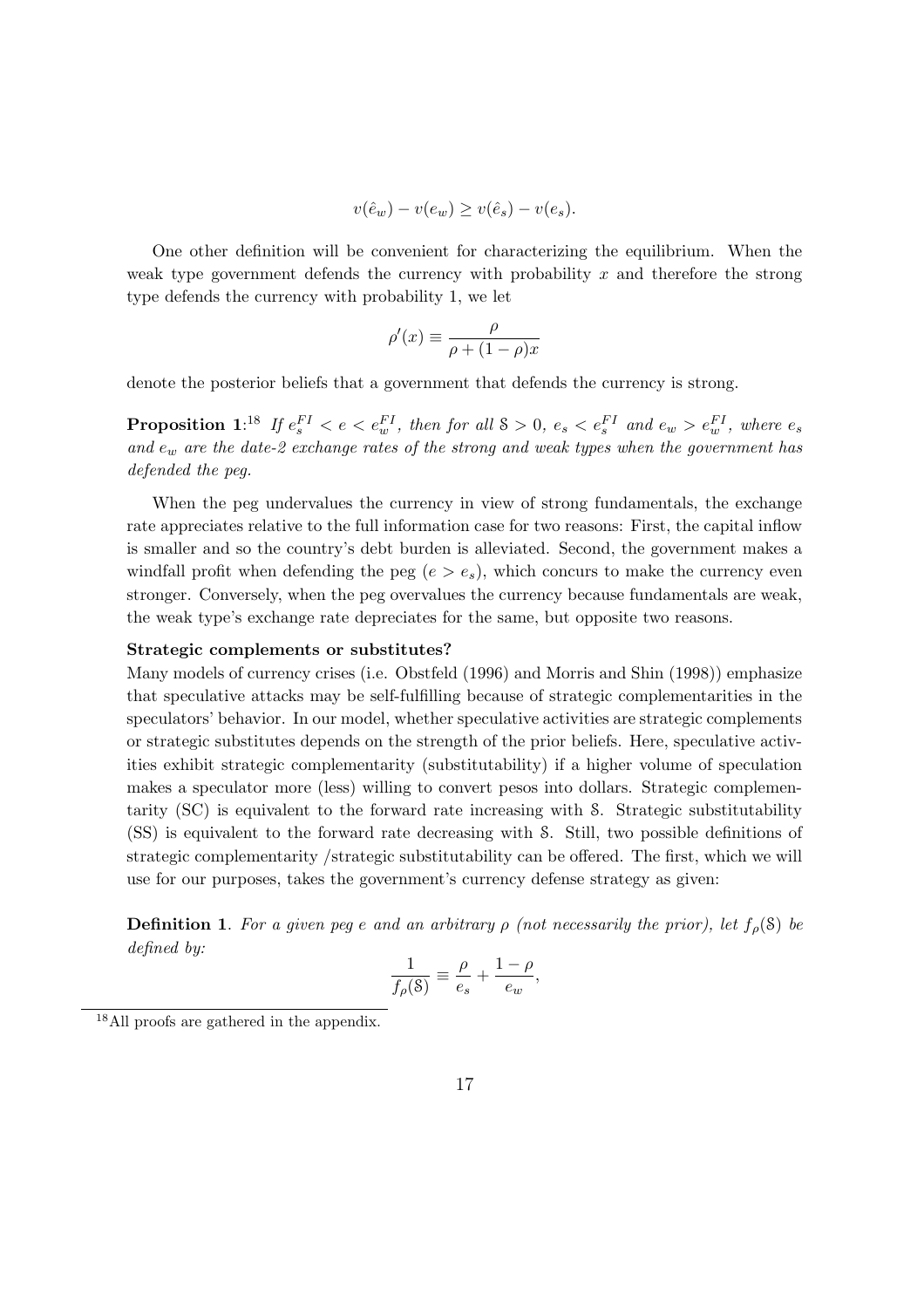and

$$
\mathcal{R}_i - \frac{S}{e} - \frac{D - S}{e_i} = c_2^*(e_i) + \frac{r}{e_i} I(f_\rho(\mathcal{S})), \qquad \text{for} \quad i \in \{w, s\}.
$$
 (5)

Speculative activities exhibit strategic complementarity (strategic substitutability) when  $f_{\rho}(\mathcal{S})$ is increasing (decreasing) in  $S$ , i.e. when a large speculative attack triggers an immediate depreciation of the currency, keeping the government's strategy fixed.

Alternatively, one could further include the government's reaction into the definition of SC/SS:

**Definition 2.** For a given peg e, let  $f(\mathcal{S})$  be defined by:

$$
\frac{1}{f(\mathbf{S})} \equiv \frac{\rho'(\mathbf{S})}{e_s} + \frac{1 - \rho'(\mathbf{S})}{e_w},
$$

where  $\rho'(8) = \frac{\rho}{\rho + (1-\rho)y_w(e,8)}$ ,  $y_w(e,8)$  is the weak type's equilibrium probability of maintaining peg e when facing attack S, and

$$
\mathcal{R}_i - \frac{8}{e} - \frac{D - 8}{e_i} = c_2^*(e_i) + \frac{r}{e_i}I(f(\mathcal{S})), \quad \text{for} \quad i \in \{w, s\}.
$$

Speculative activities exhibit strategic complementarity (substitutability) when  $f(\mathcal{S})$  is increasing (decreasing) in S.

As discussed in the introduction, Definition 2 embodies the speculator's curse, provided that the weak type is less willing to defend a larger speculative attack and is therefore conducive to SS. Proposition 2 obtains sufficient conditions for SC/SS according to Definition 1:

**Proposition 2**: For  $e_s^{FI} < e < e_w^{FI}$ , there exists  $\bar{S} > D, \rho_1$ , and  $\rho_2$  such that  $0 < \rho_1 < \rho_2 < 1$ , such that speculative attacks exhibit, on  $[0, \overline{S}]$ ,  $SC$  if  $\rho \in [0, \rho_1]$  and  $SS$  if  $\rho \in [\rho_2, 1]$ .

The intuition behind Proposition 2 is straightforward. As we have already observed, an increase in the size of the speculative attack generates wealth effects: an immiserizing one for the weak type, whose currency is overvalued, and a windfall gain for the strong type, whose currency is undervalued. The impact on the forward rate depends on which of these effects dominates, and therefore on the beliefs. The bound  $\delta$  on the speculative activities is just meant to guarantee that the weak (strong) type's exchange rate does not go to infinity (zero), and so exchange rates remain bounded; this bound can therefore be taken quite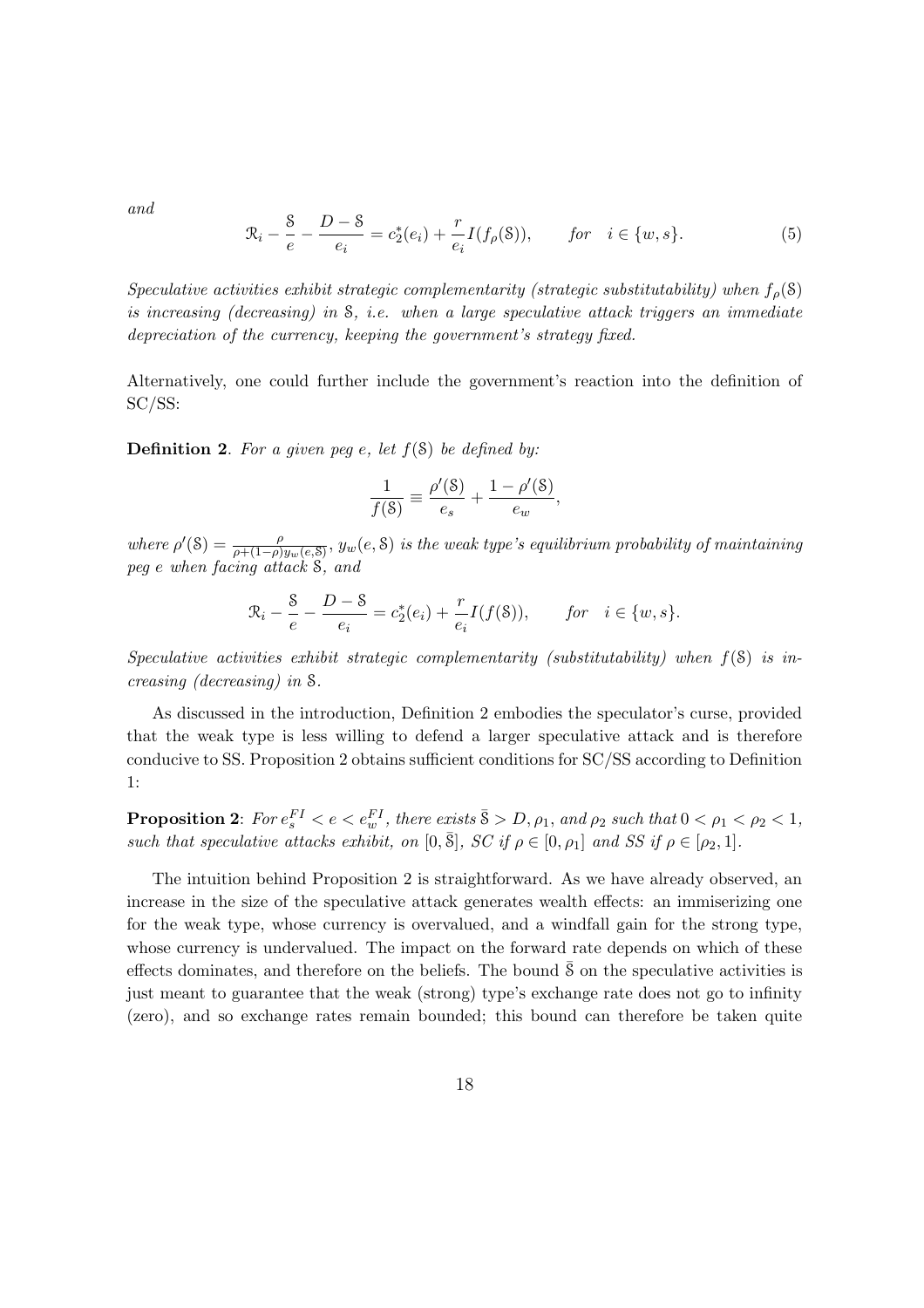$\rm large.$ <sup>19</sup>

*Example*: Suppose the utility for tradables is strictly concave until some level  $c_0^*$  $_{0}^{\ast}$ , at which it becomes linear:

$$
u(c^*) = u(c_0^*) + (c^* - c_0^*) \quad \text{for } c^* \ge c_0^*.
$$

Assume that  $\mathcal{R}_s$  is very large, so consumption of tradables in the relevant range is always in the risk neutral part and

$$
e_s=1.
$$

By contrast,  $\mathcal{R}_w$  is small, and therefore  $e_w > 1$  in the relevant range. Speculative attacks have an immiserizing effect on the weak type (provided it defends the exchange rate), but do not lead to an appreciation of the strong type's exchange rate. Thus, speculative activities are necessarily SC in the sense of Definition 1. This result does not contradict Proposition 2, which presumed strict concavity of  $u(\cdot)$  and therefore allowed an appreciation of the strong type's exchange rate due to speculative activities.

## 4 Unlimited Short Sales

With unlimited short sales, the forward rate when the peg is defended must be equal to the peg  $(f = e)$ . Suppose it were higher  $(f > e)$ ; because speculators' profit is determined by what happens when the peg is defended (from an individual standpoint, a speculative trade that is not converted is equivalent to no speculative trade), the expectation of an average devaluation conditional on the peg being defended would trigger  $S = \infty$ . Conversely, if  $f < e$ , foreign investors would invest an infinite amount in the country.

### 4.1 Speculative attack and response for a given peg

It is convenient to decompose the range of pegs into three regions, defined by the strong type's full-information exchange rate  $e_s^{FI}$  and the prior exchange rate, defined by the harmonic mean  $e^{hm}$ , in the absence of speculation defined above.

a) Unambitious pegs:  $e \geq e^{hm}$ 

<sup>19</sup>While successful speculative attacks often capture the headlines, many attacks fail when the government is perceived as sufficiently strong. For instance, Corrales (2000) argues that the Venezuelan central bank's ability to defend against a speculative attack severely hurt those who had borrowed bolivars to buy dollars.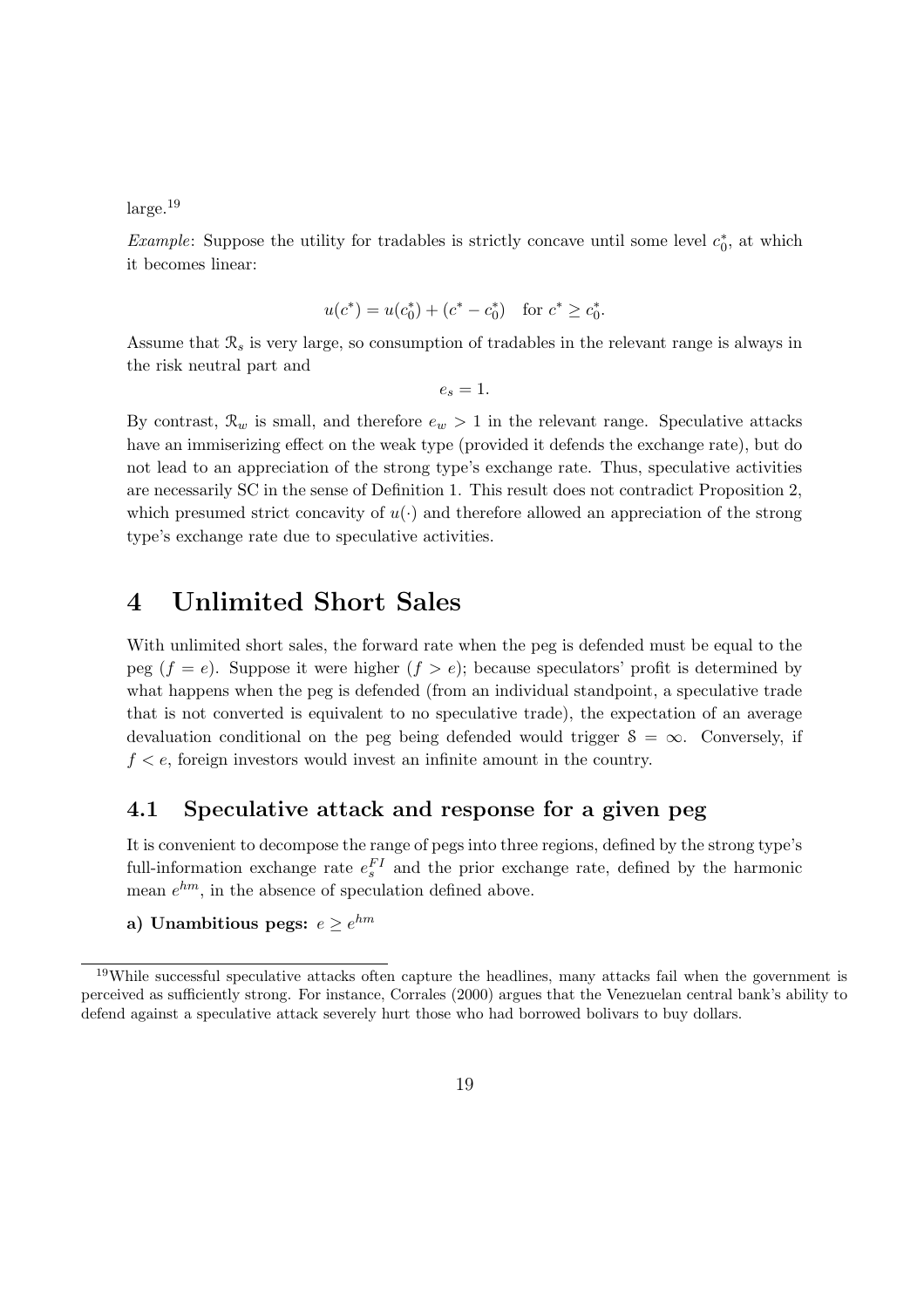For  $e \ge e^{hm}$ , it is an equilibrium for the government to maintain the peg and for speculators not to attack. If, in the absence of speculation (or for small speculation), the government indeed defends the currency regardless of its type  $(x(0) = 1)$ , then speculators are better off not converting pesos into dollars at the weak pegged exchange rate. Conversely, facing no or small speculation, the government prefers to defend the currency, keep market beliefs at the prior level  $\rho$ , and attract investment  $I(e^{hm})$  rather than abandoning the peg, being perceived as a weak type, and attract only  $I(e_w^{FI})$ , as guaranteed by Assumption 1 for the weak type and (together with the sorting condition applied to  $\hat{I} = I(e_w^{FI})$ ,  $I = I(e^{hm})$ , and  $\delta = 0$ ) for the strong type.

### b) Ambitious pegs:  $e_s^{FI} \leq e < e^{hm}$

With a more ambitious peg, speculation is strictly profitable, and therefore infinite in the absence of constraints on short sales, whenever the government defends the currency for sure. In this region, therefore, the peg may be abandoned with positive probability by the weak type:  $x(e) \leq 1$ . Furthermore,  $S > 0$ : otherwise the weak type would "defend" the currency from Assumption 1.

Assume first that the weak type is indifferent between abandoning the peg, thereby leading to a depreciation of the currency to level  $e_w^{FI}$ , and maintaining the peg:

$$
W_w^{FI} = \pi(I(f), \alpha) + v(e_w).
$$
\n<sup>(6)</sup>

Because  $f = e$ , equation (6) sets the date-2 exchange rate of the weak type when defending the currency. The market-clearing equation for the weak type then determines the level of speculative activity S:

$$
\mathcal{R}_w - \frac{8}{e} - \frac{D - 8}{e_w} = c_2^*(e_w) + \frac{r}{e_w}I(f). \tag{7}
$$

The strong type's date-2 exchange rate in turn is given by the other market-clearing condition:

$$
\mathcal{R}_s - \frac{8}{e} - \frac{D - 8}{e_s} = c_2^*(e_s) + \frac{r}{e_s}I(f). \tag{8}
$$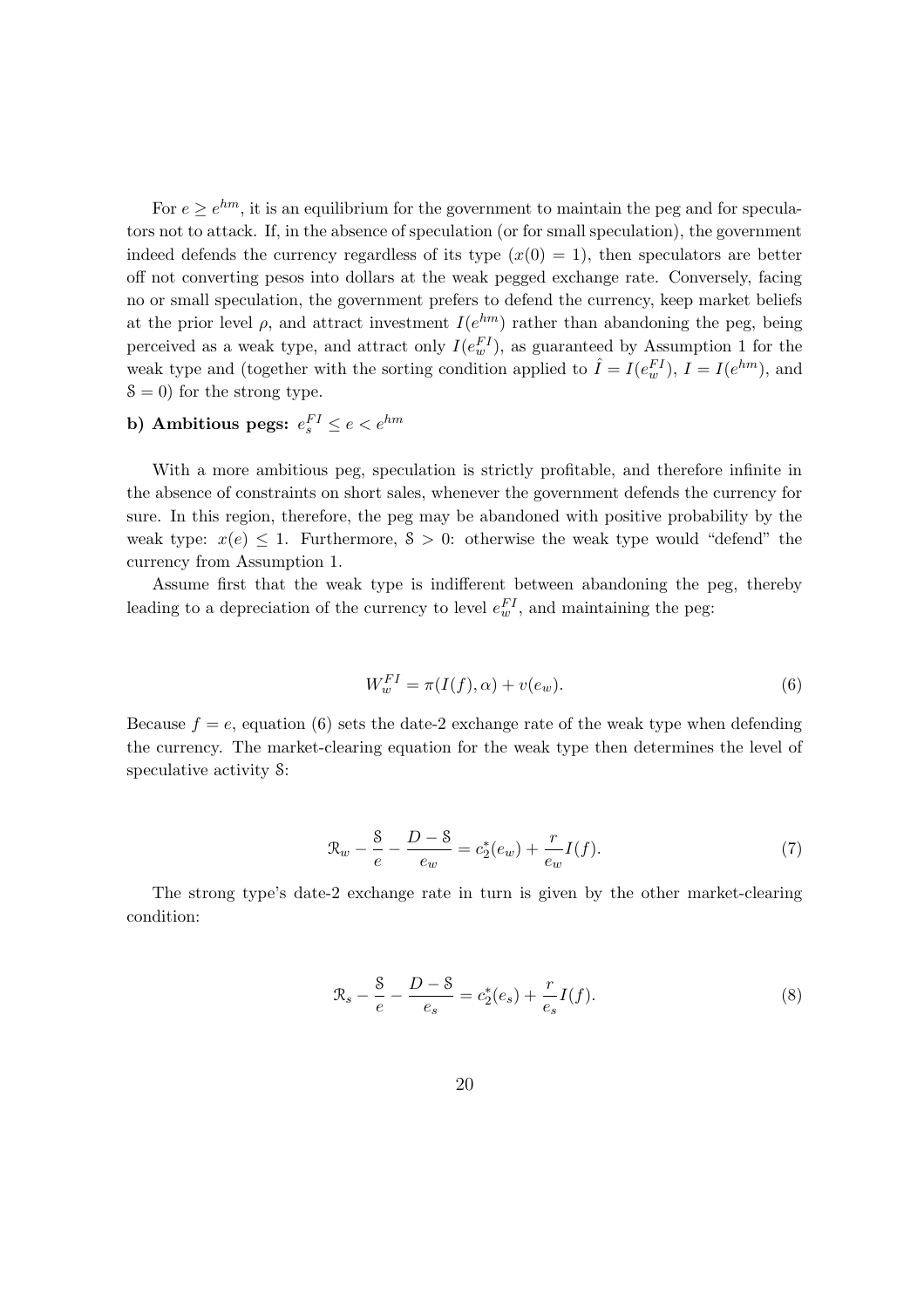Note that in this equilibrium, the level of investment, the posterior beliefs when the peg is defended, and the exchange rates are independent of the prior beliefs  $(\rho)$  on the strong type. By contrast, when the country's initial reputation improves  $(\rho$  increases), the probability of defending the peg  $(\rho + (1 - \rho)x)$  increases as well.

Last, we need to determine the equilibrium probability of pooling by the weak type. The posterior beliefs  $\rho'(x)$  satisfy

$$
\frac{1}{f} = \frac{\rho'(x)}{e_s} + \frac{1 - \rho'(x)}{e_w}.
$$
\n(9)

There exists a unique x satisfying equation (9). If  $x < 1$ , then we have an equilibrium. If not, then  $x = 1$  and  $W_w^{FI} \leq \pi(I(f), \alpha) + v(e_w)$ . The equilibrium determination is slightly different:  $f = e$ , (7), (8), and (9), then give equilibrium.

In either case,  $x(e)$  tends to 0 as e converges from the right to  $e_s^{FI}$ . This demonstrates that, unlike in most signaling models, separation need not be costly (given costless short sales).

Under SC, if  $x$  equals 1, speculation is infinite. Equilibrium behavior therefore requires that  $x < 1$ . Thus the weak type must be indifferent between defending the currency and floating, which in turn requires a jump in S at  $e = e^{hm}$ . In turn, the jump in S implies that x jumps downward as e falls below  $e^{hm}$  in order to keep speculators indifferent.

Under SS, by contrast, the increase in S as e falls below  $e^{hm}$  would lower f implying  $S = 0$ , a contradiction. So as e falls below  $e^{hm}$ , x remains equal to 1 on some interval and S increases continuously.

### c) Unsustainable pegs:  $e \leq e_s^{FI}$

In this range, the speculative attack is infinite and both types abandon the peg.

Figure 3a depicts the equilibrium behavior for the SC case, while figure 3b depicts the SS case: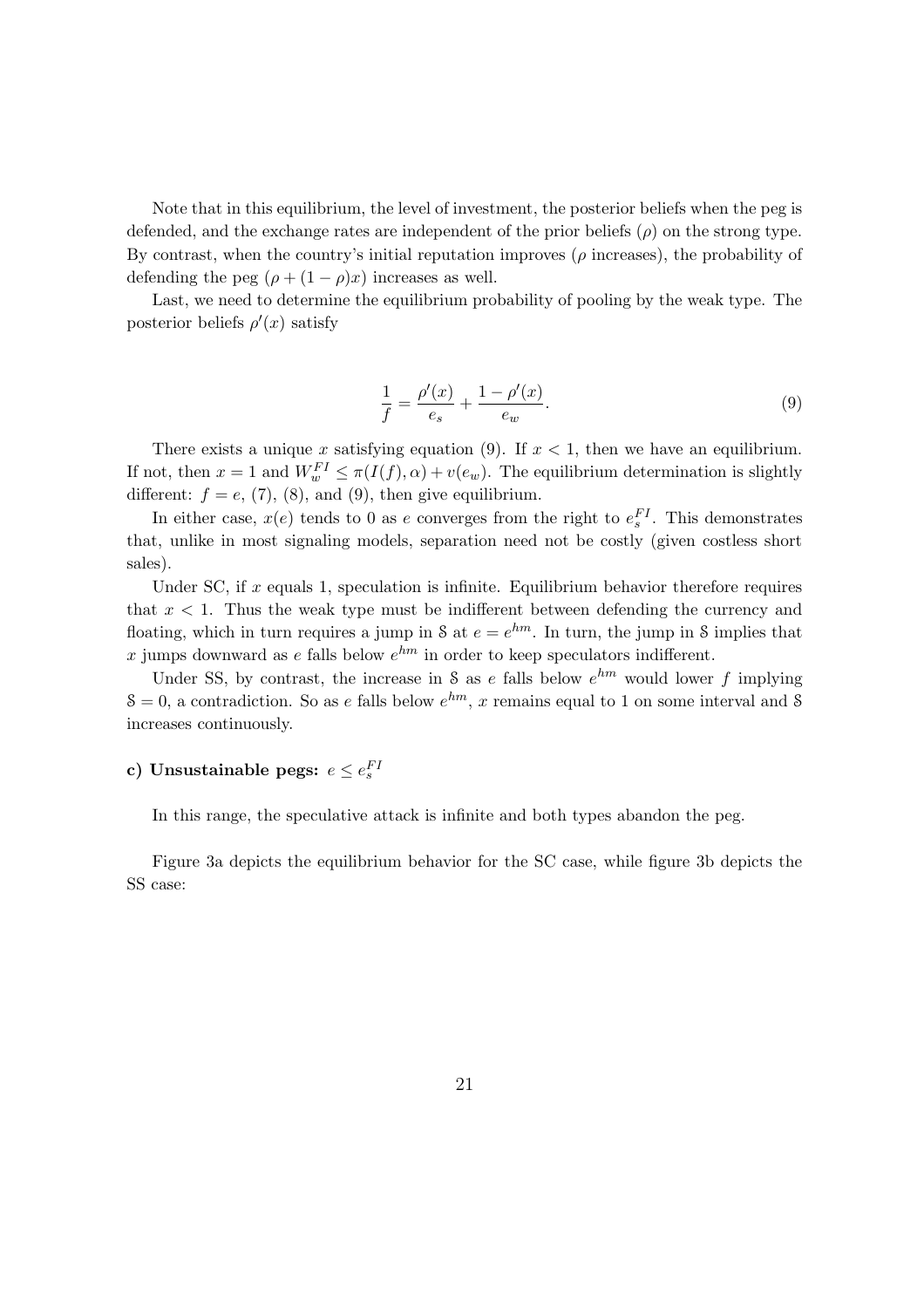

Figure 3b: Equilibrium with Unlimited Short Sales (SS)

We now examine some comparative statics, focusing on the relevant range for analysis  $e \in [e_s^{FI}, e^{hm}]$ .<sup>20</sup>

Proposition 3: For a given peg e, an increase in the demand for foreign borrowing (an <sup>20</sup>For  $e > e^{hm}$ , the outcome is the same as for  $e = e^{hm}$ .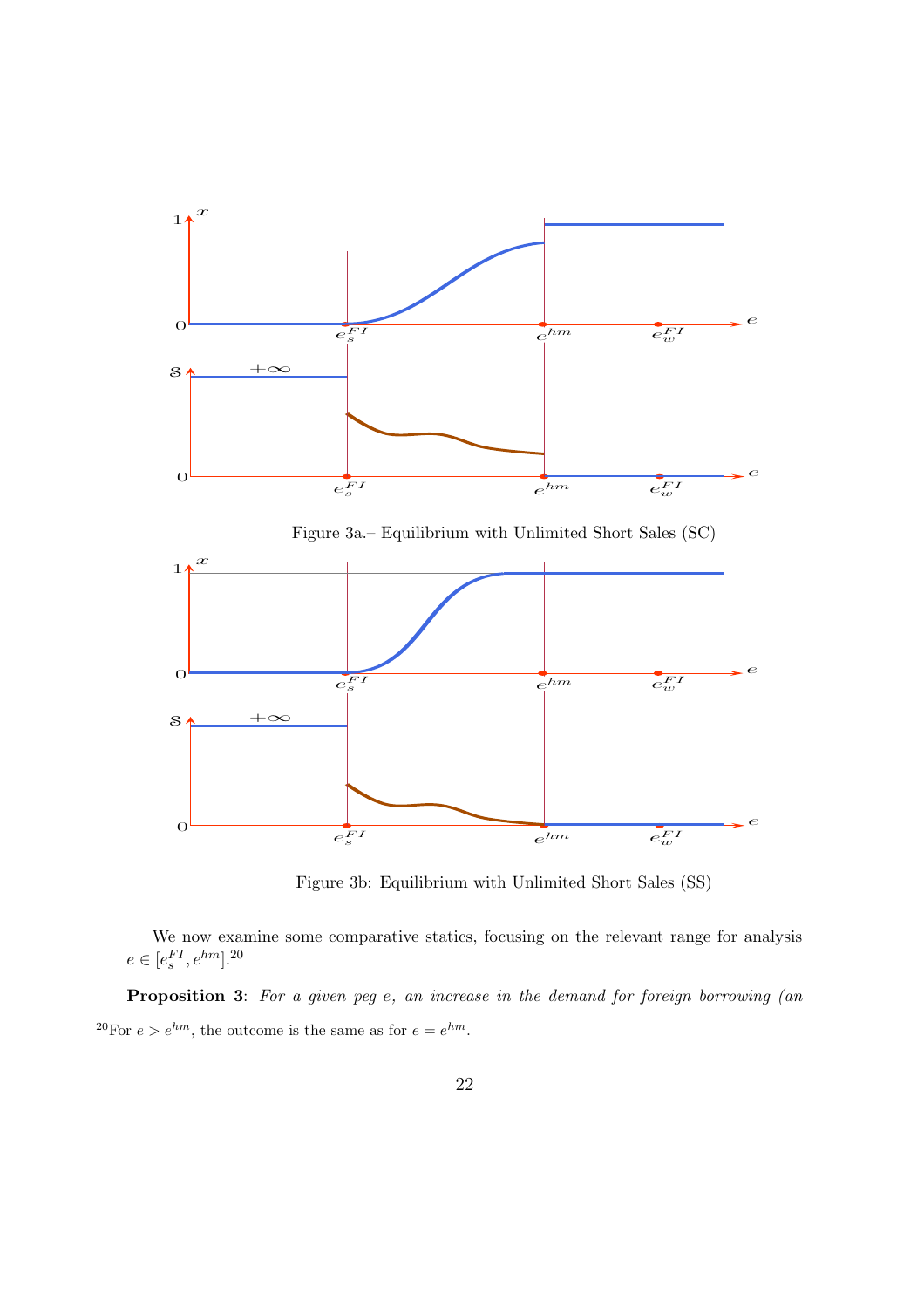increase in  $\alpha$ ) in the government's objective function leads to

- an increase in speculative activity
- a depreciation of the currency of the weak type
- if speculative activities are SS  $(SC)$ , an increase (decrease) in the probability of maintaining the peg.

Intuitively, as the government is more concerned about investment, it becomes more willing to sacrifice purchasing power of consumers to attract investment. At a given peg, this occurs through an increase in speculative activities, and, under SS, a higher probability of maintaining the peg.

The same proposition also holds when the marginal productivity of investment  $\left(\frac{\partial \pi}{\partial I}\right)$  $\frac{\partial \pi}{\partial I})$ increases independently of  $\alpha$ .

Adding an export sector: We can also consider a version of the model where there is a export sector with little political weight, so that the government is still in favor of a strong currency. For instance, suppose the government's objective function is:

$$
\pi(I,\alpha)+\hat{\pi}(\hat{I},\hat{\alpha})+v(e_2),
$$

where  $\hat{I}$ , the non-tradable investment in the export sector, is increasing in f,  $\hat{\alpha}$  is increasing with the weight on the export sector and  $\partial \hat{\pi}/\partial \hat{I} > 0$  and  $\partial^2 \hat{\pi}/\partial \hat{\alpha}\partial \hat{I} > 0$ . The foreign exchange market clears as:

$$
\mathfrak{R}_{i} - \frac{8}{e} - \frac{D - 8}{e_i} = c_2^*(e_i) + \frac{r}{e_i}I + \hat{r}\hat{I}.
$$

We also have the same result as in the proposition above when we decrease the weight put on the export sector in the government's objective function.

The comparative statics above have counterparts in empirical studies. Blomberg, Frieden and Stein (2003) investigate fixed exchange rates in Latin America and find that the larger the tradables sector exposed to international competition, the larger the probability of devaluation. Frieden (1994) interprets American exchange-rate policy in terms of special interests. He argues that the dollar devaluation in the 1890s was supported by farmers and other producers of traded goods who faced commodity price shocks. In 1933, devaluation, he argues, was favored by farmers, silver miners, and other producers of traded goods whose prices had collapsed immediately after the stock market crash of 1929, but was strongly opposed by the service sector.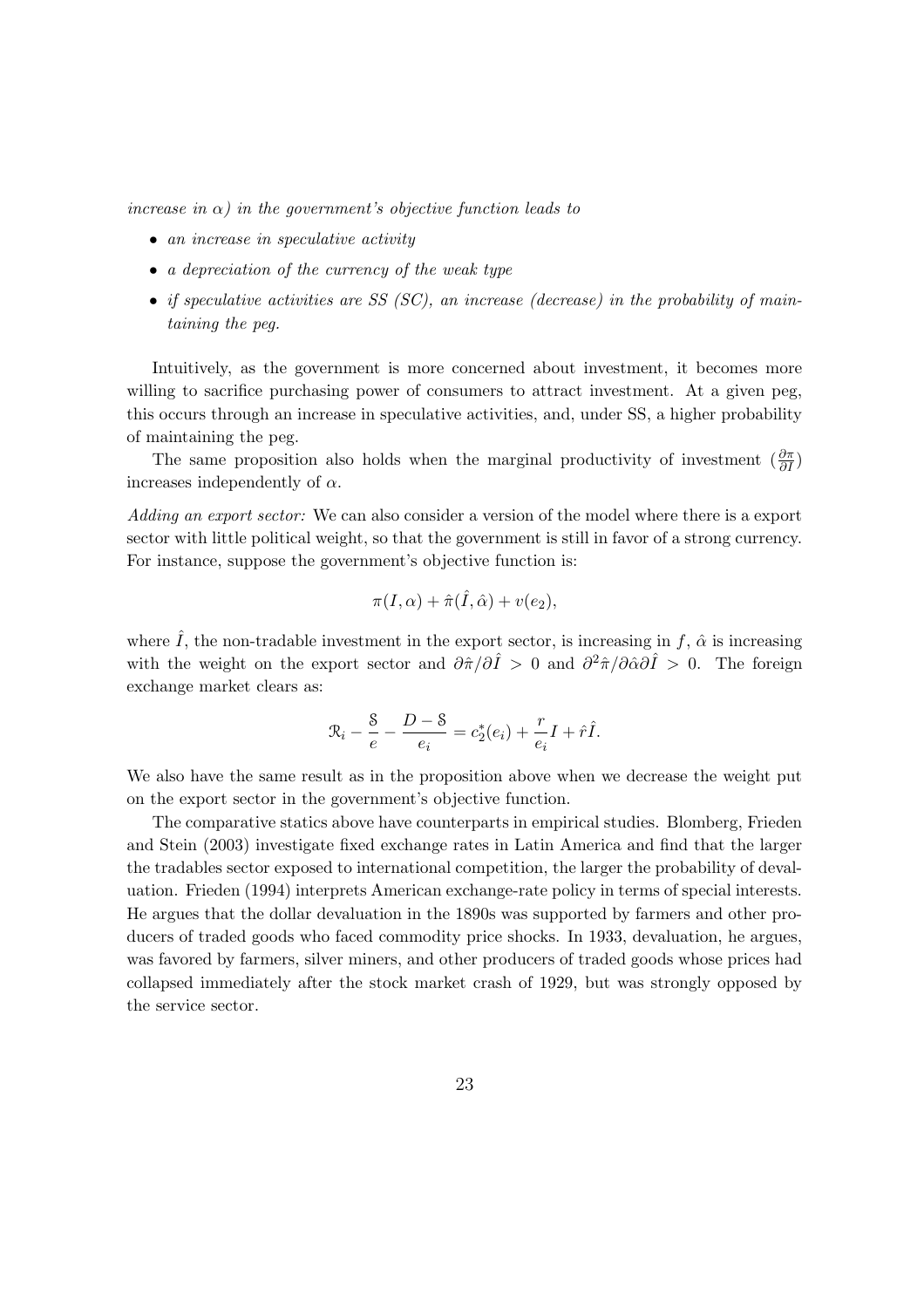### 4.2 Choice of peg

The peg e could result from legacy arrangements and have not been adjusted to reflect country shocks that occurred before date 1 of the model. For example, the Argentinian peso-dollar parity peg had become too ambitious in the late 90's after a series of negative shocks but was not readjusted; or the adjustments of parities within the former European Monetary System required lengthy negotiations and therefore often occurred with substantial lag. The analysis then stops here and indicates the strength of the speculative attack and the government reaction for this legacy peg. Alternatively, and this is the case considered in our timing, the choice of peg is selected at date 1.

In perfect Bayesian equilibrium, the peg is effectively dictated by the strong type's preferences. The welfare of the strong type as a function of  $e$  is:

$$
W_s = \pi(I(f), \alpha) + v(e_s).
$$

Note first that the strong type can guarantee itself  $W_s^{FI}$  by setting  $e = e_s^{FI}$ .

In the relevant range  $e \in [e_s^{FI}, e^{hm}]$ , so the equilibrium defines a feasible set  $\{e, e_s(e)\}.$ The strong type solves:

$$
\max_{e} {\tau(I(e), \alpha) + v(e_s(e))}.
$$

Setting an exchange rate e between  $e_s^{FI}$  and  $e^{hm}$  involves a trade-off: on the one hand, investment falls from  $I(e_s^{FI})$  to  $I(e)$ , reducing corporate welfare; on the other hand, the strong type makes money on speculators, increasing future purchasing power of the consumers. Intuitively, the former effects receives more attention as  $\alpha$  increases:

**Proposition 4:** As  $\alpha$  increases, the equilibrium peg  $e^*$  (weakly) decreases (the peg becomes more ambitious).<sup>21</sup>

Special case 1: For a simple case where the optimal announced exchange rate  $e^* > e_s^{FI}$  and there is a crisis  $(x \in (0,1))$ , consider the corporate finance example described in Section 3 and the following parametrization of production  $R(I)$  with constant returns to scale up to an investment upper capacity  $I$ :

$$
R(I) = \min\{RI, R\bar{I}\},\
$$

for some R sufficiently large that entrepreneurs want to invest as much as they can and  $I(e_s^{FI}) > \bar{I} > I(e^{hm})$ . Define  $e^* > e_s^{FI}$  such that  $\bar{I} = I(e^*)$ . Intuitively, decreasing returns

<sup>&</sup>lt;sup>21</sup>This proposition applies to the equilibrium sets if there are multiple equilibria: If  $e_1^*$  is optimal for  $\alpha_1$  and  $e_2^*$ is optimal for  $\alpha_2 < \alpha_1$ , then  $e_1^* \leq e_2^*$ .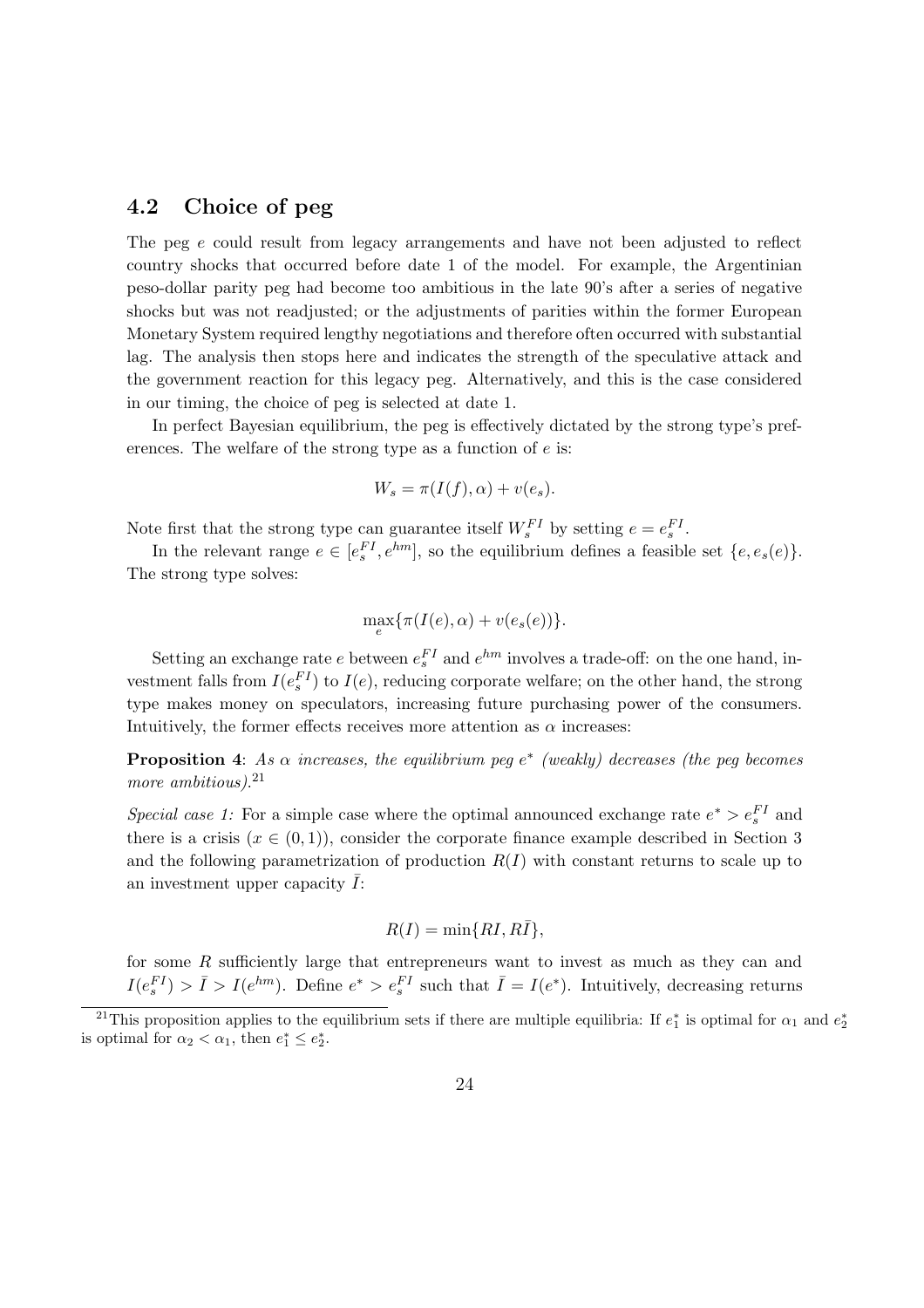in the benefits of foreign borrowing dampen the strong type's incentive to separate:

**Proposition 5:** In the corporate finance example, when  $R(I) = min\{RI, R\overline{I}\}$ , the equilibrium peg exceeds the full information optimum for the strong type  $(e^* > e_s^{FI})$ .

Special case 2 (log utility): Suppose the utility function is:

$$
u(c_2^*) = \log(c_2^*).
$$

We have observed that the sorting condition holds in this case.

**Proposition 6:** With log utility, the weak type's equilibrium probability of defending the exchange rate,  $x(e)$ , is non-decreasing in the announced exchange rate e.

For log utility, it can be easily shown that the strong type chooses to separate (chooses  $e = e_s^{FI}$ ) if and only if  $\frac{8}{e}$  is maximized at  $e = e_s^{FI}$  over  $[e_s^{FI}, e^{hm}]$ . While we have been unable to prove analytically that this condition holds, it was satisfied in numerous simulations.

## 5 No Short Sales

### 5.1 Speculative attack and response for a given peg

Suppose now that speculation is bounded above by the short-term debt  $D$  in pesos. The equilibrium identified above is still an equilibrium as long as

$$
8 \leq D.
$$

In particular, when  $e \geq e^{hm}$ , the previous equilibrium had no speculative attack and therefore is not altered by the no-short-sales constraint. When  $e < e_s^{FI}$ , then  $S = D$ : speculation is repressed by the constraint on short sales.

Focusing, last, on the interesting region,  $e_s^{FI} \le e \le e^{hm}$ , suppose to the contrary, that in the equilibrium analyzed in Section 4, speculation involves short sales. Because  $\delta = 0$ and/or  $x = 0$  cannot be part of an equilibrium (by the same reasoning as in the Short Sales section), we have

$$
\frac{1}{e}\geq \frac{1}{f}=\frac{\rho'}{e_s}+\frac{1-\rho'}{e_w},
$$

and

$$
W_w^{FI} \le \pi(I(f), \alpha) + v(e_w).
$$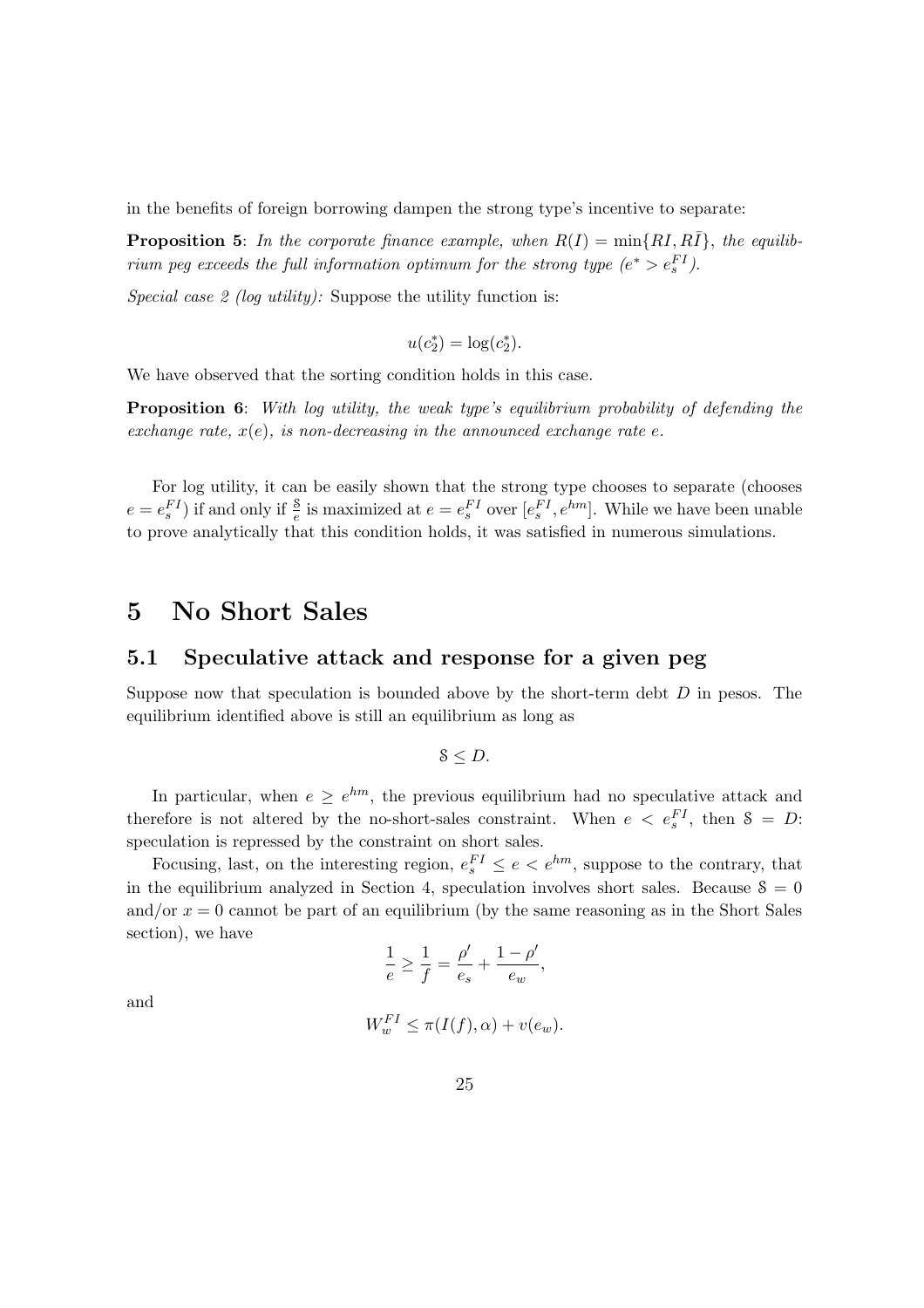Furthermore,

$$
\mathcal{R}_i - \frac{8}{e} - \frac{D - 8}{e_i} = c_2^*(e_i) + \frac{r}{e_i}I(f) \qquad i \in \{w, s\}.
$$

Consider, first, the possibility of non-repressed speculation  $(f = e)$ . Then  $S \leq D$  would be an equilibrium of the short-sales situation with  $x \leq 1$  and  $W_w^{FI} = \pi(I(f), \alpha) + v(e_w)$  or  $x = 1$ and  $W_w^{FI} < \pi(I(f), \alpha) + v(e_w)$ , a contradiction. Thus the equilibrium without short-sales involves repressed speculation:

$$
f > e,
$$

and so  $S = D$  and  $I(f) < I(e)$ : short-sale constraints reduce the capital inflow conditional on the peg being maintained.

The forward rate f, the date-2 exchange rates  $e_s$  and  $e_w$ , and the pooling probability are then given by the following system of equations:

$$
\mathcal{R}_w - \frac{D}{e} = c_2^*(e_w) + \frac{r}{e_w} I(f),
$$
  

$$
W_w^{FI} \ge \pi(I(f), \alpha) + v(e_w), \quad \text{with equality if } x < 1,
$$
  

$$
\mathcal{R}_s - \frac{D}{e} = c_2^*(e_s) + \frac{r}{e_s} I(f),
$$

and

$$
\frac{1}{f} = \frac{\rho'(x)}{e_s} + \frac{1 - \rho'(x)}{e_w}.
$$

Next, note that the facts that  $I(f) < I(e)$  and that S is smaller than under short sales (short sales constraints cut the weak type's losses) imply that  $e_w$  appreciates relative to the short-sales case.

Proposition 7. (When they are binding), short sales constraints:

- reduce the capital inflow when the peq is maintained
- appreciate the weak type date-2 exchange rate when the peg is maintained
- raise the probability that the weak type defends the peg when  $e_s$  is fixed.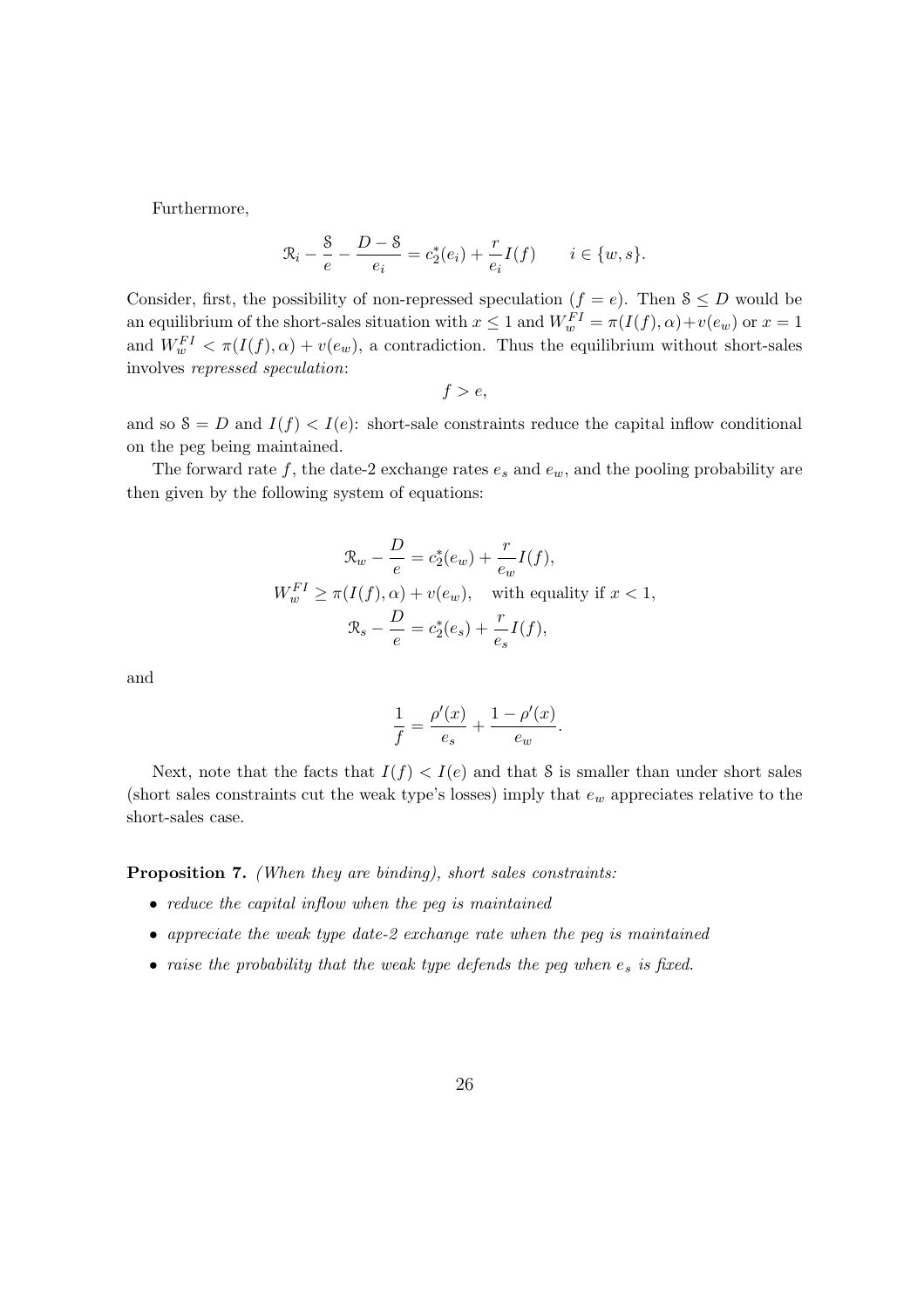

Figure 4.– Equilibrium with No Short Sales (SC).

 $\boldsymbol{0}$ 

### 5.2 Choice of peg

We investigate the choice of peg in a structured example.

### Example: Existence of a fundamental exchange rate

Let us specialize the model by assuming that, regardless of the type, the country has a fundamental exchange rate. This assumption is in line with much of the literature on speculative attacks, in particular Morris and Shin (1998). To obtain fundamental exchange rates, 1 and  $e_w > 1$  respectively, let us assume that

$$
u(c_2^*) = \begin{cases} e_w c_2^* & \text{for } c_2^* \le c_0^* \\ e_w c_0^* + (c_2^* - c_0^*) & \text{for } c_2^* > c_0^* \end{cases}
$$

and that  $\mathcal{R}_s$  is large enough and  $\mathcal{R}_w$  small enough that the strong and weak types' exchange rates are always 1 and  $e_w$ , respectively in the relevant range.

With fundamental exchange rates, speculative activities are weak complements or substitutes according to Definition 1 as  $\frac{1}{f} = \rho + \frac{(1-\rho)}{e_w}$  $\frac{(-\rho)}{e_w}$  is invariant for a given  $\rho$ . In the presence of short sales, as e increases from 1 to  $e^{hm}$ , 8 decreases continuously to 0 and x increases continuously from 0 to 1.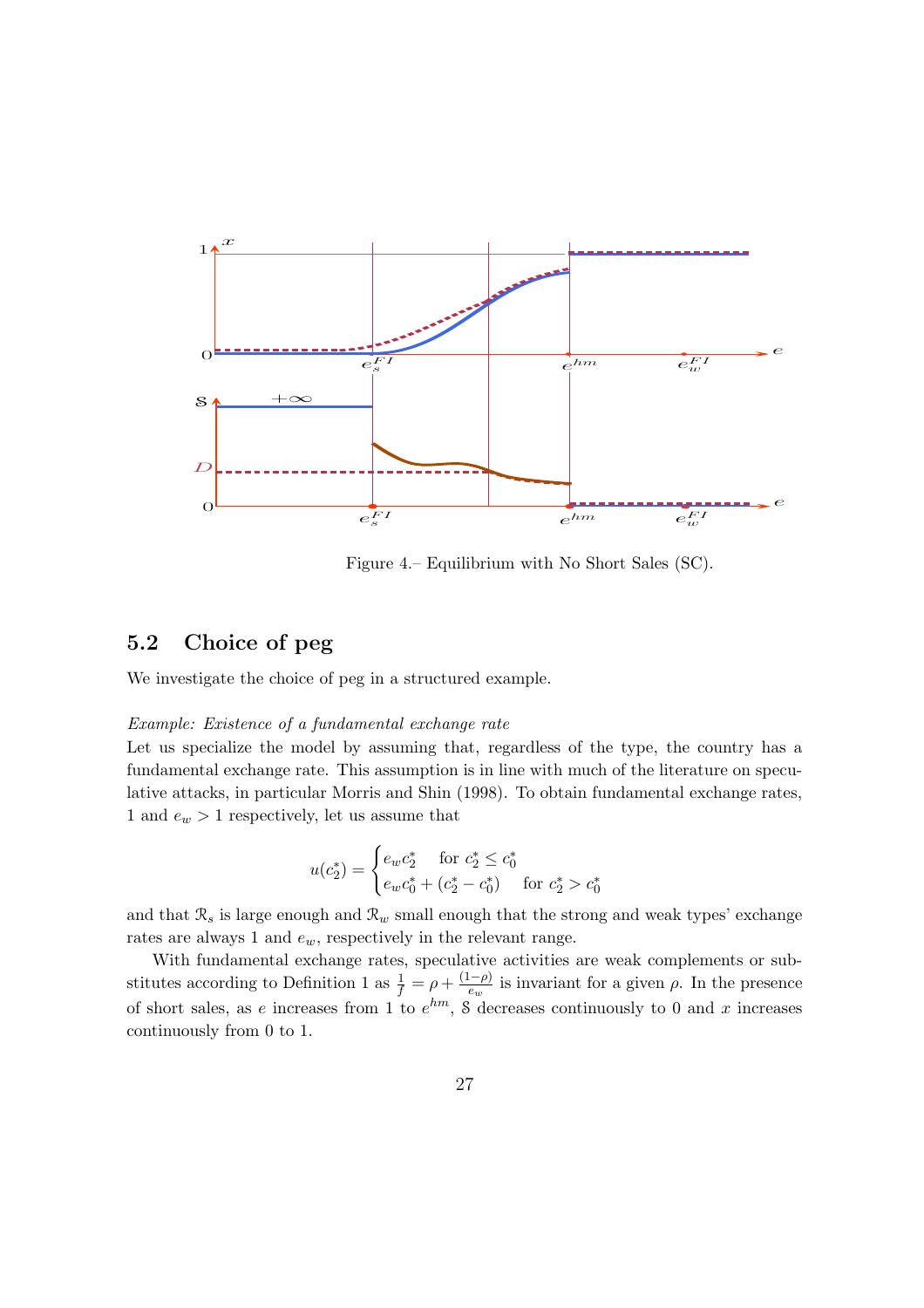We use the example in Section 2, with the specifications  $R(i) = Ri$  (linear technology) and  $\alpha = 1$  (the government puts equal weight on both constituencies). Let us introduce two exchange rates,  $e^-$  and  $\underline{e}$ . Define  $e^-$  to satisfy:

$$
I(1) - I(e_w) = \frac{D}{R - r} \left(\frac{e_w}{e^-} - 1\right)
$$

(note that  $e^-$  goes to 0 as D goes to 0). It can be shown that  $e^-$  < 1 if the no-short sale constraint is ever binding. Let us further assume that the exchange rate cannot fall below some level  $\underline{e} < 1$ ; for example, there is a technology that transforms  $\frac{1}{\underline{e}}$  units of tradables into 1 unit of non-tradables. For instance, US real estate, which is normally non-tradable by and large, becomes tradable if the dollar becomes too weak as foreigners buy secondary residences there.

**Proposition 8.** In the corporate finance example, with  $R(i) = Ri$  and  $\alpha = 1$ , and under a fundamental exchange rate (1 for the strong type,  $e_w > 1$  for the weak type), and without short sales, the equilibrium peg is  $\max(e^-, \underline{e})$ . If this value is  $e^-$ , the strong type separates. Otherwise, there is some pooling by the weak type (and therefore financial crises).

# 6 Hedging

In our model, domestic residents are "risk neutral," but there are gains from trade when there is some pooling: they could promise to deliver dollars when the realized exchange rate is low and receive dollars when the realized exchange rate is high. Suppose that the exchange rate will appreciate to  $e_s$  with probability  $\rho'$  and depreciate to  $e_w$  with probability  $1 - \rho'$ . Domestic residents can obtain a basic insurance contract with international lenders (domestic financial intermediaries can do the hedging or exchange rate stabilization on their behalf) that will pay them  $\frac{1}{1-\rho'}$  units of tradables in case of depreciation and pays the  $\frac{1}{\rho'}$ units of tradables if the currency appreciates. Foreigners break even on such basic insurance contracts, and residents receive a gain in expected utility equal to

$$
\rho' \left(-\frac{1}{\rho'}\right) e_s + (1 - \rho') \left(\frac{1}{1 - \rho'}\right) e_w = e_w - e_s > 0.
$$

More generally, trades in such contracts will eliminate exchange rate uncertainty.

Entering FX insurance contracts is usually prohibitively costly for individuals; larger entities, e.g. financial institutions, can hedge FX risk, though. In practice, a government can limit hedging in many ways.<sup>22</sup> For example, it could not enforce risk management policies

 $22$ Reinhart et al. (2003) highlight the endogenous character of domestic dollarization empirically. They point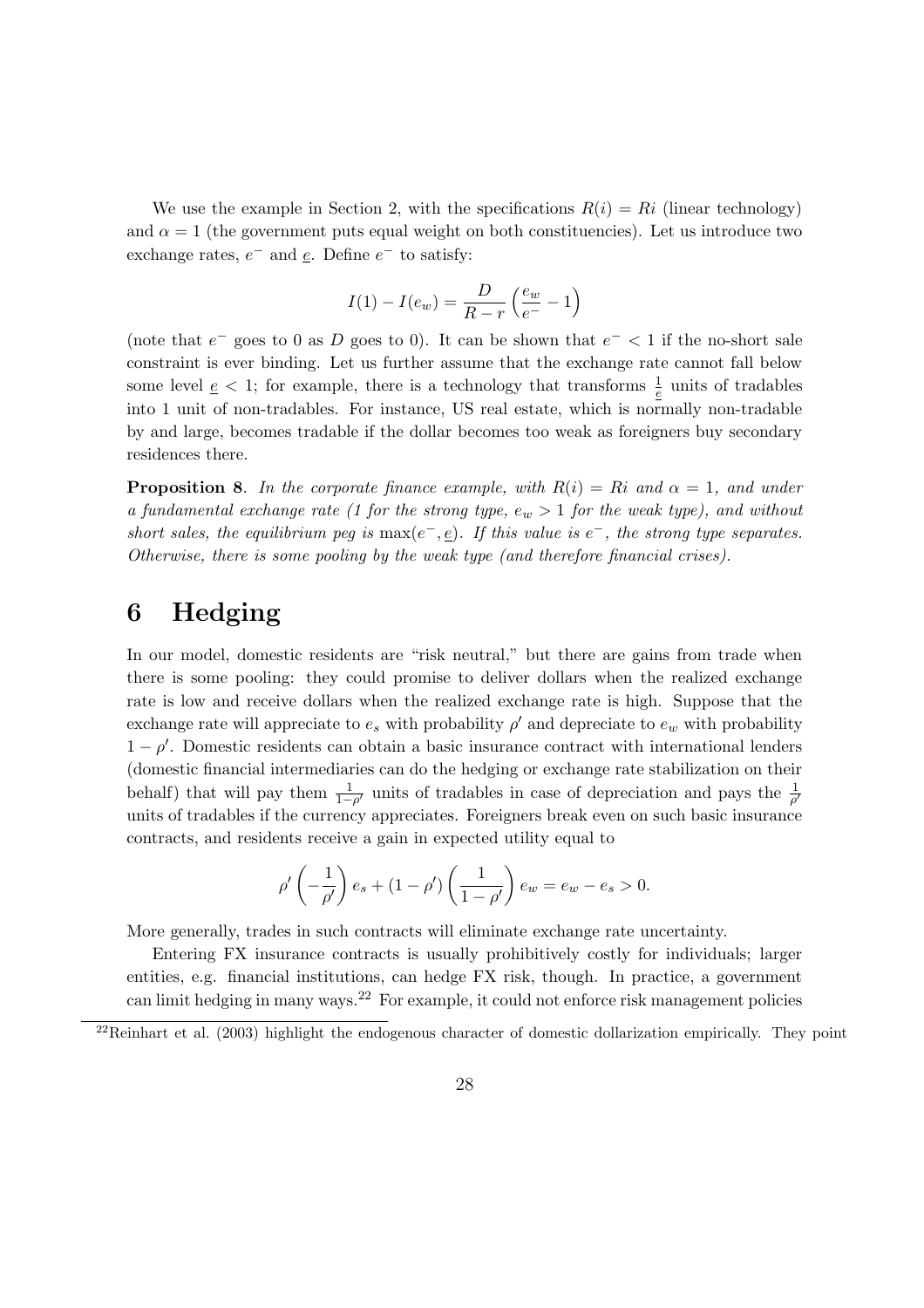of banks supervised by the banking commission; this policy encourages FX risk exposure if banks face a soft budget constraint and expect to be bailed out in times of crises. Another simple policy to limit hedging is to subsidize offshore borrowing.<sup>23</sup> We capture this policy dimension in our model by allowing the government to cap the number of basic insurance contracts.

The prospect of hedging by domestic residents increases the weak type's incentive to maintain the peg and makes it more costly for the strong type to separate. We consider the following extension to our game, in which the government can also either allow or limit hedging. Namely, enrich the timing in the following way:

- At stage (d), the speculators take S out of the country. The government observes S and simultaneously chooses (i) whether to defend the peg or let the currency float and (ii) a maximum volume V of the basic insurance contracts described above that domestic residents can enter into.
- At stage (e), domestic entrepreneurs finance equipment in tradables by borrowing abroad. Domestic residents enter into  $v \in [0, V]$  basic insurance contracts with foreigners.<sup>24</sup>

The rest of the timing is unchanged.

The exchange rate determination is as earlier, except that reserves  $\mathcal{R}_i$  must be replaced by  $\hat{\mathcal{R}}_i$  where

$$
\hat{\mathcal{R}}_s \equiv \mathcal{R}_s - \frac{v}{\rho'}
$$

and

$$
\hat{\mathcal{R}}_w \equiv \mathcal{R}_w + \frac{v}{1 - \rho'},
$$

where, as earlier,  $\rho'$  denotes the posterior belief at stage (e). For example, when maintaining

<sup>24</sup>For example, the government can impose tax rate  $\tau$  on receipts from such contracts. Then the actual volume is controlled by the tax rate:

either 
$$
e_s = e_w(1 - \tau)
$$
 and  $v \ge 0$   
or  $e_s > e_w(1 - \tau)$  and  $v = 0$ .

out that governments, in dealing with macroeconomic instability which is of course endogenous, may facilitate residents' holding of financial assets indexed to a foreign currency or to some other stable unit of account.

 $^{23}$ For example, some commentators have argued that the Bangkok International Banking Facility, initially established to intermediate foreign investment, functioned as a conduit for short-term foreign lending. Thailand also famously offered tax breaks which encouraged offshore borrowing.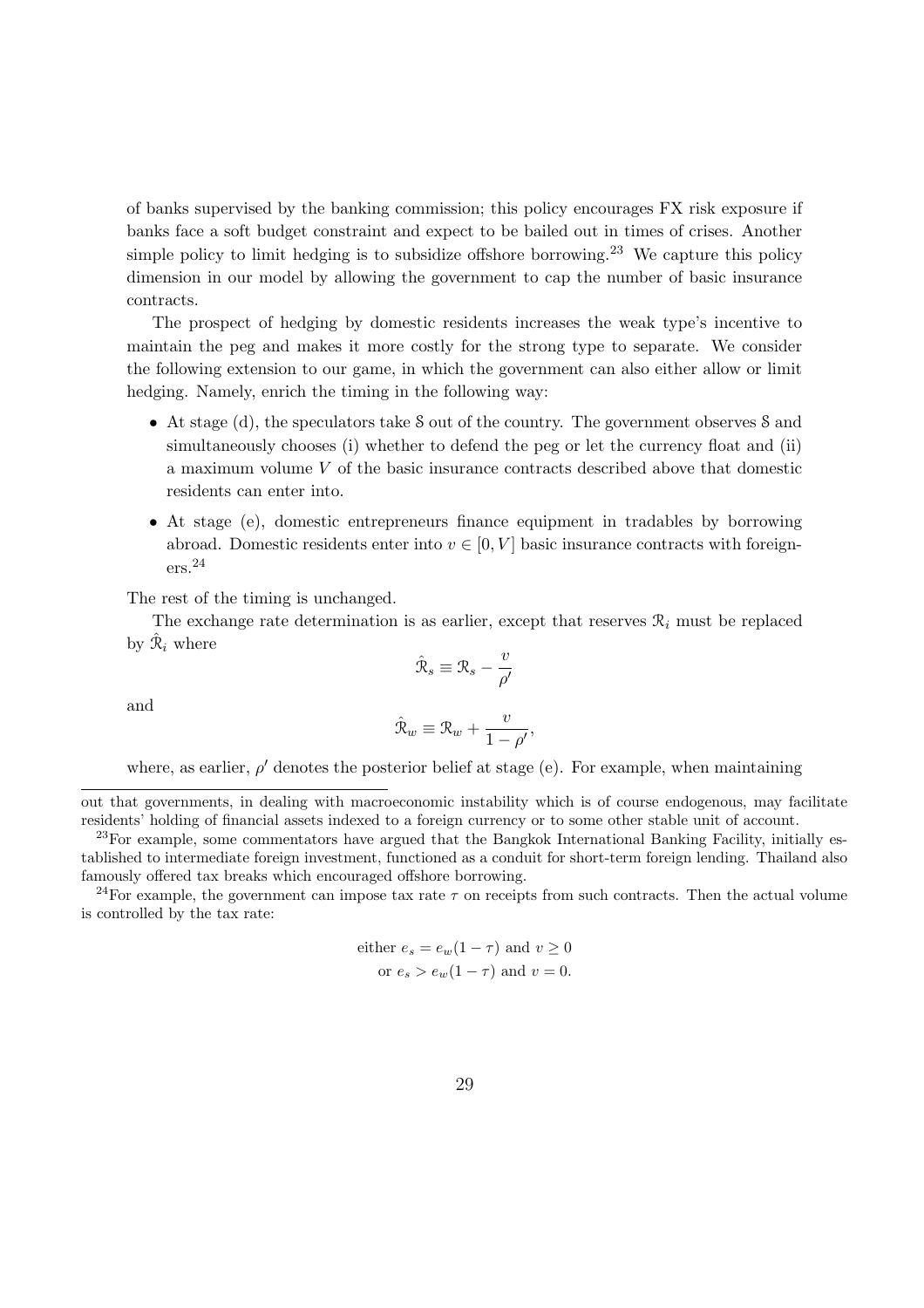the peg,  $e_i$  is given by:

$$
\hat{\mathcal{R}}_i - \frac{8}{e} - \frac{D-8}{e_i} = c_2^*(e_i) + \frac{r}{e_i}I(f).
$$

With this extension to our framework, the strong type wants to prohibit hedging by residents for two reasons:

- Under pooling, the currency is undervalued, so hedging is disadvantageous.
- The strong type (who loses when residents hedge) wants to separate from the weak type (who gains when residents hedge).

When the strong type prohibits hedging, the weak type is forced to mimic and with this extension we return to the equilibrium described above.

We can summarize this discussion in the following proposition.

**Proposition 9:** In the extended game in which the government chooses the extent to which the domestic residents can hedge, the equilibrium obtained when residents cannot hedge is still an equilibrium. Indeed:

- either the government maintains the peg and then fully prohibits hedging:  $V = 0$  (this happens with probability  $\rho + (1 - \rho)x(e)$  if the peg is e)
- or the government abandons the peg in which case there is no hedging either.

The proof of Proposition 9 is straightforward. For  $e \geq e_s^{FI}$ , let the market believe that the government has a weak type  $(\rho' = 0)$ , if it either abandons the peg or allows any hedging  $(V > 0)$ . For  $e < e_s^{FI}$ , the market believes that the government has the weak type if it allows any hedging. Then, no hedging takes place regardless of the government's behavior at stage (d). So the outcome and payoffs are the same as in Section 4 (with unlimited short sales) or Section 5 (no short sales).

Needless to say, the conclusion that there is never any hedging, while striking, is extreme. For example, introducing external shocks would make it costly for domestic firms with ongoing projects not to hedge  $FX$  risk.<sup>25</sup> In those more general environments, the government would allow some hedging, but the general conclusion would remain: Policies encouraging hedging do signal weak fundamentals.<sup>26</sup>

 $25As$  in Holmström and Tirole (2000) for example.

 $^{26}$ Prior to the Mexican crisis, a substantial portion of the public debt was restructured from cetes (pesodenominated) to *tesobonos* (dollar-denominated). Pedro Aspe, then finance minister, said that the tesobonos were the government's "self-binding commitment to fulfill the intended discipline in public finance" (quoted in Kessler (2000)). By ensuring that a devaluation would increase the public debt, the creation and rapid growth of this financial instrument signaled to foreign investors that the government was not going to allow the currency to fall.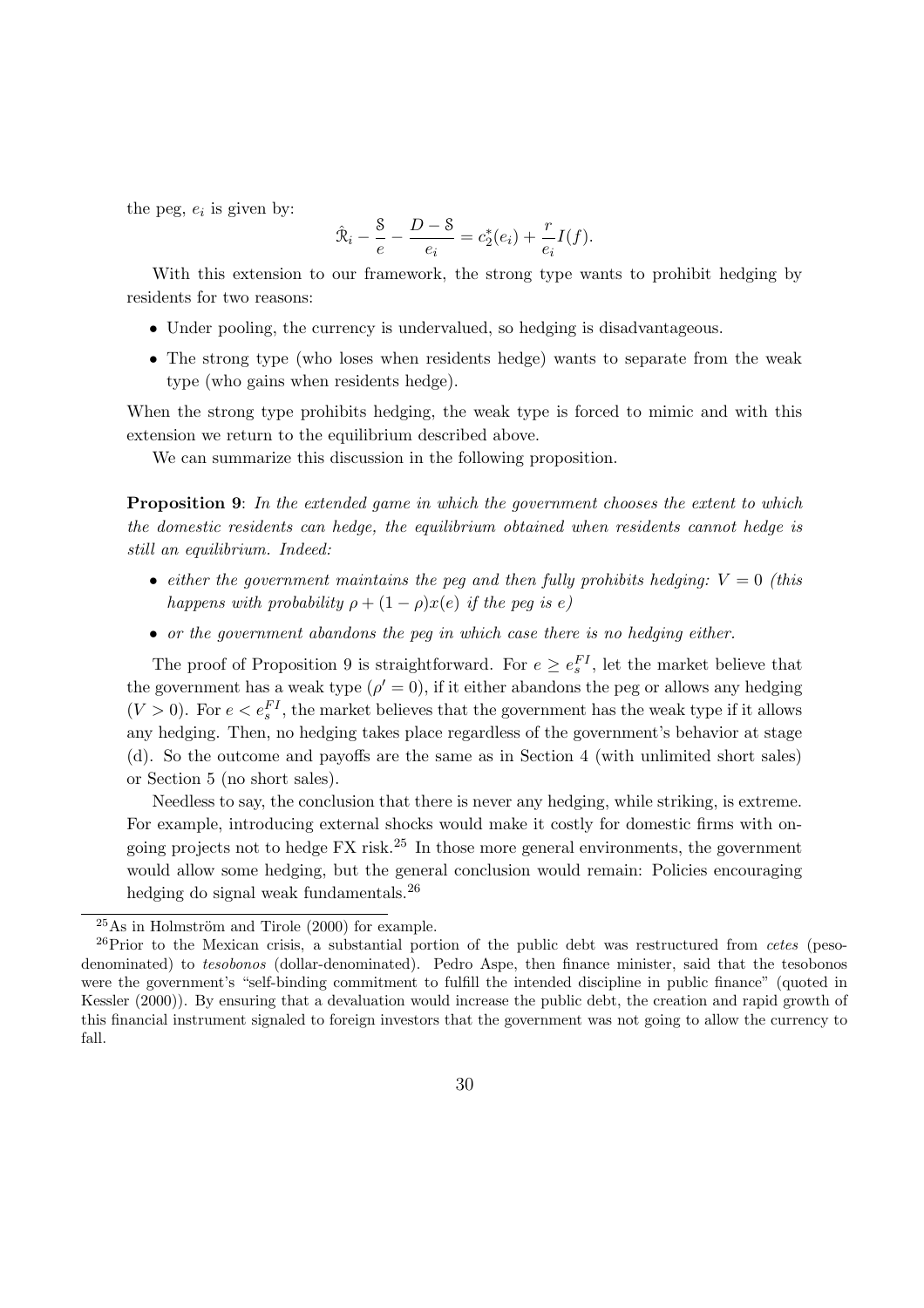## 7 Short-term Liabilities as an Escape Option

Our model assumed that the peso liabilities (debt, equity portfolio, etc.) were short-term in that the foreign investors could avail themselves of the money at date 1. More generally, we could decompose peso liabilities into short-term (due at date 1) and long-term (due at date 2) liabilities:

$$
D = D^{ST} + D^{LT}.
$$

It is often argued that foreign investors demand short-term debt (when in local currency) so as to be able to "escape on time." While intuitive, this argument requires some deepening: After all, foreigners would derive no benefit for a short maturity if exchange rates followed a martingale. This is indeed what happens in the case of short sales, for which

$$
\frac{1}{e} = \frac{1}{f} = E\left[\frac{1}{e_2}\right].
$$

The maturity choice is then neutral: all equilibrium variables, including exchange rates, given by:

$$
\mathcal{R}_i - \frac{8}{e} - \frac{D^{ST} + D^{LT} - 8}{e_i} = c_2^*(e_i) + \frac{r}{e_i}I(e),
$$

are invariant to a chance in the maturity structure, keeping D constant.

By contrast, the absence of short sales, when it is binding, breaks down the martingale property:

$$
\frac{1}{e} > E\left(\frac{1}{e_2}\right),\,
$$

as was shown in section 5. To the extent that  $S \leq D^{ST}$ , domestic borrowers have an incentive to tilt the maturity structure of their liabilities toward the short end:

$$
D^{ST}=D.
$$

Another interesting point is that the government has no incentive to oppose this shortterm bias, for a now-familiar reason: The weak type would rather have these liabilities converted at the unfavorable rate  $e_w$  at date 2 than at the better rate e at date 1; but forcing the domestic borrowers to borrow long is an open admission of a future depreciation.

This discussion can be summarized in the following proposition.

### Proposition 10: The maturity structure of liabilities

 $(i)$  is neutral under costless short sales;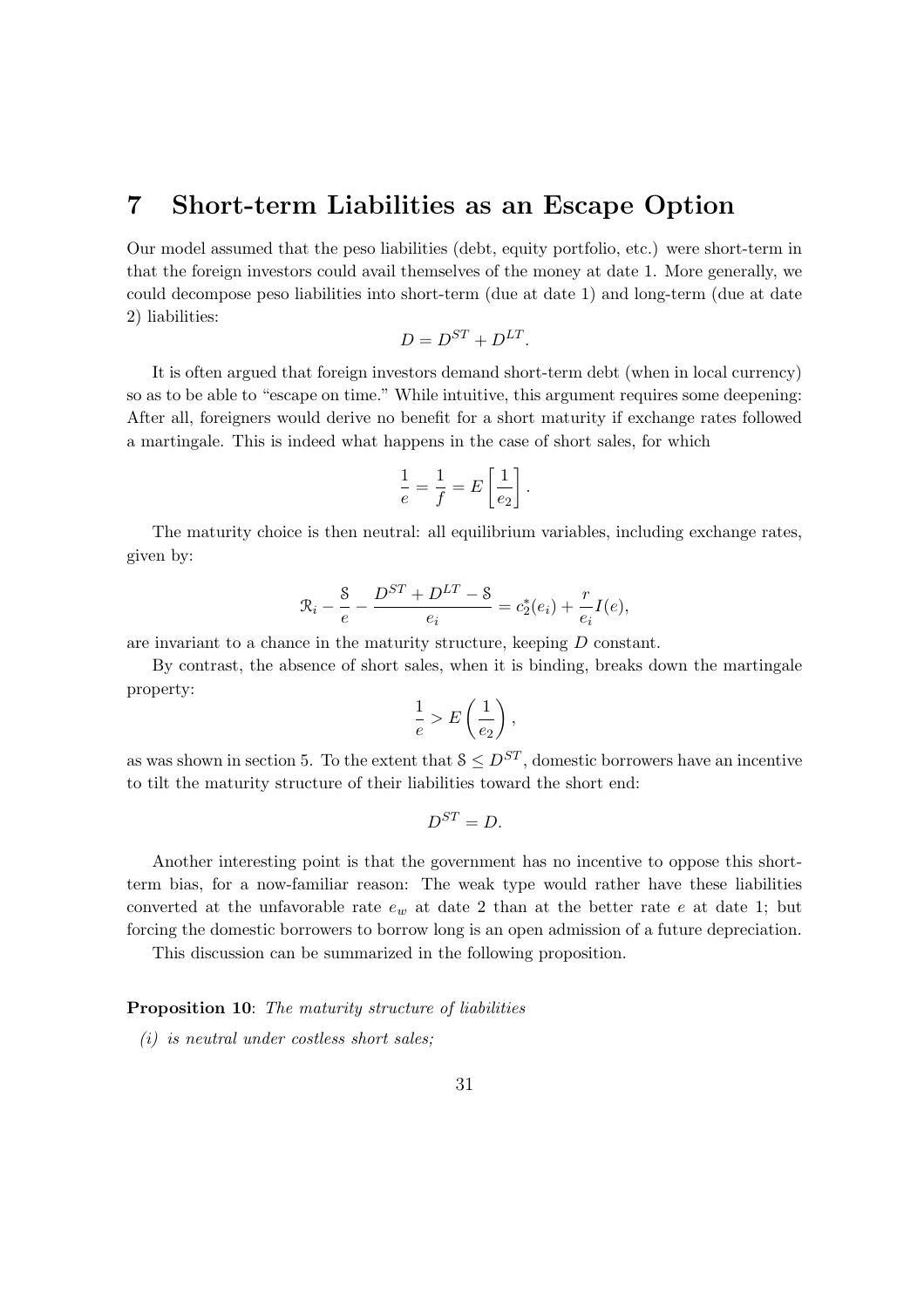(ii) is not neutral in the absence of short sales. Domestic borrowers prefer to offer short term liabilities as the exchange rate does not follow a martingale; the government cannot tilt the maturity structure of these liabilities without confessing a future depreciation.

## 8 Signaling Competency to Domestic Voters

Consider the second illustration alluded to in the introduction where the third parties are domestic voters who are more likely to re-elect the government if the latter's past management is associated with strong fundamentals. Unlike the first example, this model contains no corporate sector and no capital inflow motive for maintaining the peg.

Let the welfare of the government be

$$
W = \alpha \phi(\rho') + v(e_2),
$$

where  $\phi(\cdot)$  is an increasing function, so the government values appearing as a strong type. The parameter  $\alpha$  governs the government's desire to be seen as strong, so  $\alpha$  may be high in the months preceding an election and fall after the government is re-elected, and is equal to zero or may even be negative if a new government takes over (as the latter benefits from the electorate viewing the predecessor as incompetent).

Without entrepreneurs in the model, there is no investment and the foreign exchange market clearing equation is:

$$
\mathcal{R}_i - \frac{8y_i}{e} - \frac{D - 8y_i}{e_i} = c_2^*(e_i), \quad \text{for } i \in \{w, s\}.
$$

An addendum to this paper,  $27$  Pathak and Tirole (2004), shows that the key results of the first illustration carry over to the second illustration. In particular, when the government's re-election motive increases, there will be an increase in speculative activity and if speculative activities are SS, an increase in the probability of maintaining the peg (Proposition 3). Furthermore, with binding short sales constraints the weak type receives partial impunity from speculative attacks as before; therefore it has more incentives to defend the peg (Proposition 7). Finally, government's policies serve as a cluster of signals: when the government can influence the extent of hedging in the economy, it will discourage hedging in equilibrium; and it does not encourage firms to lengthen the maturity structure of their

<sup>27</sup>Available from the author's webpages or upon request.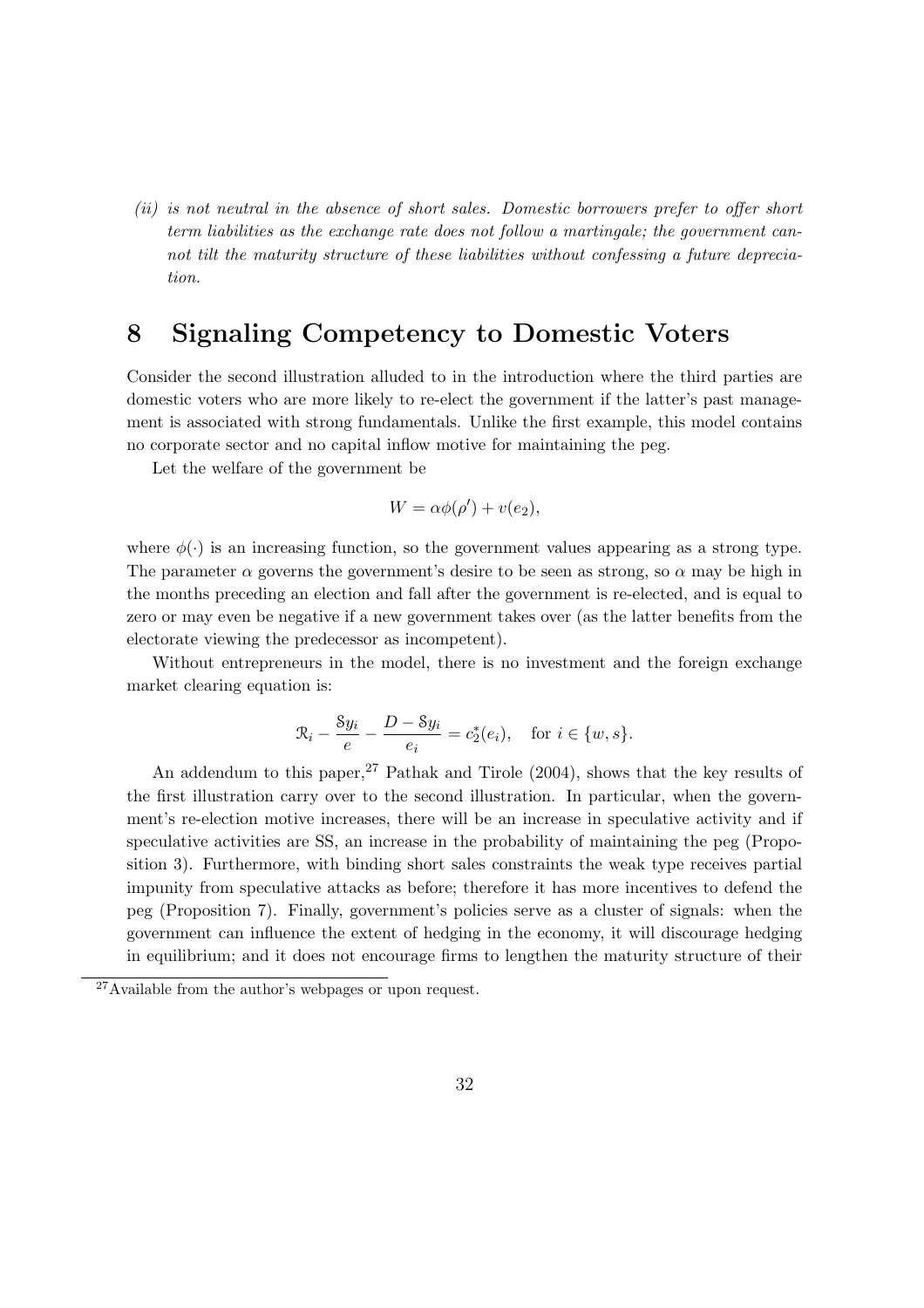liabilities because doing so would confess a future depreciation (Propositions 9 and 10).

Proposition 11: When the government wants to signal competency to domestic voters  $(W = \alpha \phi(\rho') + v(e_2) \text{ with } \phi' > 0; \mathcal{R}_i - \frac{8}{e} - \frac{D-8}{e_i}$  $\frac{b-8}{e_i} = c_2^*$  $_{2}^{*}(e_{i}),$ 

- (i) the sorting condition (Assumption 2) is automatically satisfied, and there is no counterpart to Assumption 1 (electoral concerns mechanical create a demand for a reputation for strong fundamentals);
- (ii) Proposition 1 through 10 (exception for Propositions 5 and 8, which are now irrelevant) still hold.

The second illustration formalizes the conventional wisdom that policymakers may be reluctant to devalue because they wish to be associated with strong fundamentals.<sup>28</sup> Numerous cross-sectional studies have documented that devaluations are less likely shortly before elections, but often occur right after an election when a new government can blame the previous government for mismanagement. For example, in a sample of Latin American countries, Blomberg et al. (2003) find that when an election approaches, pegs are more likely to be maintained. Specifically, when an election is impending, the conditional likelihood of staying on a peg increases by roughly 8 percent. After the election the probability of devaluation increases by 4 percent. Klein and Marion (1997) also show, for a different sample of 17 Latin American countries, that a peg is more likely to be abandoned right after a change in the executive.

# 9 Conclusion

This paper's purpose has been to develop a simple micro-founded model of pegs and currency crises. Its basic point is that a country may adhere to a fixed exchange rate regime in order to signal strong fundamentals and thereby either facilitate the corporate sector's access to international borrowing or increase the government's chances of re-election; and that policy decisions come as a package: Signaling strong fundamentals requires not only setting and defending an ambitious peg, but also discouraging (or at least not encouraging) country hedging, allowing for short maturity structures, and so forth. Some of the results, namely country exposure to FX risk and to short-term debt have counterparts in a moral hazard context in which the government may exert insufficient care to protect the value of foreign holdings of domestic assets and therefore tries to commit by encouraging, or at least, letting

<sup>&</sup>lt;sup>28</sup>Former Mexican President José López Portillo famously said "the president who devalues is devalued," quoted in Kessler (2000).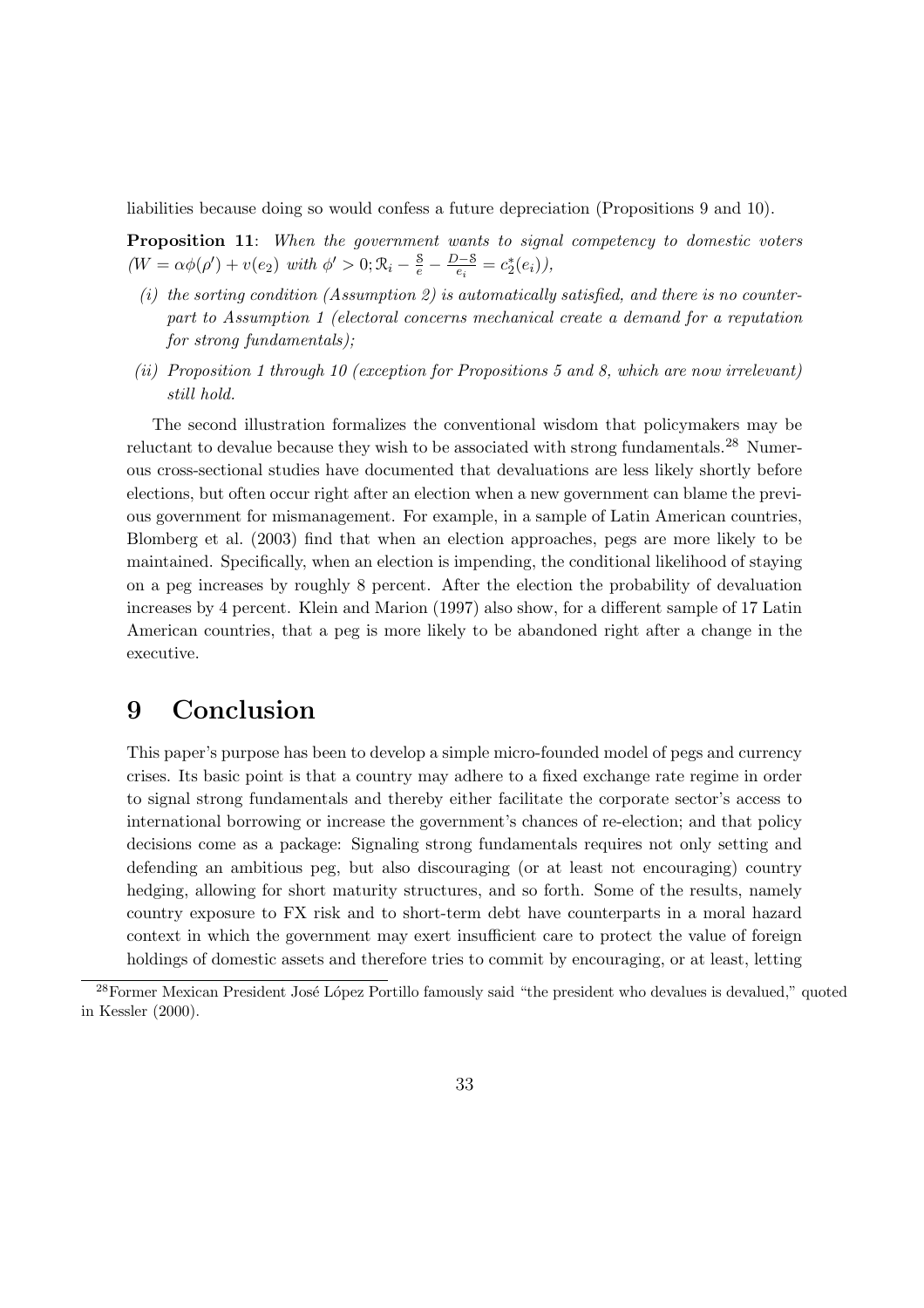the corporate sector engage in original  $\sin^{29}$  The welfare implications, though, are quite different: In our adverse selection setting, the fixed exchange rate and the lack of hedging may immiserize the country and leave rents to foreign speculators.

The introduction already summarized the main insights. Let us rather discuss some of the (many) areas for future research. It will be clear to the reader that our model is overly simplistic and should be enriched in several directions:

(1) Comparison of alternative FX support strategies: We have assumed that the country defends the currency by letting reserves deccumulate. Alternatively, it could raise interest rates.<sup>30</sup> As Drazen (2001) and Drazen and Hubrich (2003) point out, however, an interest rate defense is costly to both the government and the corporate sector, and may actually signal weak fundamentals.

Furthermore, the country might not enter a peg and yet still signal by managing the float. To accommodate this possibility within the context of our model, one can assume that at stage  $(c)$ , the government, rather than pegging, offers to buy B pesos (in exchange for a market-determined amount of dollars). At stage (d), the FX market, having observed  $B<sup>31</sup>$ , updates its beliefs about the fundamentals (a higher B signaling a higher confidence in the fundamentals), and clears at the foreign exchange rate  $f^{32}$ 

- (2) External shocks and choice of exchange rate regime: External shocks (to terms of trade, say) could be added to the model. Provided that the peg is not adjusted perfectly to reflect such shocks, the question arises of how alternative exchange rate regimes accommodate the shocks. One could revisit the large literature on exchange rate regimes from this perspective.
- (3) Dynamics: Our model lacks dynamics in several respects. First, the speculative attack and the decision of defending the peg are one-shot. Our model can be extended to depict the game between speculators and governments as a war of attrition. Second,

<sup>31</sup>Assuming B is observed; alternatively, B could be observed imperfectly due to noise trading, as in the market microstructure literature.

 $32$ The date-2 exchange rate is then given by:

$$
\mathcal{R}_i - \frac{B}{f} - \frac{D - B}{e_i} = c_2^*(e_i) + \frac{r}{e_i}I(f), \quad \text{ for } i \in \{w, s\}.
$$

 $^{29}$ See Tirole (2003), where it is further argued that foreign debt holding and home biases also discipline the government.

<sup>30</sup>To accommodate this possibility within the context of our model, one could assume that at stage (c) the government further sets a peso interest rate  $\nu > 0$ . This policy engenders a windfall gain for foreign investors, whose peso asset value jumps from D to  $(1+\nu)D$ . It further reduces the peso NPV of production by entrepreneurs.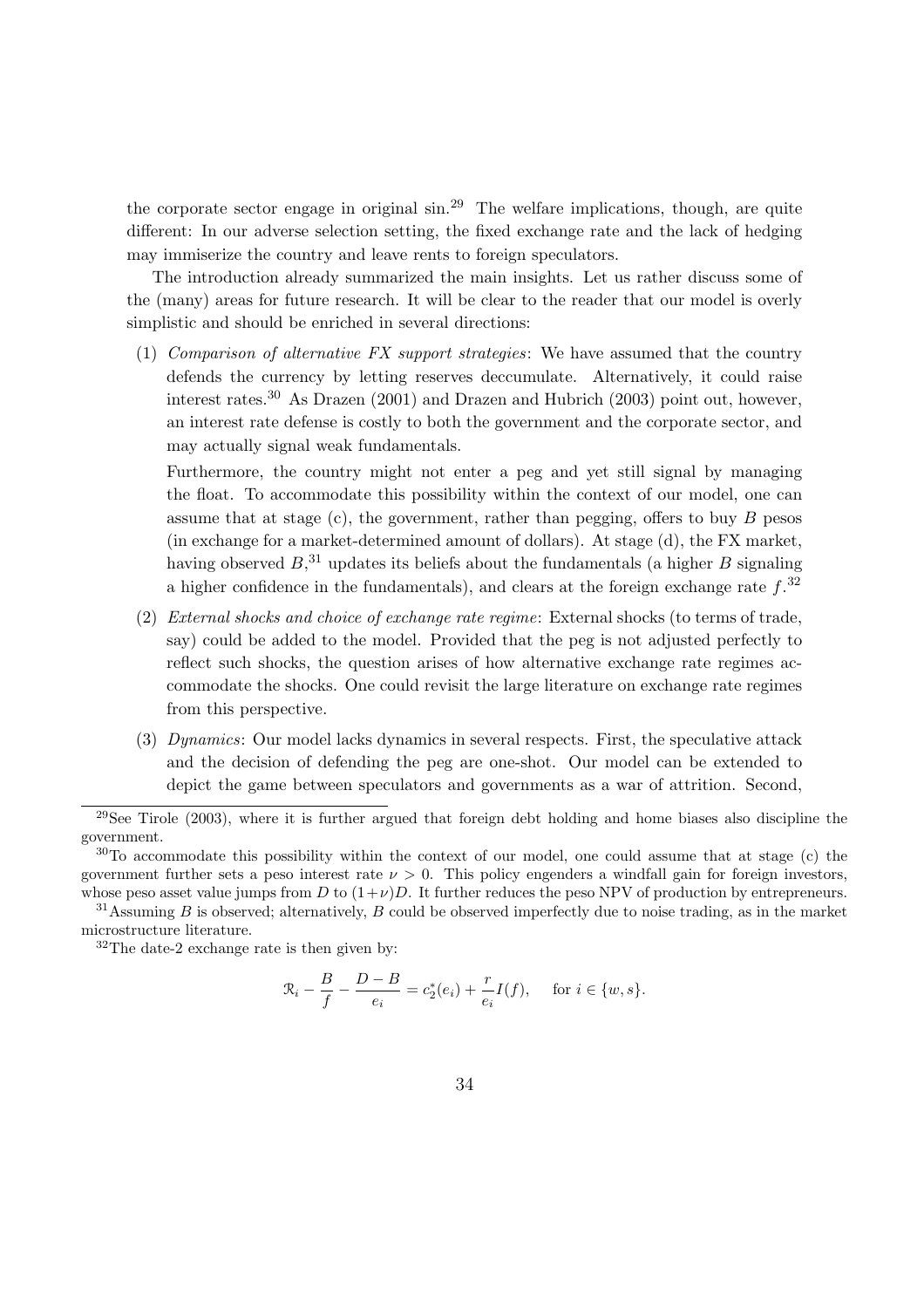the dynamics of investment would be better described in an infinite-horizon model. The sharp decline in investment when the peg is abandoned in our model has a crosssectional nature. Its time-series counterpart in an emerging economy would be similar, but better correspond to the evidence on sudden stops.

- (4) Political economy: Our political economy approach has treated the government as a unitary actor. Often, the central bank is responsible for exchange rate management, and policies that affect the costs of hedging are the responsibility of other sectors of government, such as banking regulators. Exploring the consequences of the interaction between these different agents is an another direction for future work.
- (5) Demand for weak currency: While our model has emphasized the demand for a strong currency (Assumption 1), a country may want a weak currency to be competitive in export markets. The model developed in this paper could be employed to study the incentives of a government favoring exporters' interests to buy dollars. Because this policy succeeds in depreciating the local currency only if markets cannot tell weak and strong fundamentals apart, we conjecture that competitive depreciations should be accompanied by the government's encouraging hedging, even though a high level of hedging is not in the country's direct interest when fundamentals are strong.
- (6) Propagation of speculative attacks: Competitive devaluations (as opposed to competitive depreciations) occur when countries have a demand for a strong currency. Recent crises have shown that one of the mechanisms of international propagation of currency crises is through trade effects. In a two-country model, where speculators sequentially mount their attacks, a depreciation in one country may trigger a stronger speculative attack and a depreciation in the other country through a competitive devaluation effect. We plan to analyze this situation in more depth in future work.
- (7) Nominal exchange rate: Because micro-founded models of the nominal exchange rate are notoriously hard to develop, we have focused on real exchange rates for simplicity. It goes without saying that the analysis of nominal exchange rates stands high on the research agenda.

We leave these, and other important extensions for future research.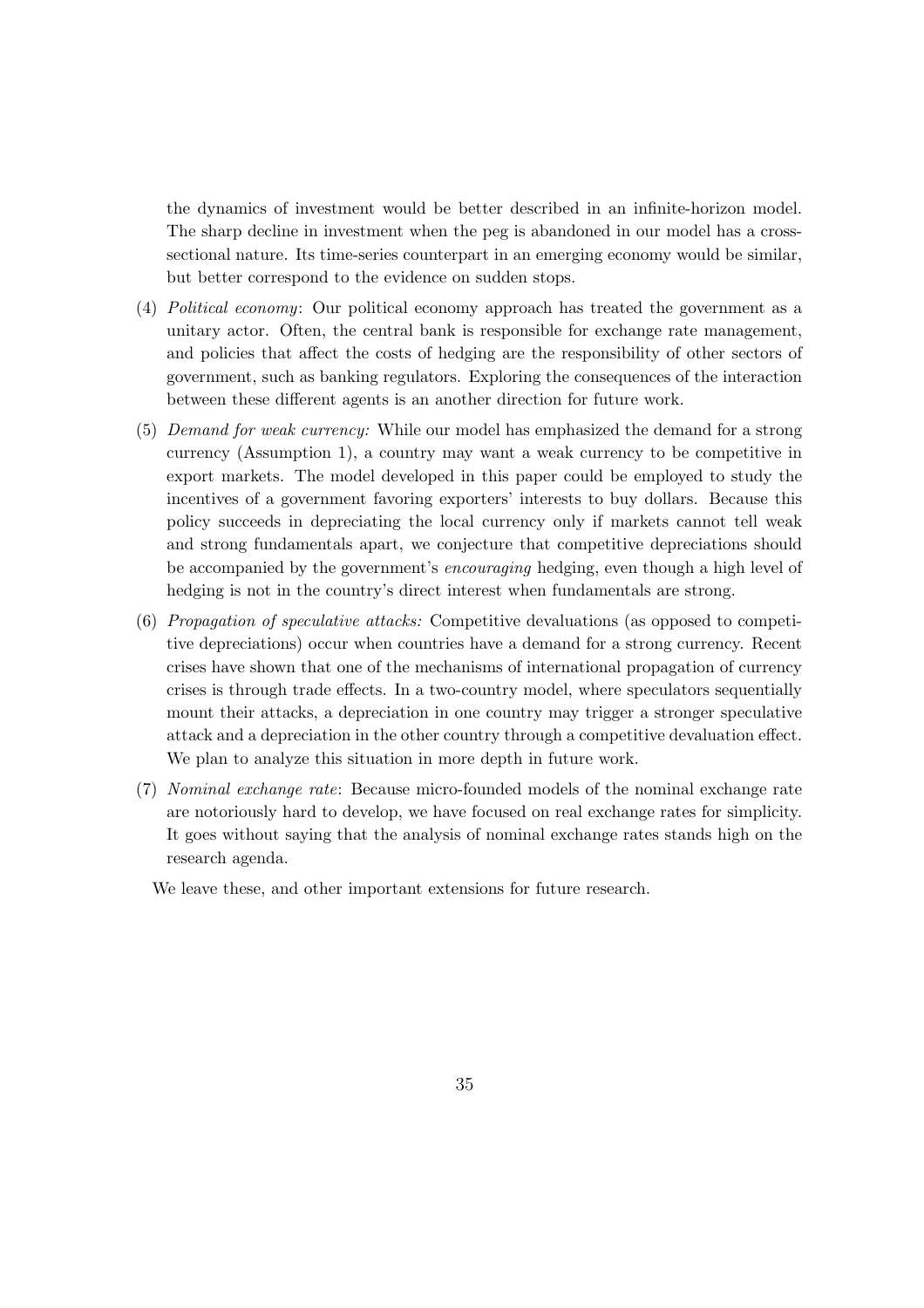# Appendix

**Proof of Proposition 1.** The market clearing equations for  $i \in \{w, s\}$ 

$$
\mathcal{R}_i - \frac{S}{e} - \frac{D - S}{e_i} = c_2^*(e_i) + \frac{r}{e_i}I(f)
$$

imply that  $e_s < e_w$ . This is obviously true if  $S \leq D$ . More generally, consider the lowest S such that  $e_w = e_s$ ; the two market clearing conditions are then inconsistent, which shows that there can be no such S.

Next, let

$$
\frac{1}{f} = \frac{\rho'}{e_s} + \frac{1-\rho'}{e_w}.
$$

Assume first that  $e_w \leq e_w^{FI}$ . Then  $f < e_w^{FI}$ ; for, if  $f = e_w^{FI}$  then  $\rho' = 0$  and  $e_w = e_w^{FI}$ , which implies that  $\delta = 0$ . But  $\delta = 0$  is not optimal for speculators as  $e < f$ .

Because  $f < e_w^{FI}$ ,  $I(f) > I(e_w^{FI})$ , and the RHS of the exchange rate clearing equation for the weak type strictly exceeds its full information level. This in turn requires that the same be true for the LHS:

$$
\frac{8}{e}+\frac{D-8}{e_w}<\frac{D}{e_w^{FI}},
$$

which in turn can hold only if  $S > 0$  and  $e_w < e$ , which itself would imply  $f < e$  and so  $S = 0$ , a contradiction. The proof that  $e_s < e_s^{FI}$  is identical, by symmetry.

**Proof of Proposition 2.** Let us demonstrate this proposition for  $\rho$  small. Differentiating (5) yields:

$$
\frac{de_w}{dS} \left[ c_2^* - \frac{r}{e_w^2} I - \frac{D - S}{e_w^2} \right] = \frac{1}{e_w} - \frac{1}{e} - \frac{r}{e_w} I' \frac{df_\rho}{dS},
$$

where  $\frac{df_{\rho}}{dS} \approx \frac{de_w}{dS}$  for  $\rho$  small. Therefore,

$$
\frac{de_w}{d\mathcal{S}}\left[c_2^{*'}-\frac{r}{e_w^2}I-\frac{D-\mathcal{S}}{e_w^2}+\frac{r}{e_w}I'\right]\approx \frac{1}{e_w}-\frac{1}{e}.
$$

From Proposition 1, the RHS is negative and bounded away from 0. Because  $I' < 0$ , the coefficient of  $\frac{de_w}{dS}$  is negative for  $S \leq D$ . The coefficient must actually remain negative, otherwise  $e_w$  would go to infinity for some S. Hence,

$$
\frac{de_w}{d\mathcal{S}} \ge k > 0, \qquad \text{for some } k.
$$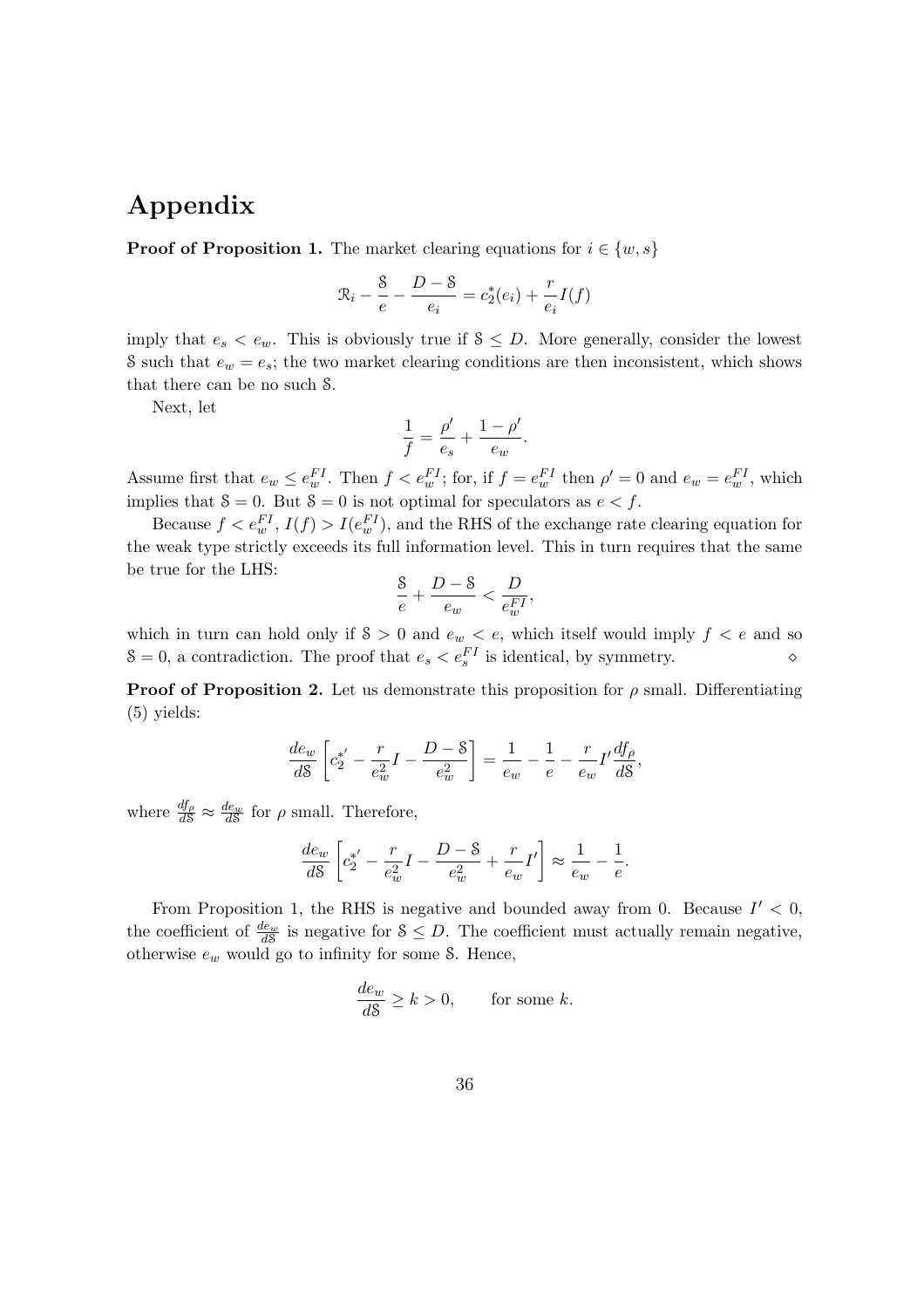Thus the forward rate increases with S for  $\rho$  small. The proof of SS for  $\rho$  large follows a similar reasoning.

**Proof of Proposition 3.** Recall that  $f = e$  when the peg is defended. Either  $W_w^{FI}$  <  $\pi(I(e), \alpha) + v(e_w)$  and then nothing changes  $(x = 1)$  or  $W_w^{FI} = \pi(I(e), \alpha) + v(e_w)$ . Because  $I(e) > I_w^{FI}$  and  $\frac{\partial^2 \pi}{\partial I \partial \alpha} > 0$ ,  $e_w$  must increase to keep the equality satisfied. Thus the weak type must lose more money on the FX market:

$$
\mathcal{R}_w - \frac{8}{e} - \frac{D - 8}{e_w} = c_2^*(e_w) + \frac{r}{e_w}I(e),
$$

and so S increases. Last, an increase in S under SS (according to Definition 1) raises  $\frac{1}{f}$  for a given x. So x must increase in order to re-establish the speculators' zero-profit condition.  $\diamond$ 

**Proof of Proposition 4.** This follows from a simple revealed preference argument: let  $e_1^*$ 1 be an optimal peg for  $\alpha_1$  and let  $e_2^*$  be an optimal peg for  $\alpha_2$ , where  $\alpha_1 > \alpha_2$ :

$$
\pi(I(e_1^*), \alpha_1) + v(e_s(e_1^*)) \ge \pi(I(e_2^*), \alpha_1) + v(e_s(e_2^*))
$$
  

$$
\pi(I(e_2^*), \alpha_2) + v(e_s(e_2^*)) \ge \pi(I(e_1^*), \alpha_2) + v(e_s(e_1^*))
$$

Subtracting the RHS of the second equation from the LHS of the first equation and the LHS of the second equation from the RHS of the first equation and taking the limit as  $\alpha_2 \to \alpha_1$ we obtain: ∗ ∗

$$
\frac{\partial \pi(I(e_1^*), \alpha)}{\partial \alpha} \ge \frac{\partial \pi(I(e_2^*), \alpha)}{\partial \alpha}
$$

or  $I(e_1^*)$  $_1^*$ )  $\geq I(e_2^*$ <sup>\*</sup><sub>2</sub>) since  $\frac{\partial^2 \pi}{\partial \alpha \partial I} > 0$ . Therefore,  $e_2^* \geq e_1^*$ 1 , so the optimal peg becomes (weakly) more ambitious when  $\alpha$  increases.

**Proof of Proposition 5.** For  $e \leq e^*$ ,  $I = \overline{I}$  and

$$
\mathcal{R}_i - \frac{8}{e} - \frac{D - 8}{e_i} = c_2^*(e_i) + \frac{r\bar{I}}{e_i}
$$

$$
W_w^{FI} = \pi(\bar{I}, \alpha) + v(e_w).
$$

Therefore,  $e_w$  is invariant on  $[e_s^{FI}, e^*]$  and hence  $\mathcal{S}\left(\frac{1}{e}-\frac{1}{e_w}\right)$  is invariant. We see that

$$
W_s = \pi(\bar{I}, \alpha) + v(e_s)
$$

increases if  $e_s$  decreases. Using the weak type's FX clearing equation to substitute for  $\delta$ , strong type FX clearing is: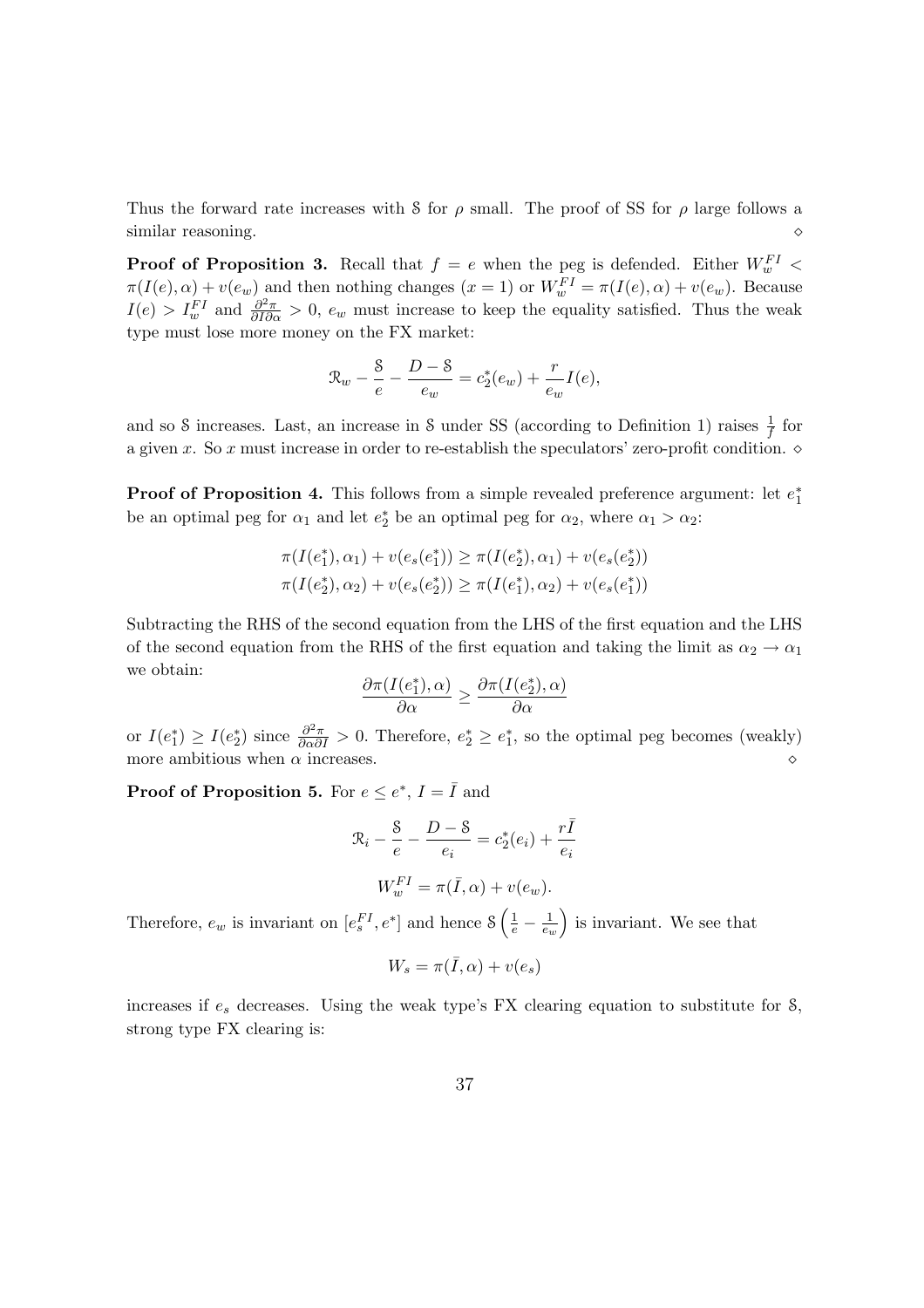$$
\frac{D+r\bar{I}}{e_s} + c_2^*(e_s) = \mathcal{R}_s + \left(\frac{\frac{1}{e_s}-\frac{1}{e}}{\frac{1}{e}-\frac{1}{e_w}}\right) \left[\mathcal{R}_w - \frac{D+r\bar{I}}{e_w} - c_2^*(e_w)\right].
$$

In a stable equilibrium (where "stability" refers to the Walrasian tatonnement process),  $e_s$ decreases with  $e$ .

### Proof of Proposition 6. FX clearing implies

$$
\frac{e_s}{e_w} = \frac{\mathcal{R}_w - \frac{\mathcal{S}}{e}}{\mathcal{R}_s - \frac{\mathcal{S}}{e}}
$$

,

which allows us to express the strong exchange rate  $e_s$  in terms of  $e$ :

$$
e_s = e \left[ \rho'(x) + (1 - \rho'(x)) \frac{\mathcal{R}_w - \frac{8}{e}}{\mathcal{R}_s - \frac{8}{e}} \right].
$$

Combining this with the strong-type FX clearing equation

$$
e_s = \frac{(D - S) + 1 + rI}{\mathcal{R}_s - \frac{S}{e}},
$$

we find

$$
D + 1 + rI = e[\rho'(x)\mathcal{R}_s + (1 - \rho'(x))\mathcal{R}_w].
$$

Since

$$
\frac{d\rho'}{de} = \frac{rI' - (\rho'(x)\mathcal{R}_s + (1 - \rho'(x))\mathcal{R}_w)}{e(\mathcal{R}_s - \mathcal{R}_w)} \le 0,
$$

we reach our desired conclusion  $\frac{dx}{de} \geq 0$ .

**Proof of Proposition 8.** Without short sales, there exists some  $e^+$  in  $(1, e^{hm})$  such that the constraint  $S \leq D$  is binding exactly on  $[1, e^+]$ . We know the constraint must be binding for some  $e^+ > 1$  since when  $e = 1$ , S must satisfy:

$$
(R - r)[I(1) - I_w^{FI}] = \mathcal{S}(e_w - 1),
$$

which implies that  $S > D$  for this value. We first show that the no-short-sales constraint x remains increasing in  $e$  to the left of  $e^+$ . Simple computations show that:

$$
W_w = (R - r)I - D\frac{e_w}{e} + e_w \mathcal{R}_w
$$

and

$$
W_s = (R - r)I - \frac{D}{e} + \mathfrak{R}_s,
$$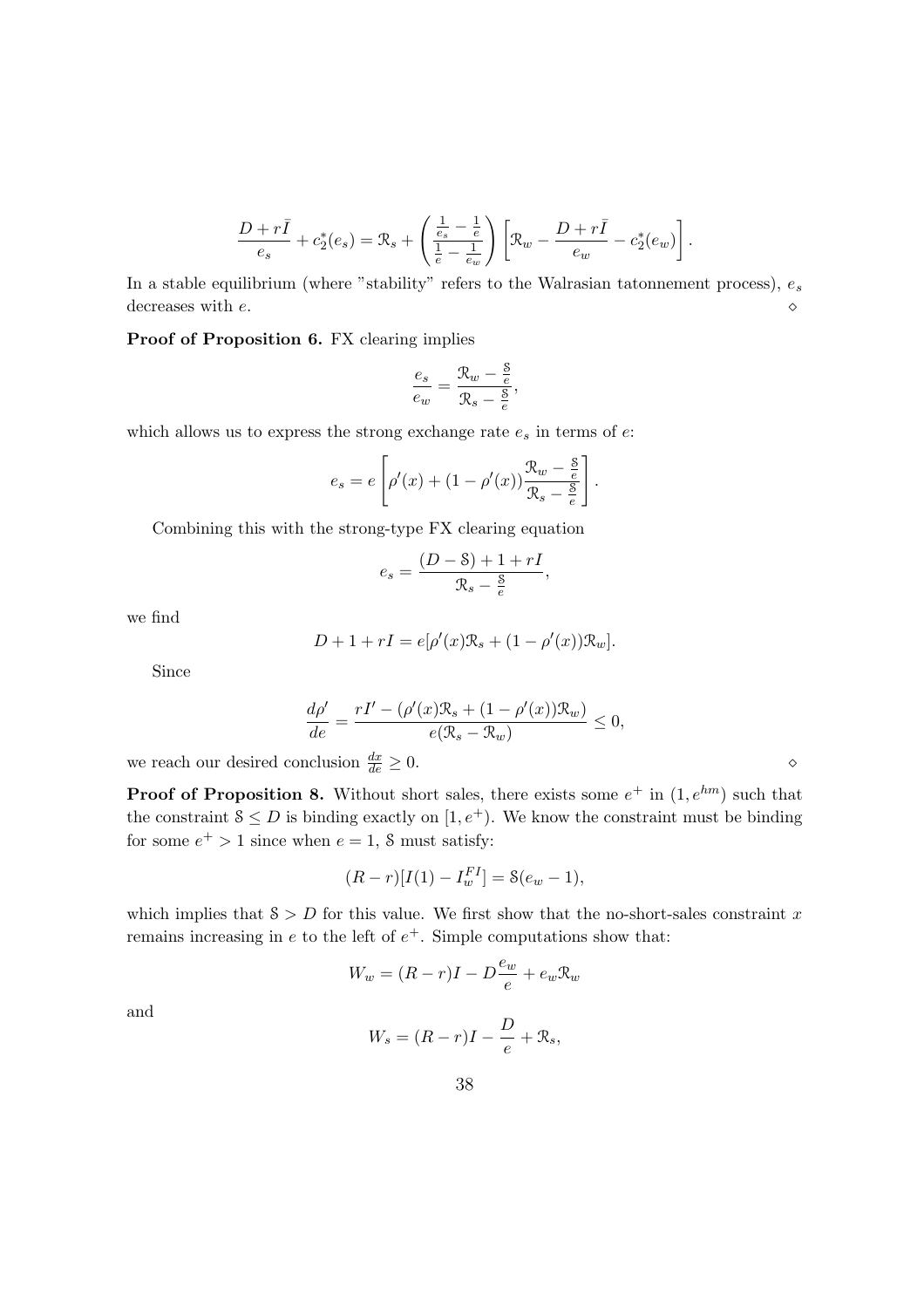where I is the investment corresponding to investment e (as we have seen  $I = I(f(e))$  $I(e)$ ). Let us look for a mixed strategy with  $x < 1$  for the weak type and for  $e < e^+$ :

$$
W_w = (R - r)I - D\frac{e_w}{e} + e_w \mathcal{R}_w = (R - r)I_w^{FI} - D + e_w \mathcal{R}_w.
$$

As e increases, I must decrease to keep the weak type indifferent, and so f must increase. Because

$$
\frac{1}{f} = \rho' + \frac{1-\rho'}{e_w},
$$

 $x$  must increase with  $e$ .

The weak type no longer pools  $(x = 0)$  when  $\rho' = 1$  (i.e.  $f = 1$ ). Thus, x increases from 0 to 1 as e goes from  $e^-$  to  $e^{hm}$ , where

$$
I(1) - I_w^{FI} = \frac{D}{R - r} \left(\frac{e_w}{e} - 1\right).
$$

The strong type's welfare is thus:

$$
W_s = W_w + \frac{e_w - 1}{e}D + \mathcal{R}_s - e_w \mathcal{R}_w,
$$

so  $W_s$  is decreasing in e. The peg is therefore set at  $\max(e^-,\underline{e})$ .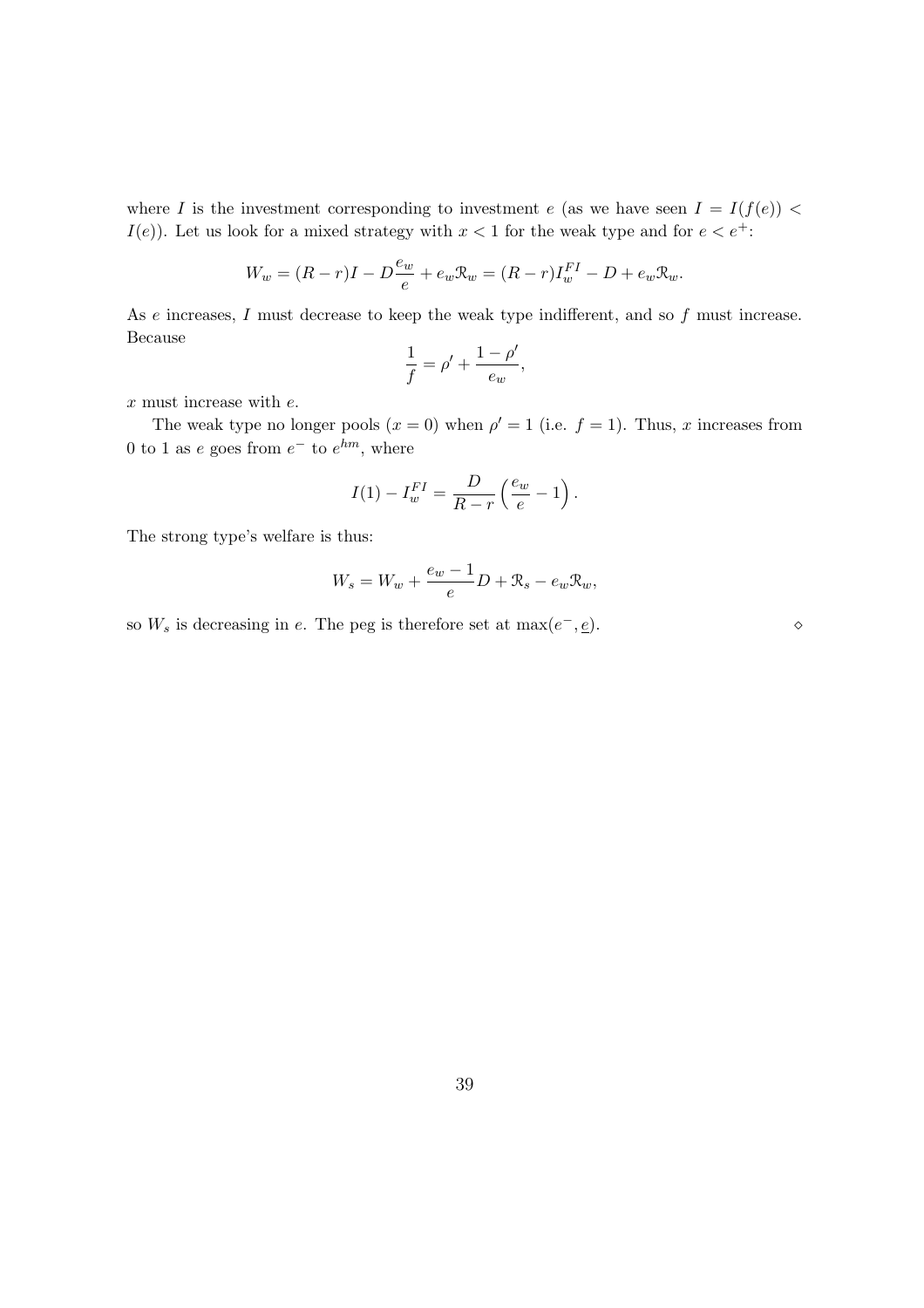## References

- Alesina, Alberto and Alexander Wagner, "Choosing (and Reneging on) Exchange Rate Regimes," 2003. Harvard University, mimeo.
- Bartolini, Leonardo and Allan Drazen, "Capital Account Liberalization as a Signal," American Economic Review, 1997, 87, 138–154.
- Blomberg, Brock, Jeffry Frieden, and Ernesto Stein, "Sustaining Fixed Rates: The Political Economy of Currency Pegs in Latin America," 2003. Harvard University, mimeo.
- Bolton, Patrick and David Scharfstein, "A Theory of Predation Based on Agency Problems in Financial Contracting," American Economic Review, 1990, 80, 93–106.
- Calvo, Guillermo A. and Carmen M. Reinhart, "When Capital Flows Come to a Sudden Stop: Consequences and Policy," in Peter Kenen and A. Swoboda, eds., Reforming the International Monetary and Financial System, International Monetary Fund, 2000.
- and  $\_\_\_\$ , "Fear of Floating," Quarterly Journal of Economics, 2002, 117, 379–408.
- Chamon, Marcos and Ricardo Hausmann, "Why Do Countries Borrow the Way They Borrow," 2002. Harvard University, mimeo.
- Corrales, Javier, "Venezuela and the Shocks of 1997-98," in Carol Wise and Riordan Roett, eds., Exchange Rate Politics in Latin America, Brookings Institution Press, 2000.
- Cukierman, Alex, Itay Goldstein, and Yossi Spiegel, "The Choice of Exchange Rate Regime and Speculative Attacks," 2004. Journal of the European Economic Association, forthcoming.
- Drazen, Allan, "Interest Rate and Borrowing Defense Against Speculative Attacks," Carnegie-Rochester Conference Series on Public Policy, 2000, 53.
- , "Interest Rate Defense Against Speculative Attack as a Signal: A Primer," 2001. Tel Aviv, mimeo.
- and Paul R. Masson, "Credibility of Policies Versus Credibility of Policymakers," Quarterly Journal of Economics, 1994, 109, 735–754.
- and Stefan Hubrich, "Mixed Signals in Defending the Exchange Rate: What Do the Data Say?," 2003. Tel Aviv, mimeo.
- Eichengreen, B., R. Hausmann, and U. Panizza, "Original Sin: The Pain, the Mystery, and the Road to Redemption," 2002. Harvard Kennedy School of Government, Unpublished mimeo.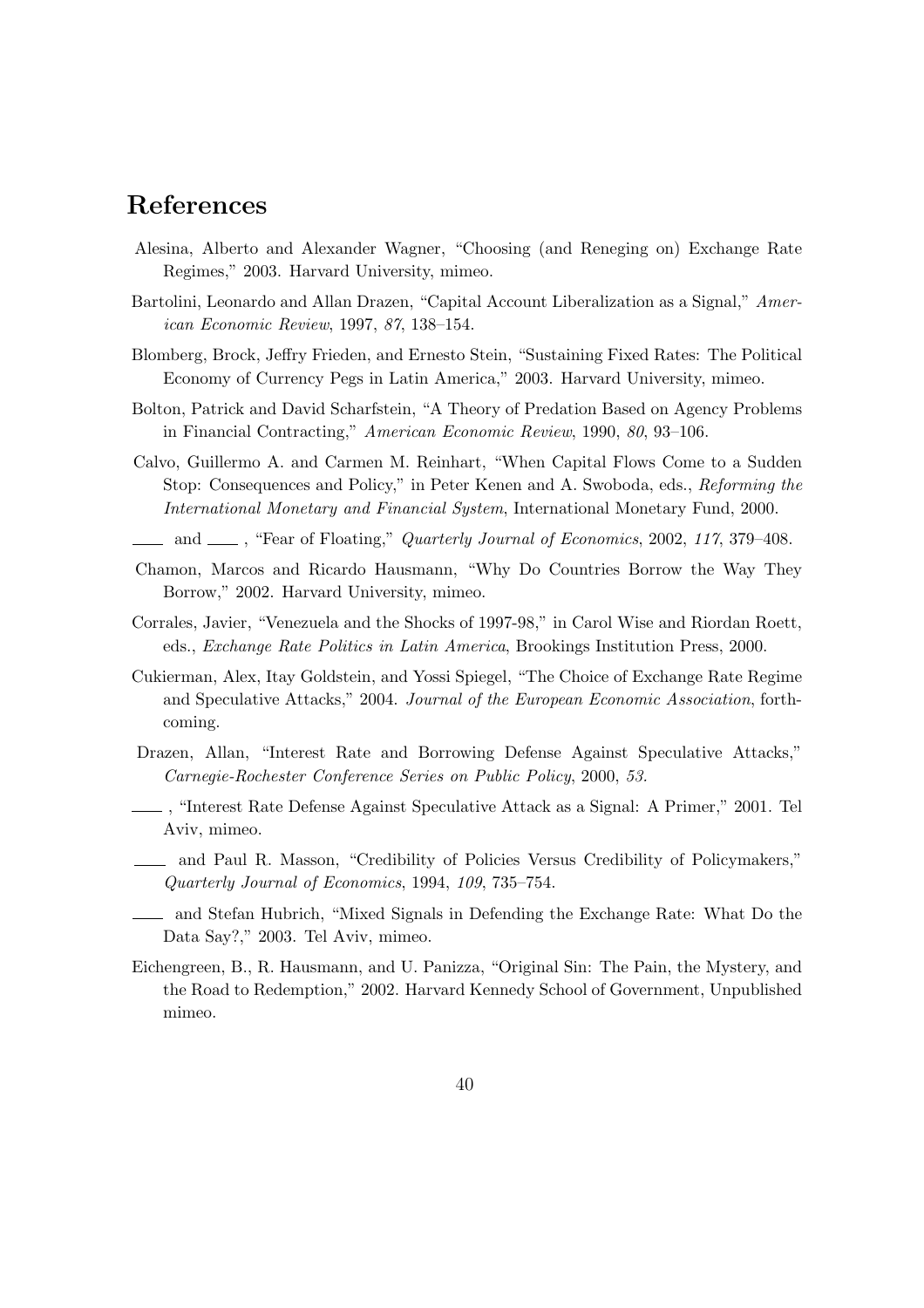- Eichengreen, Barry, "The Endogeneity of Exchange-Rate Regimes," in Peter Kenen, ed., Understanding Interdependence, Princeton University Press, 1995, pp. 3–33.
- and Ricardo Hausmann, "Exchange Rates and Financial Fragility," in "New Challenges for Monetary Policy," Federal Reserve Bank of Kansas City, 1999, pp. 329–368.
- Fischer, Stanley, "Exchange Rate Regimes: Is the Bipolar View Correct?," Journal of Economic Perspectives, 2001, 15, 3–24.
- Frieden, Jeffry, "Exchange Rate Politics: Contemporary Lessons from American History," Review of International Political Economy, 1994, 1, 81–103.
- , "The Politics of Exchange Rates," in "Mexico 1994: Anatomy of an Emerging-Market Crash," Washington: Carnegie Endowment for World Peace, 1997.
- Ghosh, Atish, Anne-Marie Guide, and Holger Wolf, Exchange Rate Regimes: Choices and Consequences, MIT Press, 2003.
- Giavazzi, Francesco and Marco Pagano, "The Advantage of Tying One's Hands: EMS Discipline and Central Bank Credibility," European Economic Review, 1988, 32, 1055– 1082.
- Herrendorf, Berthold, "Transparency, Reputation, and Credibility Under Floating and Pegged Exchange Rates," Journal of International Economics, 1999, 49, 31–50.
- Holmström, Bengt and Jean Tirole, "Liquidity and Risk Management," Journal of Money, Credit, and Banking, 2000, 32, 295–319.
- Jeanne, Olivier, "Foreign Currency Debt and Signaling," 1999. International Monetary Fund, mimeo.
- , "Why Do Emerging Markets Borrow in Foreign Currency?," 2001. International Monetary Fund, mimeo.
- <sub>d</sub> and Andrew Rose, "Noise Trading and Exchange Rate Regime," *Quarterly Journal* of Economics, 2002.
- Kessler, Timothy, "The Mexico Peso Crash: Causes, Consequences, and Comeback," in Carol Wise and Riordan Roett, eds., Exchange Rate Politics in Latin America, Brookings Institution Press, 2000.
- Klein, Michael W. and Nancy P. Marion, "Explaining the Duration of Exchange-Rate Pegs," Journal of Development Economics, 1997, 97, 387–404.
- Krugman, Paul, "A Model of Balance of Payments Crises," Journal of Money, Credit, and Banking, 1979, 11, 311–325.